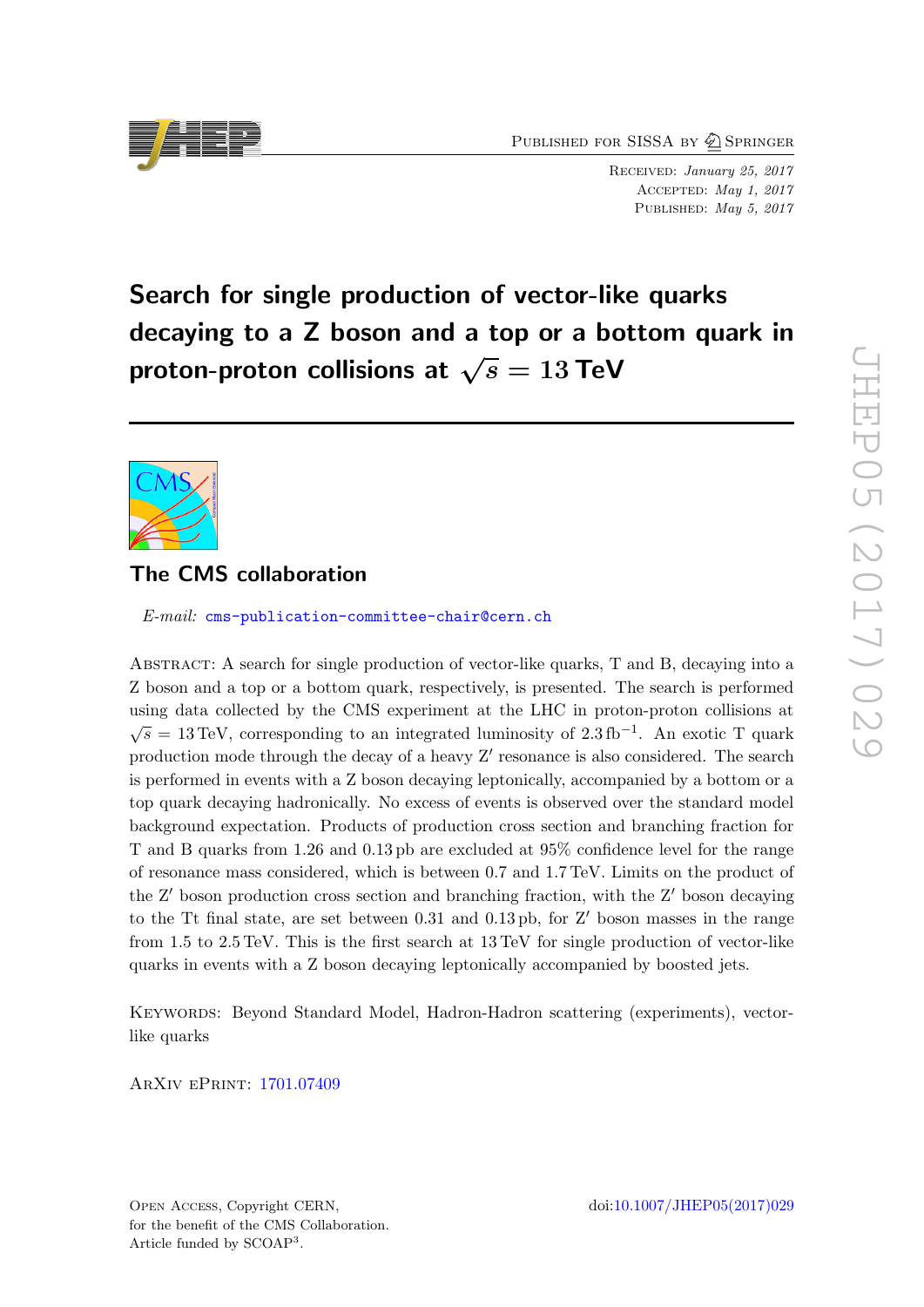### Contents

| 1 Introduction                                 | 1                       |
|------------------------------------------------|-------------------------|
| 2 The CMS detector, data sample and simulation | $\bf{3}$                |
| 3 Physics object reconstruction                | $\overline{\mathbf{4}}$ |
| 4 Event selection                              | $\boldsymbol{6}$        |
| 5 Background estimate                          | $\boldsymbol{9}$        |
| 6 Systematic uncertainties                     | 10                      |
| 7 Results                                      | 11                      |
| 8 Summary                                      | 13                      |
| The CMS collaboration                          | 18                      |

## <span id="page-1-0"></span>1 Introduction

The discovery of a Higgs boson  $[1-3]$  $[1-3]$  with a mass of 125 GeV  $[4]$  by the ATLAS and CMS experiments confirmed the success of the standard model (SM) in predicting a wide range of high-energy phenomena. However, several questions related to the nature of electroweak symmetry breaking remain unanswered and, to address them, several new theoretical models have been proposed such as little Higgs  $[5]$ , large extra dimensions  $[6, 7]$  $[6, 7]$  $[6, 7]$ , and composite Higgs models [\[8\]](#page-14-6). Many of these models predict the existence of heavy resonances with masses of the order of 1 TeV, called vector-like quarks (VLQs) [\[9–](#page-14-7)[13\]](#page-14-8). These are hypothetical new spin-1/2 particles with the property that left- and right-handed (LH and RH) chiralities transform in the same way under the SM symmetry group  $SU(2)_L \times$  $U(1)_Y \times SU(3)_C$ . As a consequence, they do not receive mass through a Yukawa coupling term, as do the chiral fermions of the SM, but through a direct mass term of the form  $m\overline{\psi}\psi$ . A fourth generation of chiral quarks is strongly disfavoured by the precision SM measurements [\[14\]](#page-14-9), because of the modifications that the Yukawa term would bring to the Higgs production cross section and branching fractions  $(\mathcal{B}_s)$ . The VLQs are not similarly constrained. Previous searches for VLQs have been performed by both ATLAS [\[15](#page-14-10)[–20\]](#page-15-0) and CMS [\[21](#page-15-1)[–24\]](#page-15-2), using data samples collected at  $\sqrt{s} = 7$ , 8, and 13 TeV. This paper presents the first search at 13 TeV for single production of VLQs in final states with boosted jets and a leptonically decaying Z boson.

In a model-independent approach [\[9\]](#page-14-7), VLQs can be grouped in multiplets (singlet, doublet, triplet, etc.) that couple to the SM particles. Singlets include the T and B quarks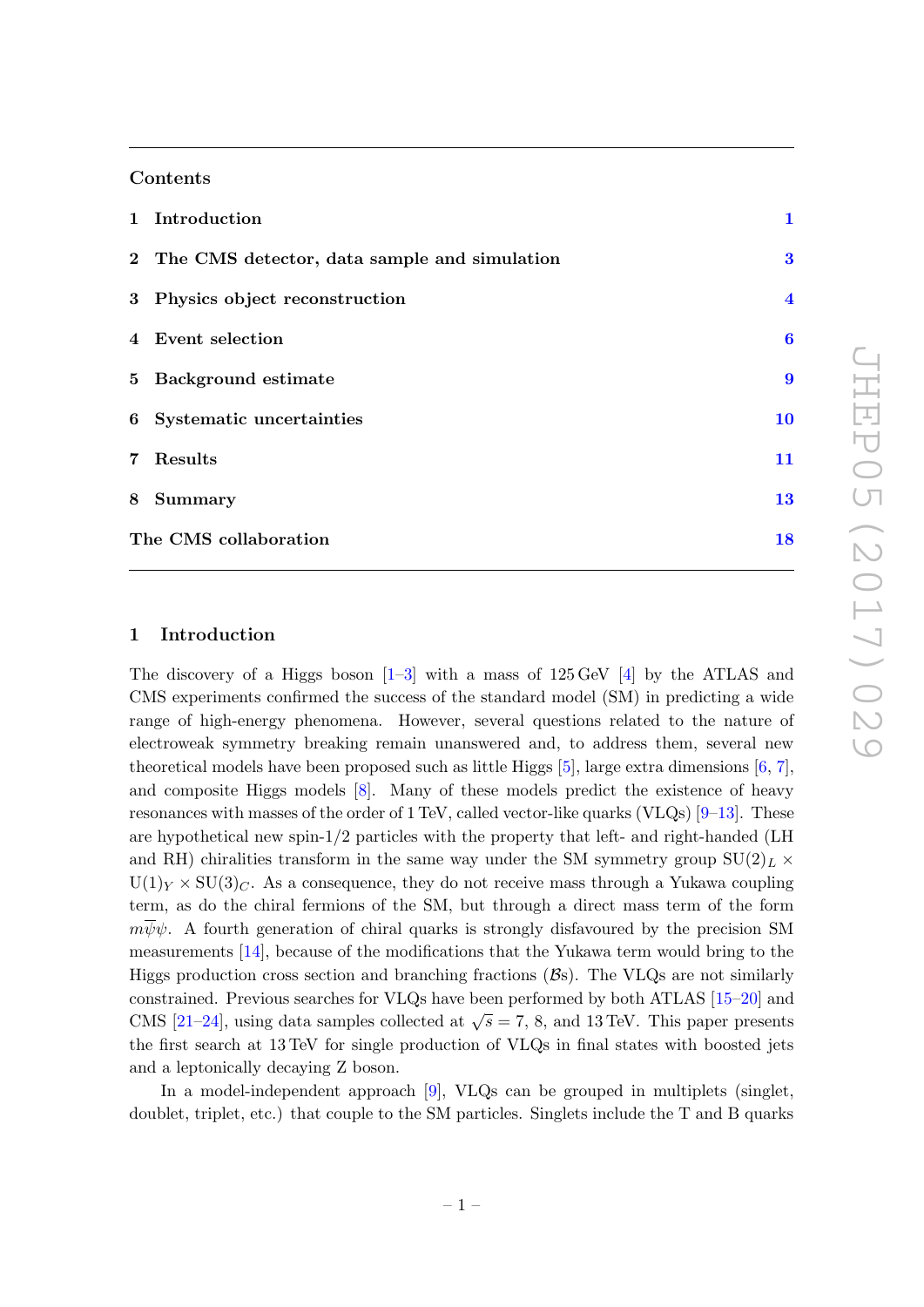

<span id="page-2-0"></span>Figure 1. Leading order Feynman diagrams for the production of a single T (B) vector-like quark and its decay to a  $Z$  boson and a  $t$  (b) quark on the left (center) and production of a  $Z'$  boson decaying to Tt on the right.

with charges of  $+2/3$  and  $-1/3$ , respectively. Multiplets include the T and B quarks and exotically charged VLQs labelled X and Y, which have charges of  $+5/3$  and  $-4/3$ , respectively. In this analysis, we present a search for a singlet or a doublet T quark that decays to a Z boson and a t quark, with subsequent decays  $Z \to \ell^+ \ell^-$ , where  $\ell$  can be a muon or an electron, and  $t \to bW \to bqq'$ . We also present the search for a singlet B quark, decaying to a b quark and a Z boson that decays to  $\ell^+\ell^-$ . Examples of Feynman diagrams for the single production of T and B VLQs are shown in figure [1.](#page-2-0)

A singlet T quark has three different decay channels into SM particles: bW, tZ, and  $H_{\text{H}}$  [\[9](#page-14-7)[–13\]](#page-14-8). Using the equivalence theorem [\[25\]](#page-15-3) the branching fractions for these three decay modes are 0.5, 0.25, and 0.25, respectively. The T doublet can decay to tZ or tH, each with a branching fraction of 0.5. In this case the doublet structure of the fermion multiplet produces a tree level coupling of the T to the neutral bosons, but not to the W. As we are neglecting possible mass mixings between the T and the t quarks, the branching fraction of the doublet T to the tW final state is taken to be zero. Similarly, the decay modes for a B singlet are tW (branching fraction of 0.5), bZ  $(0.25)$ , and bH  $(0.25)$ . The couplings of the new particles to SM particles can be described with the following coefficients:  $C(bW)$  (for the pp  $\rightarrow$  Tb process),  $C(tW)$  (for the B(t) final state),  $C(tZ)$  (for T(t)), and  $C(bZ)$  (for B(b)). For singlet VLQs, the RH chiralities are suppressed compared to the LH ones by a factor proportional to the standard quark mass over the VLQ mass, while for doublets it is the LH chirality that is suppressed [\[26\]](#page-15-4).

An additional production mode is also investigated for the T quark, i.e. the production of a neutral spin-1 heavy  $Z'$  boson  $[27–29]$  $[27–29]$  that decays to a Tt final state, as shown by the Feynman diagram in figure [1.](#page-2-0)

The mass range for the T and B quarks studied in this analysis is  $0.7-1.7$  TeV, while the  $Z'$  boson is searched for in the 1.5–2.5 TeV range. Lower masses of VLQs are not investigated because pair production searches of VLQs have excluded masses below 0.7– 0.9 TeV [\[15](#page-14-10)[–17,](#page-14-11) [19,](#page-15-7) [21,](#page-15-1) [22\]](#page-15-8). Furthermore, at high masses single production modes are favoured over the pair production modes. In the mass ranges considered in the analysis, the t quark from the T quark decay can be produced with high transverse momentum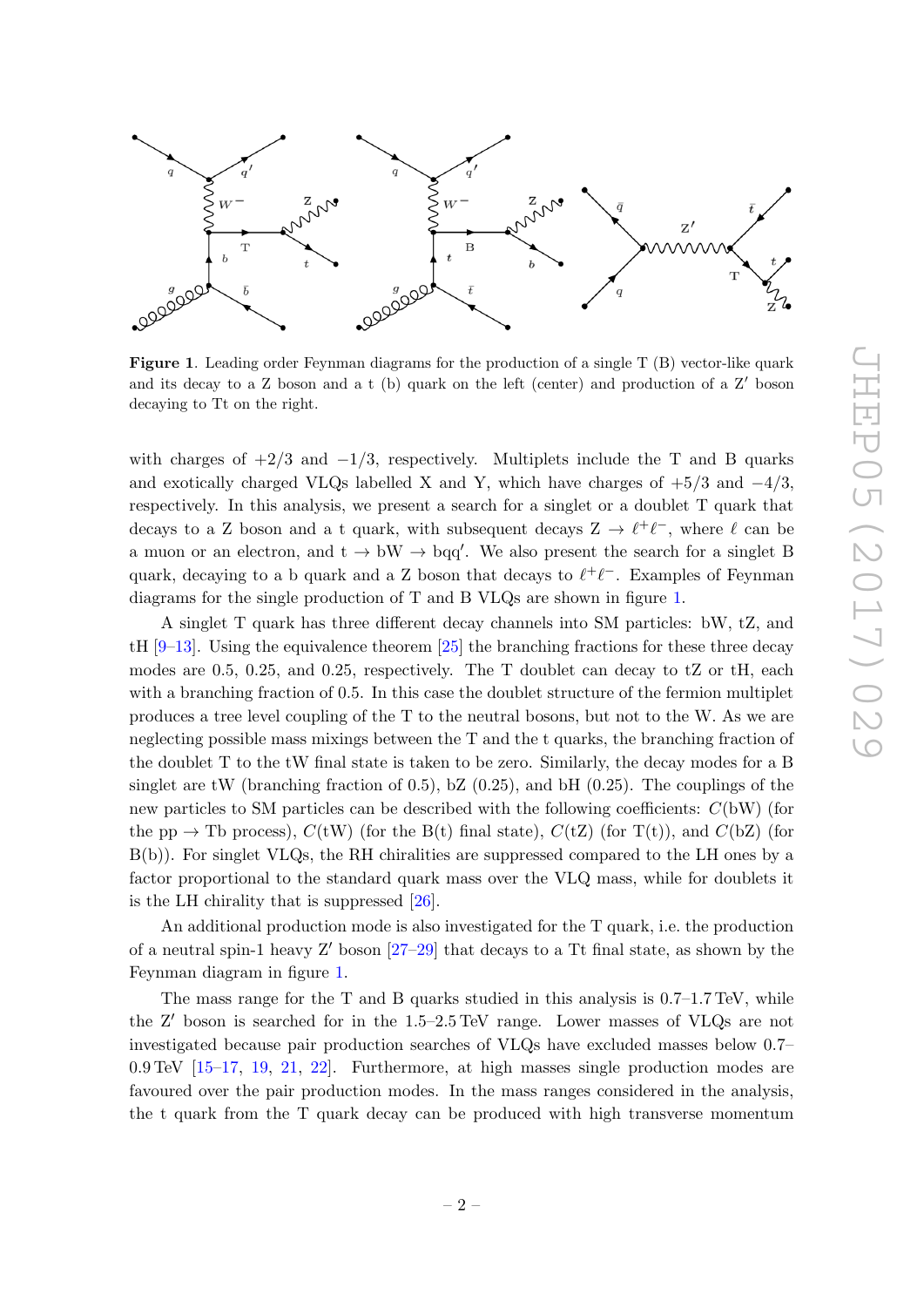$(p_T)$ , resulting in a final state where the decay products of the t quark are emitted close to each other in a topology with overlapping and merged jets. For this reason, final states with t quark jets (t jets) and W boson jets (W jets) are investigated, i.e. in events with large-cone jets that are identified using jet grooming techniques [\[30,](#page-15-9) [31\]](#page-15-10) as coming from the hadronic decay of a t quark or a W boson. Jet grooming techniques are used to reduce the impact of the underlying event and the presence of additional primary vertices in the events (pileup), and of low  $p_T$  gluon radiation, i.e. particles that are not related to the hard process. Evidence for the production of new particles is searched for in the reconstructed candidate heavy quark mass spectrum.

#### <span id="page-3-0"></span>2 The CMS detector, data sample and simulation

The general-purpose CMS detector operates at one of the four interaction points of the LHC. Its central feature is a 3.8 T superconducting solenoid magnet with an internal diameter of 6 m. The following subdetectors are found within the magnet volume: the silicon tracker, the crystal electromagnetic calorimeter (ECAL), and the brass and scintillator hadron calorimeter (HCAL). Muons are measured in gas-ionization detectors embedded in the steel flux-return yoke outside the solenoid. In addition, the CMS detector has extensive forward calorimetry: two steel and quartz-fiber hadron forward calorimeters, which extend the coverage to regions close to the beam pipe. A more detailed description of the CMS detector, together with a definition of the coordinate system used and the relevant kinematic variables, can be found in ref. [\[32\]](#page-15-11).

The analysis is based on the data sample collected by the CMS experiment in protonproton collisions at a center-of-mass energy of 13 TeV in 2015, corresponding to an integrated luminosity of  $2.3 \text{ fb}^{-1}$ . Events with a Z boson decaying to muons are preselected by a single-muon trigger, requiring the presence of an isolated muon with  $p_T > 20$  GeV. Events with the Z boson decaying to electrons are preselected with a single-electron trigger that requires the presence of an electron with  $p_T > 105 \,\text{GeV}$ . This high  $p_T$  threshold does not degrade the signal efficiency, since the electrons of interest would come from the decay chain of a high mass resonance.

Background samples are generated using MADGRAPH 5.2 [\[33\]](#page-15-12) for  $Z/\gamma^* + \text{jets}, t\bar{t} + V$ , and tZq processes and POWHEG BOX v2  $[34-37]$  $[34-37]$  for  $t\bar{t}$  and single t quark production, interfaced to pythia 8.212 [\[38\]](#page-16-1), which uses tune CUETP8M1 [\[39\]](#page-16-2) for the description of hadronisation and fragmentation. The standalone PYTHIA generator is used to simulate SM diboson production.

Signal samples are generated using MadGraph 5.2 interfaced with pythia, for T and B quark masses between 0.7 and 1.7 TeV in steps of  $0.1$  TeV, and for three  $Z'$  mass hypotheses: 1.5, 2.0, and 2.5 TeV. Singlet and doublet T quarks and singlet B quarks, with both LH and RH couplings to the SM particles, are simulated. Theoretical cross sections used in the analysis are reported in table [1](#page-4-1) as calculated in ref.  $[12]$ , where a simplified approach is used to allow model-independent interpretation of the experimental results. The theoretical width of the VLQs is negligible compared to the experimental mass resolution, for values of the couplings  $C(bW)$ ,  $C(tW)$ ,  $C(tZ)$ , and  $C(bZ)$ , equal to or below 0.5.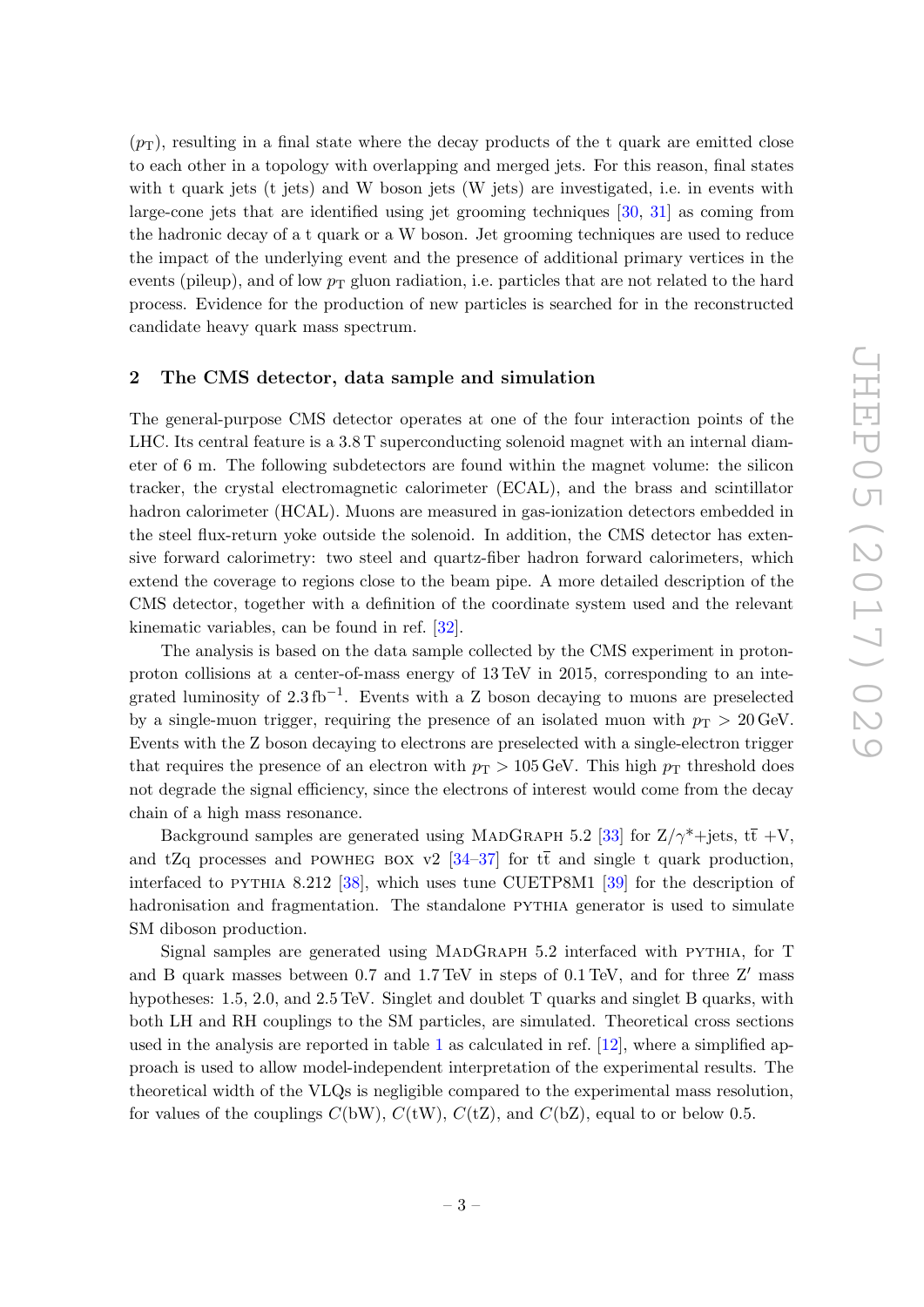| Mass [TeV] | $\sigma(pp \to Tb)$ [pb] | $\sigma(pp \to Bt)$ [pb] | $\sigma(pp \to Bb)$ [pb] | $\sigma(pp \to \mathrm{Tt})$ [pb] |
|------------|--------------------------|--------------------------|--------------------------|-----------------------------------|
| 0.7        | 1.455                    | 0.186                    | 1.085                    | 0.125                             |
| 0.8        | 0.965                    | 0.133                    | 0.754                    | 0.091                             |
| 0.9        | 0.680                    | 0.097                    | 0.555                    | 0.068                             |
| 1.0        | 0.488                    | 0.071                    | 0.413                    | 0.051                             |
| 1.1        | 0.338                    | 0.053                    | 0.298                    | 0.038                             |
| 1.2        | 0.246                    | 0.040                    | 0.224                    | 0.029                             |
| 1.3        | 0.179                    | 0.030                    | 0.170                    | 0.022                             |
| 1.4        | 0.135                    | 0.023                    | 0.132                    | 0.017                             |
| 1.5        | 0.102                    | 0.018                    | 0.104                    | 0.014                             |
| 1.6        | 0.076                    | 0.014                    | 0.080                    | 0.011                             |
| 1.7        | 0.058                    | 0.011                    | 0.062                    | 0.008                             |

<span id="page-4-1"></span>**Table 1.** Theoretical cross sections for  $T(b)$ ,  $B(t)$ ,  $B(b)$ , and  $T(t)$  processes for the different benchmark mass points considered in the analysis, with the couplings set to 0.5 as calculated at NLO in ref. [\[12\]](#page-14-12). Cross sections do not depend on the chirality of the new particle (T or B).

The generated events are passed through a simulation of the CMS detector using GEANT4  $[40, 41]$  $[40, 41]$  $[40, 41]$ . The pileup distribution in simulation is matched to the observed distribution of additional interactions in data. Samples are generated with NNPDF 3.0 [\[42\]](#page-16-5) parton distribution function sets.

### <span id="page-4-0"></span>3 Physics object reconstruction

Primary vertices are reconstructed using a deterministic annealing filter algorithm [\[43\]](#page-16-6). The interaction vertex corresponding to the hard scattering is chosen as the one that maximizes the squared  $p<sub>T</sub>$  sum of the clustered physics objects associated with it. Selected events are required to have a primary vertex within 24 cm of the mean interaction point in the z-direction and within 2 cm in the  $x-y$  plane.

A particle-flow (PF) algorithm [\[44,](#page-16-7) [45\]](#page-16-8) is used to identify and to reconstruct charged and neutral hadrons, photons, muons, and electrons, through an optimal combination of the information from the entire detector. Muon candidates are reconstructed by combining the information from the silicon tracker and the muon system in a global track fit  $[46]$ . Muons are then required to be isolated, to satisfy  $p_T > 20$  GeV and  $|\eta| < 2.4$ , and to pass additional identification criteria based on the track impact parameter, the quality of the track reconstruction, and the number of hits recorded in the tracker and the muon systems. The leading muon is required to have  $p_T > 22 \text{ GeV}$ , which ensures that selected muons are in a region of high trigger efficiency.

Electron candidates are reconstructed by combining the information from the ECAL and from the silicon tracker [\[47\]](#page-16-10). Electrons are then selected if they are isolated and if they have  $p_T > 20$  GeV and  $|\eta| < 2.5$ . Additional requirements are applied on the ECAL shower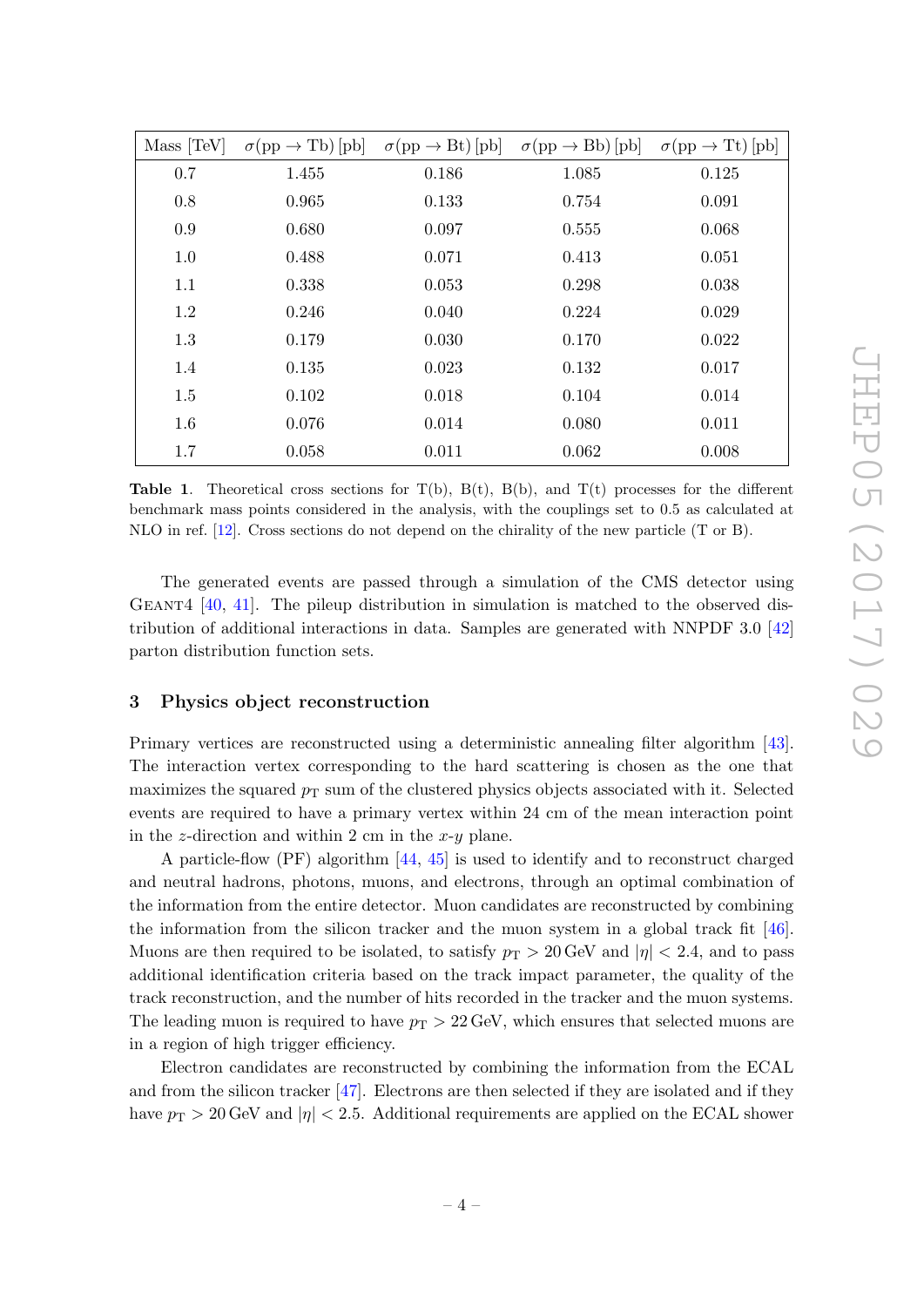shape, on the variables related to the track-cluster matching, on the impact parameter, and on the ratio of energies measured in HCAL and ECAL in the region around the electron candidate. The leading electron is required to have  $p_T > 115 \,\text{GeV}$ , i.e. to be in the region of high trigger efficiency.

For both muons and electrons, a lepton isolation variable is used to reduce background coming from events where one hadronic jet is misidentified as a lepton. This variable is defined as the sum of the  $p_T$  of the charged hadrons, neutral hadrons, and photons found in a cone, defined as  $\Delta R = \sqrt{(\Delta \eta)^2 + (\Delta \phi)^2}$  (where  $\phi$  is azimuthal angle), around the original lepton track, corrected for the effects of pileup [\[46,](#page-16-9) [47\]](#page-16-10), and divided by the lepton  $p_T$ . The cone size used is 0.4 for muons and 0.3 for electrons.

Jet candidates are clustered starting from the PF candidates using the anti- $k<sub>T</sub>$  clustering algorithm [\[48\]](#page-16-11) with distance parameters of 0.4 ("AK4 jets") and 0.8 ("AK8 jets"). The jet energy scale (JES) is calibrated through correction factors dependent on the  $p_T$ and  $\eta$  of the jet. The jet energy resolution (JER) for the simulated jets is smeared in order to reproduce the actual detector resolution observed in data. Jet candidates are required to have angular separation  $\Delta R > 0.4$  (0.8) from identified leptons for AK4 (AK8) jets, and are selected with  $p_T > 25 (180)$  GeV and with  $|\eta| < 2.4$ . A pruning algorithm [\[49\]](#page-16-12) is applied to AK8 jets to tag those that originate from the hadronic decay of a W boson. The mass of the jet, after the pruning is performed, is used as a discriminant to select W bosons and reject quark and gluon jets.

The other variable used to discriminate the W jet from quark and gluon jets is the  $N$ -subjettiness [\[50\]](#page-16-13). This is a measure of how consistent a jet is with having N or fewer subjets. This variable is defined as:

<span id="page-5-0"></span>
$$
\tau_N = \frac{1}{d_0} \sum_k [p_{\mathrm{T}_k} \min(\Delta R_{1,k}, \Delta R_{2,k}, \dots \Delta R_{N,k})], \tag{3.1}
$$

where k is the index ranging over the PF particles that form the jet,  $p_{T_k}$  is the transverse momentum of the kth constituent,  $\Delta R_{n,k}$  is the distance between the kth constituent and the *n*th subjet axis,  $d_0 = \sum_k p_{\text{Tk}} R_0$  is a normalization factor, with  $R_0$  equal to the original jet distance parameter, and  $N$  is the number of subjets under consideration. The final variable used to discriminate W jets, which are expected to have two subjets, from quark and gluon jets, which are expected to have no subjets, is  $\tau_{21} = \tau_2/\tau_1$ . An AK8 jet is W-tagged if the mass range of the pruned jet is within 65–105 GeV and if  $\tau_{21}$  is lower than 0.6. The efficiency of the W-tagging procedure is corrected for discrepancies between data and simulation [\[30,](#page-15-9) [51,](#page-16-14) [52\]](#page-16-15). In a similar way, AK8 jets can be identified as coming from the hadronic decay of a t quark. These t quark jets are required to pass the following selections:  $p_T > 400$  GeV, mass of the jet reconstructed with the modified mass drop tagger algorithm [\[53,](#page-17-0) [54\]](#page-17-1) between 110 and 210 GeV, and  $\tau_{32} = \tau_3/\tau_2$ , defined using eq. [\(3.1\)](#page-5-0), lower than 0.69. Also in this case, scale factors are applied to correct for disagreement between data and simulation. Finally, AK4 jets can be tagged as coming from a b quark using the combined secondary vertex algorithm [\[55\]](#page-17-2). A "medium" working point with efficiency of 70% on real b jets and rejection of 99% of light-flavor jets is used together with a "loose" working point, which has 85% of efficiency and 90% of rejection.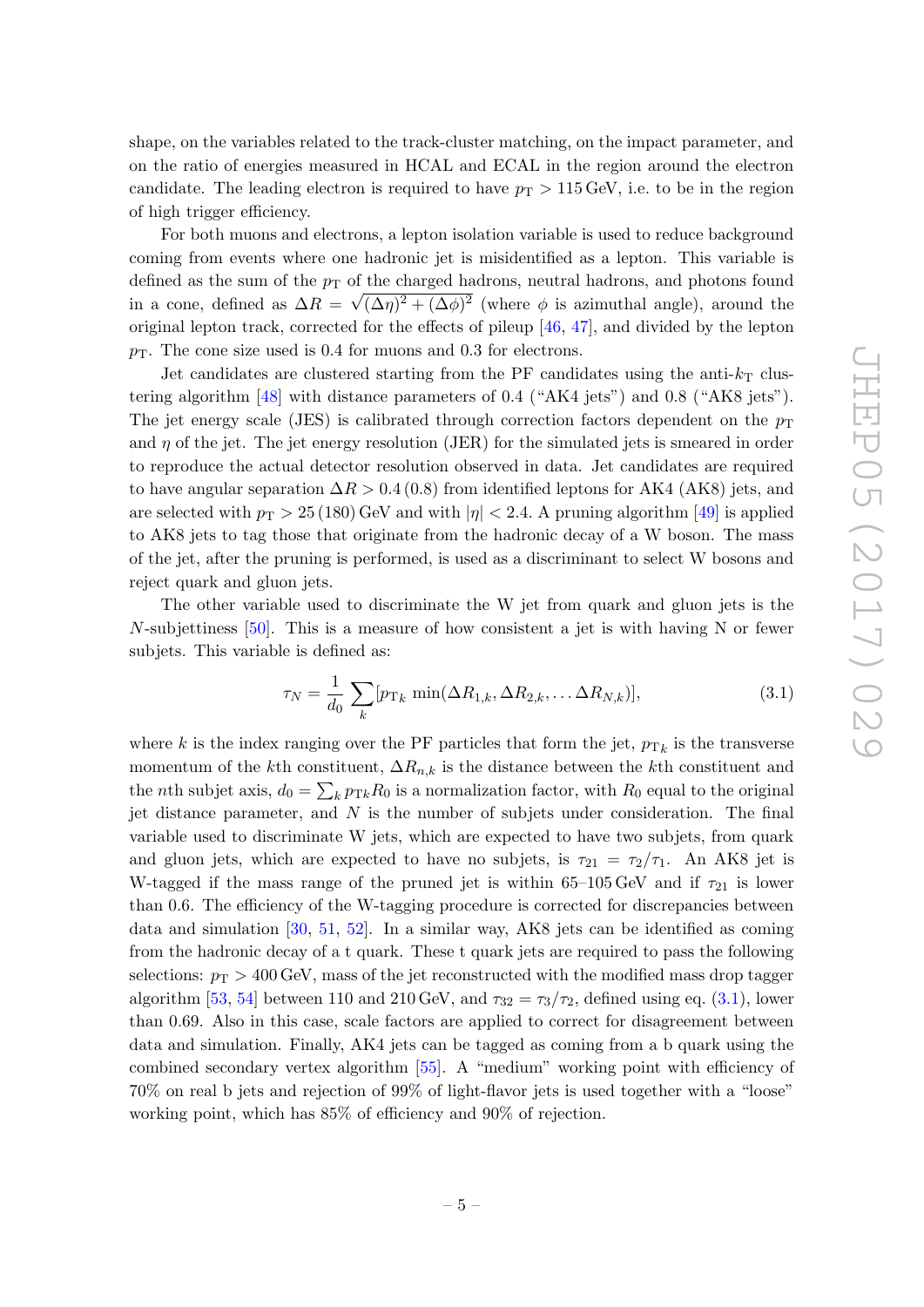|                                   | $2\ell + 1$ t jet     | $2\ell + 1W$ jet + 1b jet $2\mu + 1b$ jet + 2 jets |                                  | $2e + 1b$ jet $+ 2$ jets |
|-----------------------------------|-----------------------|----------------------------------------------------|----------------------------------|--------------------------|
| $2\mu/2e$<br>$2\mu/2e$<br>Leptons |                       | $2\mu$                                             | 2e                               |                          |
| Lead lep $p_T$                    | $>115 \,\mathrm{GeV}$ | $>115$ GeV                                         | $>115$ GeV                       | $>115$ GeV               |
| Jet                               | one t jet             | one W jet<br>one b jet                             | three AK4 jets<br>(one b-tagged) |                          |
| $t p_T$                           | $>400$ GeV            | $>150$ GeV                                         | $>150$ GeV                       | $>150$ GeV               |
| $\Delta R(\ell,\ell)$             | <1.1                  | ${<}1.0$                                           | < 0.9                            | < 0.9                    |
| $N(b$ jet)                        | $\geq1$               | $\geq1$                                            | $\geq1$<br>$\geq1$               |                          |

<span id="page-6-1"></span>Table 2. Summary of the final event selection for the four categories of the T search. In each category exactly two oppositely charged leptons are required.

|                       | $2\mu + 1b$ jet                         | $2e + 1b$ jet |  |
|-----------------------|-----------------------------------------|---------------|--|
| Leptons               | $2\mu$                                  | 2e            |  |
| Lead lep $p_T$        | $>115$ GeV                              |               |  |
| Jet                   | one b jet with $p_T > 150 \,\text{GeV}$ |               |  |
| $\Delta R(\ell,\ell)$ | ${<}0.7$                                |               |  |
| $N(b$ jet)            |                                         | >2            |  |

<span id="page-6-2"></span>Table 3. Summary of the final event selection for the two categories of the B search. In each category exactly two oppositely charged leptons are required.

#### <span id="page-6-0"></span>4 Event selection

In this analysis, we search for a Z boson decaying to leptons, and a t or b quark arising from the decay of a T or B quark, respectively. Events are required to have two muons or electrons forming a Z boson candidate with an invariant mass between 70 and 110 GeV, and are sorted into six categories: four for the T search, and two for the B search. A t quark from a T quark decay can be identified in three different scenarios: fully merged (a t quark jet is identified), partially merged (a W jet and a b jet are identified), or resolved (three AK4 jets are reconstructed). Thus we define four categories of events for the T search:

- category 0:  $T \rightarrow 2\ell + 1t$  jet;
- category 1:  $T \rightarrow 2\ell + 1$  W jet + 1 b jet;
- category 2:  $T \rightarrow 2\mu + 1$  b jet + 2 jets;
- category 3:  $T \rightarrow 2e + 1$  b jet + 2 jets

where the b jet is tagged with the "medium" working point.

The electron and muon identification efficiencies are different, therefore resolved events with two muons and resolved events with two electrons are considered separately. The fully merged and partially merged topology events, where the Z decays to muons or to electrons,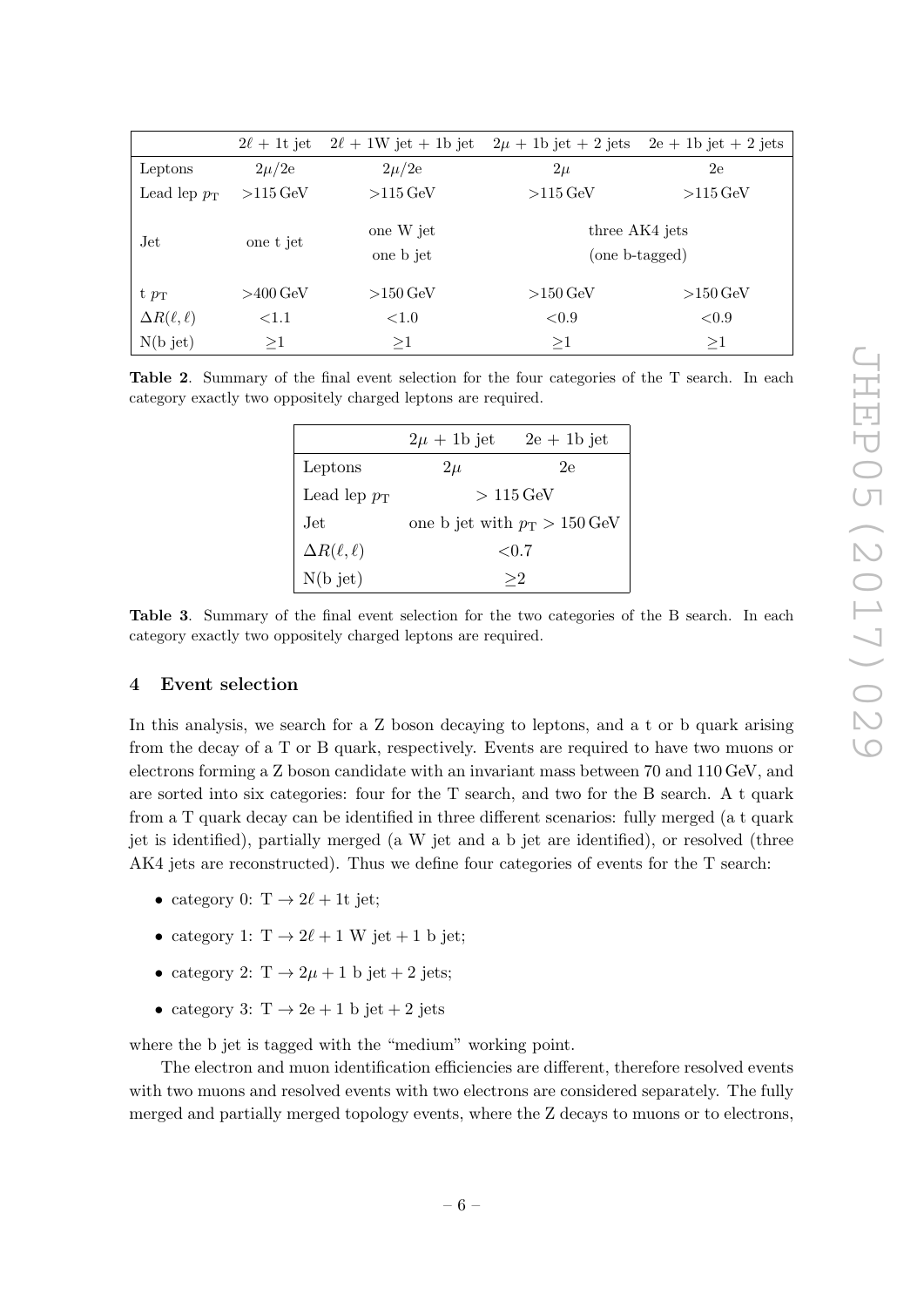| Channel                | $2\ell + 1$ t jet | $2\ell+1W$ jet + 1b jet | $2\mu + 1b$ jet + 2 jets | $2e + 1b$ jet $+ 2$ jets |
|------------------------|-------------------|-------------------------|--------------------------|--------------------------|
| Estimated background   | $1.4 \pm 0.8$     | $8.6 \pm 1.7$           | $126.5 \pm 14.0$         | $75.1 \pm 8.1$           |
| Observation            |                   |                         | 109                      | 91                       |
| $T(b)$ LH, $M=0.7$ TeV | $0.07(0.1\%)$     | 1.6(3%)                 | 6.3 $(11\%)$             | 4.3 $(8\%)$              |
| $T(b)$ LH, $M=1.2$ TeV | $0.6(6\%)$        | $0.3(3\%)$              | $1.3(13\%)$              | $0.9(9\%)$               |
| $T(b)$ LH, $M=1.7$ TeV | $0.2(9\%)$        | $0.05(2\%)$             | $0.2(11\%)$              | $0.2(8\%)$               |

<span id="page-7-0"></span>Table 4. The numbers of estimated background events compared to the measured numbers of events for the four categories of the T search. The quoted uncertainties in the background estimates include both statistical and systematic components, as described in section [6.](#page-10-0) Expected signal yields and signal efficiencies (in parentheses) are also shown for three benchmark mass points.

are considered together to increase the numbers of events in the control samples. If one event falls in two or more categories, the first one of these categories is considered. For example if one event falls in both categories 0 and 3, it will be considered only in category 0. In category 0, the t jet with the highest  $p_T$  (and  $p_T > 400 \,\text{GeV}$ ) is retained as the t quark candidate. For category 1, the t quark candidate is reconstructed by summing the Lorentz vectors of the W jet and the b jet, while for categories 2 and 3 the sum is made for the three jets. In these last three categories a minimum  $p<sub>T</sub>$  of 150 GeV is required for the t quark candidate, and if more than one t candidate is found, the one with the invariant mass closest to the t quark mass is selected.

In addition to requiring a Z boson and a t quark in the event, for each category at least one b jet has to be present, the two leptons from the Z boson decay have to be close to each other  $(\Delta R < 0.9-1.1$ , depending on the category), and the leading lepton (muon or electron) must have  $p_T > 115 \,\text{GeV}$ .

The B quark candidate is reconstructed by combining together the Z boson and the b jet (tagged with the "medium" working point) with the highest  $p<sub>T</sub>$  in the event. Two categories are defined, depending on whether the Z boson decays to muons or electrons. Further requirements applied to reduce the background are: the b jet  $p_T > 150 \text{ GeV}$ , at least 2 b jets are present in the event,  $\Delta R$  between the two leptons is lower than 0.7, and the leading lepton (muon or electron)  $p_T > 115 \,\text{GeV}$ .

After the full event selection, which is summarized respectively for the T and the B searches in tables [2](#page-6-1) and [3,](#page-6-2) the masses of the T and B quark candidate are reconstructed and required to be above 500 GeV. The following experimental mass resolutions are evaluated from simulation, for four different signal hypotheses:  $16\%$  for T(b),  $24\%$  for T(t),  $14\%$ for  $B(t)$ , and  $12\% B(b)$ . The number of expected signal events and signal efficiencies are shown in tables [4](#page-7-0) and [5](#page-9-1) for the T and the B search respectively.

The background is largely dominated by  $Z +$ jets events (between 80% and 92%, depending on the category), with smaller contributions from other backgrounds  $(t\bar{t}+V, tZq,$  $t\bar{t}$ , single t quark, and SM diboson production).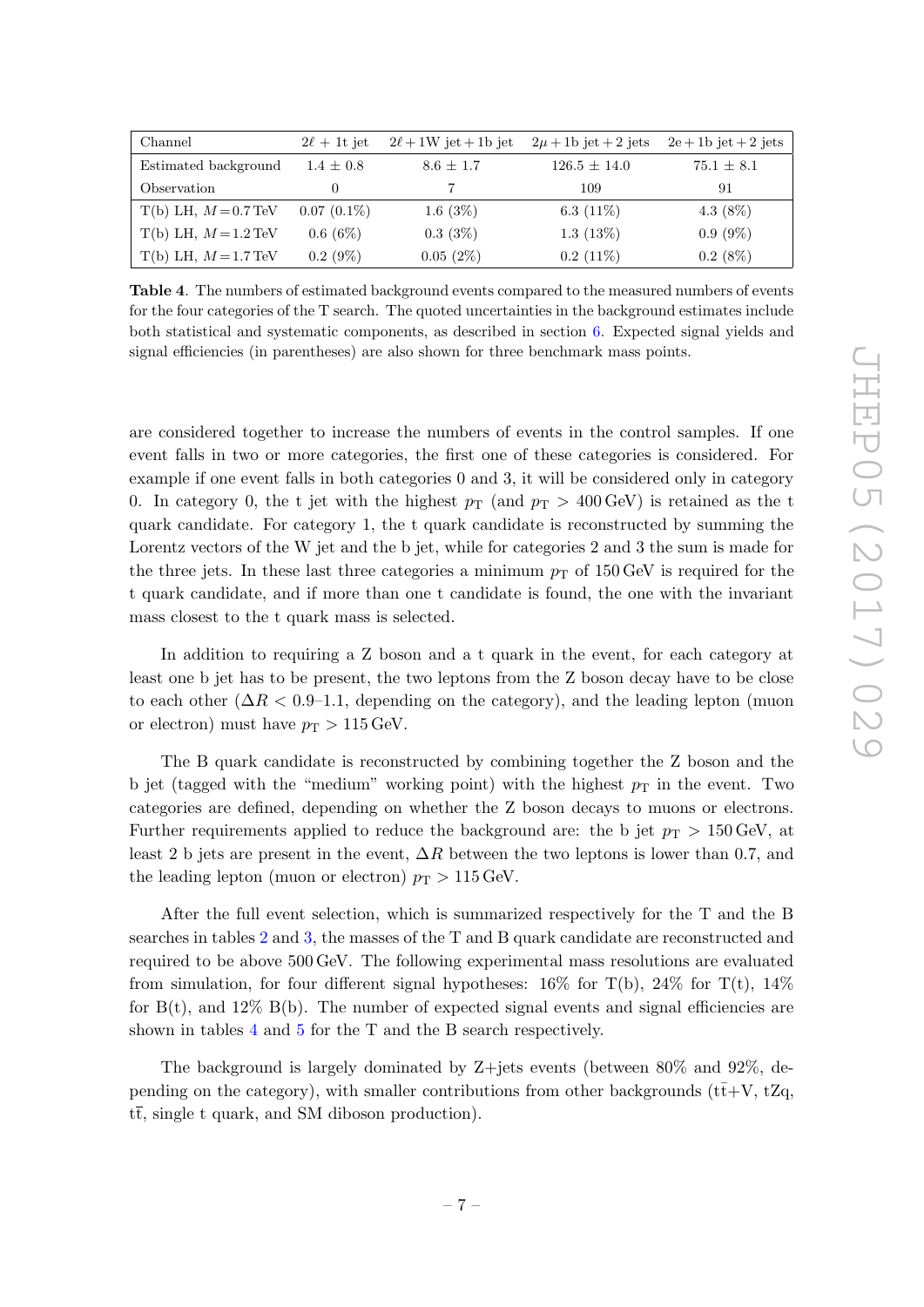

<span id="page-8-0"></span>Figure 2. Comparison between the background estimate and data for the T categories: fully merged region (upper-left), partially merged region (upper right), and resolved region (lower) for events with the Z boson decaying into muons (left) and electrons (right). For the fully and partially merged topologies, the sets of events with the Z boson decaying to muons and electrons are combined. For the fully merged region a shape analysis is not performed because of the small number of events, and a single bin is shown. The uncertainties in the background estimate method include both statistical and systematic components, as described in section [6.](#page-10-0) The lower panel in each plot shows the ratio of the data and the background estimation, with the shaded band representing the uncertainties in the background estimate.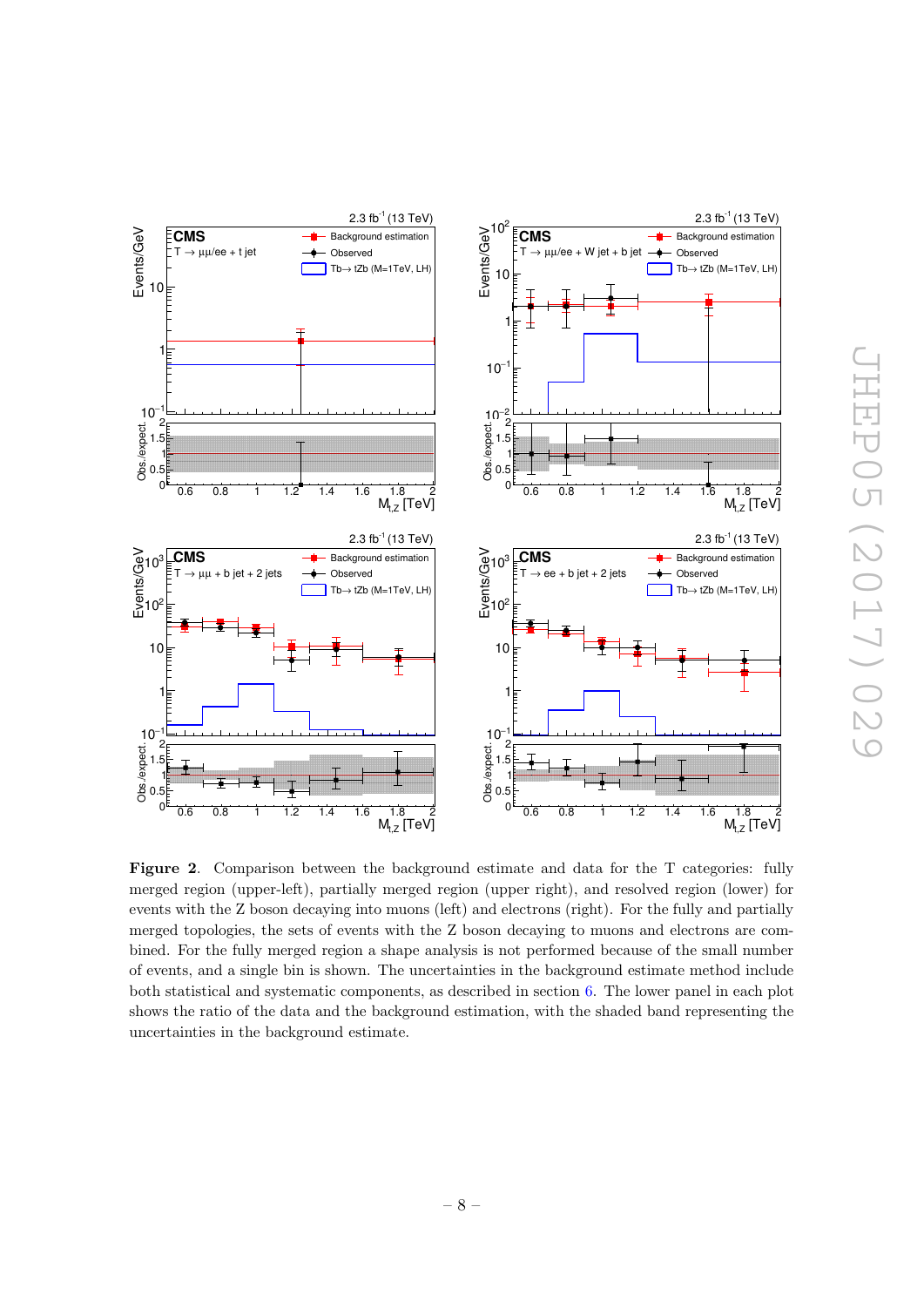| Channel                  | $2\mu + 1b$ jet | $2e + 1b$ jet |
|--------------------------|-----------------|---------------|
| Estimated background     | $7.0 \pm 0.8$   | $4.1 \pm 0.5$ |
| Observation              |                 | 3             |
| $B(t)$ LH, $M = 0.7$ TeV | $0.4(5\%)$      | $0.2(4\%)$    |
| $B(t)$ LH, $M = 1.2$ TeV | 0.1(7%)         | $0.09(6\%)$   |
| $B(t)$ LH, $M = 1.7$ TeV | $0.02(6\%)$     | $0.02(5\%)$   |

<span id="page-9-1"></span>Table 5. The numbers of estimated background events compared to the measured numbers of events for the two categories of the B search. The quoted uncertainties in the background estimates include both statistical and systematic components, as described in section [6.](#page-10-0) Expected signal yields and signal efficiencies (in parentheses) are also shown for three benchmark mass points.



<span id="page-9-2"></span>Figure 3. Comparison between the background estimate and data for the B search categories: events with the Z boson decaying to muons (left) and to electrons (right). The uncertainties in the background estimate include both statistical and systematic components, as described in section [6.](#page-10-0) The lower panel in each plot shows the ratio of the data and the background estimation, with the shaded band representing the uncertainties in the background estimate.

### <span id="page-9-0"></span>5 Background estimate

To reduce the dependence on the simulation, a background estimate primarily based on control samples in data is used. This method consists of the definition of a backgroundenriched control region, from which the number of events is extrapolated into the signal region. This control region is defined by the event selection described in section [4,](#page-6-0) but applying a b-tagged jet veto ("loose" working point). The small signal contamination in this region has been shown not to have a significant effect on the background prediction.

The background yield in the signal region is evaluated through the following formula:

$$
N_{\rm bkg}(M_{\rm q,Z}) = N_{\rm cr}(M_{\rm q,Z}) \,\alpha(M_{\rm q,Z}),\tag{5.1}
$$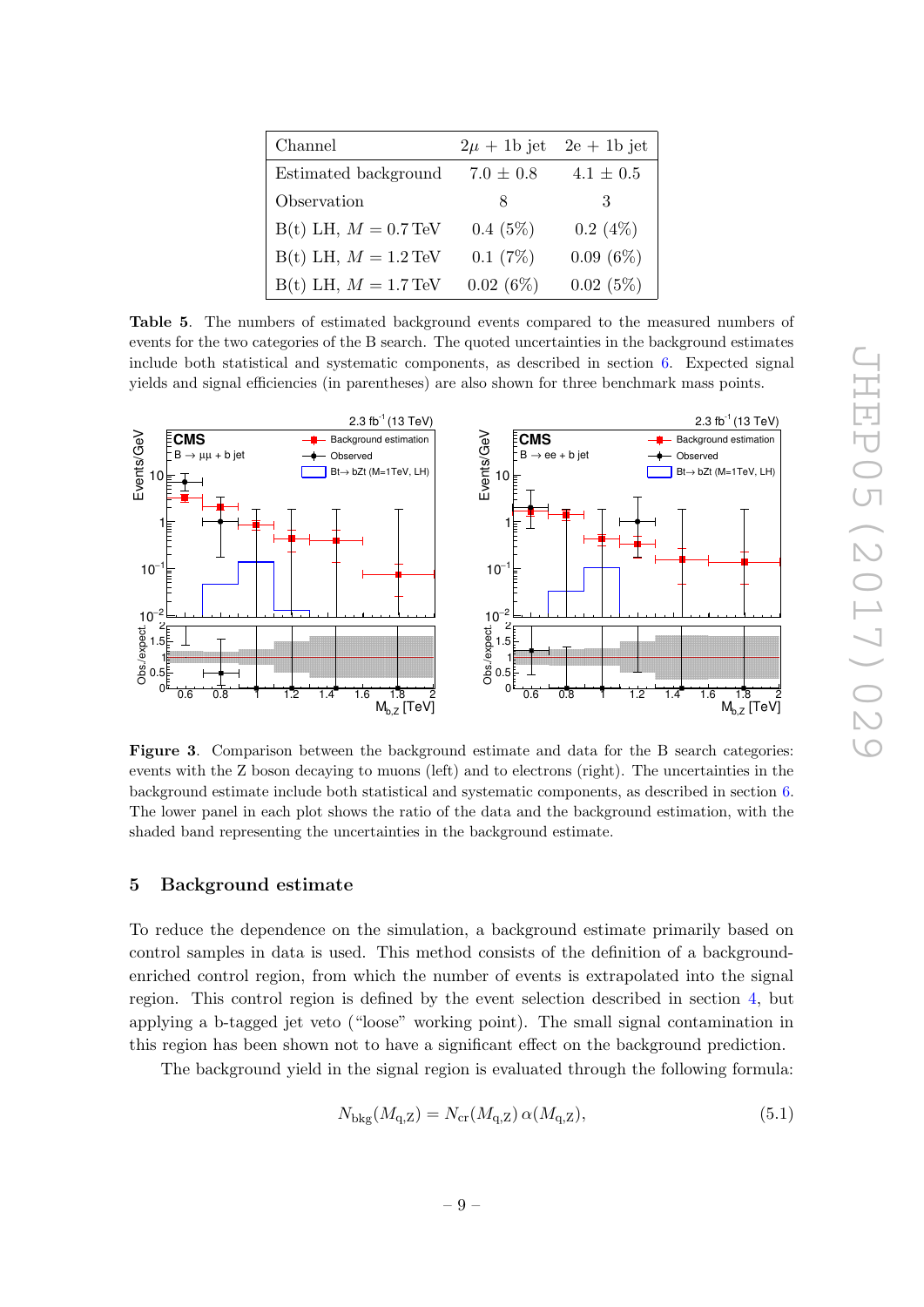where  $N_{cr}(M_{q,Z})$  is the number of events found in the data sample in the control region as a function of  $M_{q,Z}$ ,  $\alpha(M_{q,Z})$  is the ratio for each bin in  $M_{q,Z}$  of the number of events in the signal region to the number of events in the control region, taken from simulation, and q is the t  $(b)$  jet used to reconstruct the T  $(B)$  mass. A closure test has been performed to validate the method in a region orthogonal with respect to the signal selection. This region has been selected by requiring exactly two leptons with the same identification,  $p<sub>T</sub>$ , and  $\Delta R$  requirements as those defined for the signal region, for one or two jets and zero W and t jets. A good agreement is found between the predicted background and the observed data, supporting the validity of the method.

Comparisons between the background estimates and the observations in data are shown in figures [2](#page-8-0) and [3.](#page-9-2) For the fully merged topology one single bin is considered because of the small number of events in this category. The numbers of predicted background events and the number of observed events are reported in tables [4](#page-7-0) and [5](#page-9-1) for the T and the B search respectively, together with the number of expected signal events for three example mass points. The numbers of observed events are consistent with the background predictions.

#### <span id="page-10-0"></span>6 Systematic uncertainties

Sources of systematic uncertainty in this analysis affect both the background estimate and the signal. The effects of the systematic uncertainties on the shapes of the T and B quark reconstructed mass distributions for both signal and background processes have been investigated.

The uncertainty in the background estimate comes from a number of sources, the dominant one being the statistical uncertainties (between 12% and 57%, depending on the category) in the control region and the simulation. The following three systematic uncertainties are also considered. The differences between the measurements and the prediction for the closure test described previously are taken as systematic uncertainties  $(8-16\%)$ . The uncertainty from the b tagging efficiency for the b, c, and light-flavor jets is evaluated by varying the b tagging scale factors (used to correct for the differences between mea-surements and simulation) by their uncertainties [\[55,](#page-17-2) [56\]](#page-17-3), giving a systematic uncertainty of between 4 and 10%. Finally, an uncertainty  $(8-20\%)$  is included that takes into account possible mismodelling of the Z+light quark and Z+b quark fractions in simulation. This systematic uncertainty is computed by changing the  $Z+b$  fraction by  $50\%$  [\[57\]](#page-17-4), and re-evaluating the background through the background estimation method.

For the signal, the main sources of systematic uncertainties come from corrections that are applied to the simulation in order to match distributions in data. The scale factors for lepton identification and lepton triggers are derived from dedicated analyses, using the "tag-and-probe" method  $[46, 47]$  $[46, 47]$  $[46, 47]$ . The uncertainties in these factors are taken as systematic uncertainties for this analysis and are found to be between 2.8 and 5.0% for muons, between 0.4 and  $1.2\%$  for electrons, and between 0.7 and  $1.1\%$  for the trigger. The jet four-momenta are varied by the JES and JER uncertainties, resulting in a variation for the signal of between 0.2 and 1.9% for the JES, and 0.1 and 2.0% for the JER. For W and t jet tagging, the same procedure of varying the scale factors results in a systematic uncertainty of 3–8 and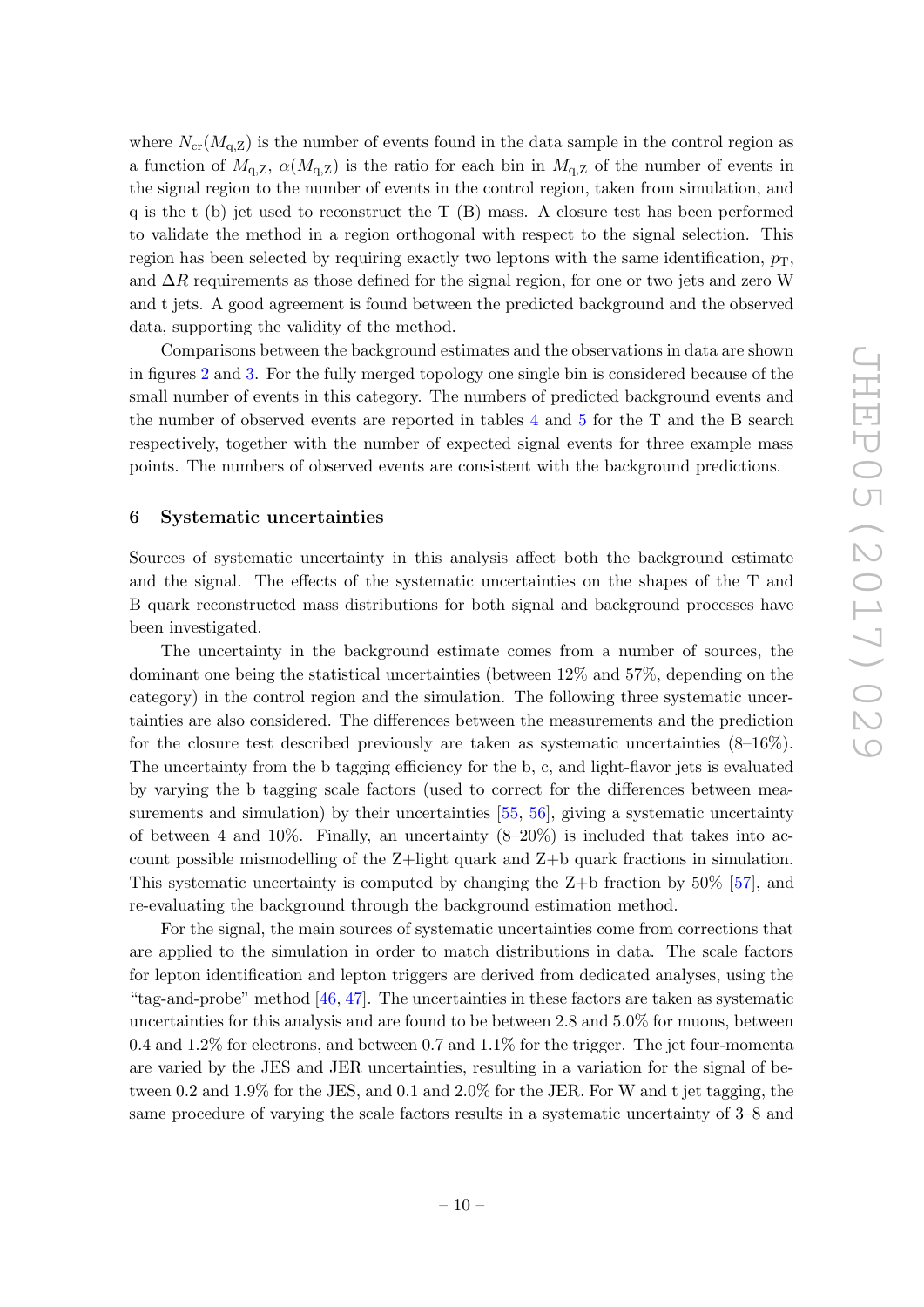

<span id="page-11-1"></span>Figure 4. Observed and expected 95% CL upper limit on the product of cross section and branching fraction for the singlet LH  $T(b)$  (left) and doublet RH  $T(t)$  (right) production modes, with the T decaying to tZ. The 68% and 95% expected bands are shown. Theoretical cross sections as calculated at NLO in ref. [\[12\]](#page-14-12) are shown. The branching fraction  $\mathcal{B}(T\to tZ)$  is 0.25 (0.5) for the left (right) plot.

18%, respectively. The uncertainty in the b tagging efficiency is evaluated, as for the background, by scaling up and down the b tagging scale factors by their uncertainties [\[55,](#page-17-2) [56\]](#page-17-3), giving systematic uncertainties of between 6.0 and 13.4%, depending on the category and on the signal mass hypothesis. Parton distribution function uncertainties are evaluated using the NNPDF 3.0 PDF eigenvectors [\[58\]](#page-17-5). The uncertainty in the pileup simulation (0.2–2.0%) is obtained by varying the inelastic cross section value, which controls the average pileup multiplicity, by 5% [\[59\]](#page-17-6). Additional sources of systematic uncertainty are the integrated luminosity determination (2.7%) [\[60\]](#page-17-7) and the factorization and renormalization scales.

### <span id="page-11-0"></span>7 Results

No significant deviations from the expected background are observed in any of the search channels. We proceed with setting upper limits on the product of the production cross section and branching fraction of a  $T(B)$  quark decaying to tZ (bZ), using the predictions from the background estimation method. The 95% confidence level (CL) exclusion limits are derived using the asymptotic  $CL<sub>s</sub>$  criterion [\[61](#page-17-8)[–64\]](#page-17-9), with background and signal templates given by the distributions of figures [2](#page-8-0) and [3.](#page-9-2) Systematic uncertainties are treated as nuisance parameters.

In figure [4,](#page-11-1) the observed and expected limits from the four categories of the T quark search are shown combined together for the singlet LH  $T(b)$  and doublet RH  $T(t)$  production modes. Limits on the product of the cross section and branching fraction have been set, excluding values above 0.98–0.15 pb at 95% CL, depending on the resonance mass. For an RH  $T(t)$  signal, the range between 0.60 and 0.13 pb has been excluded.

In figure [5,](#page-12-0) the observed and expected limits for the B quark search are shown, in cases where the B quark is produced in association with a t or a b quark for the singlet LH scenario. In this case, products of the cross section and branching fraction between 0.68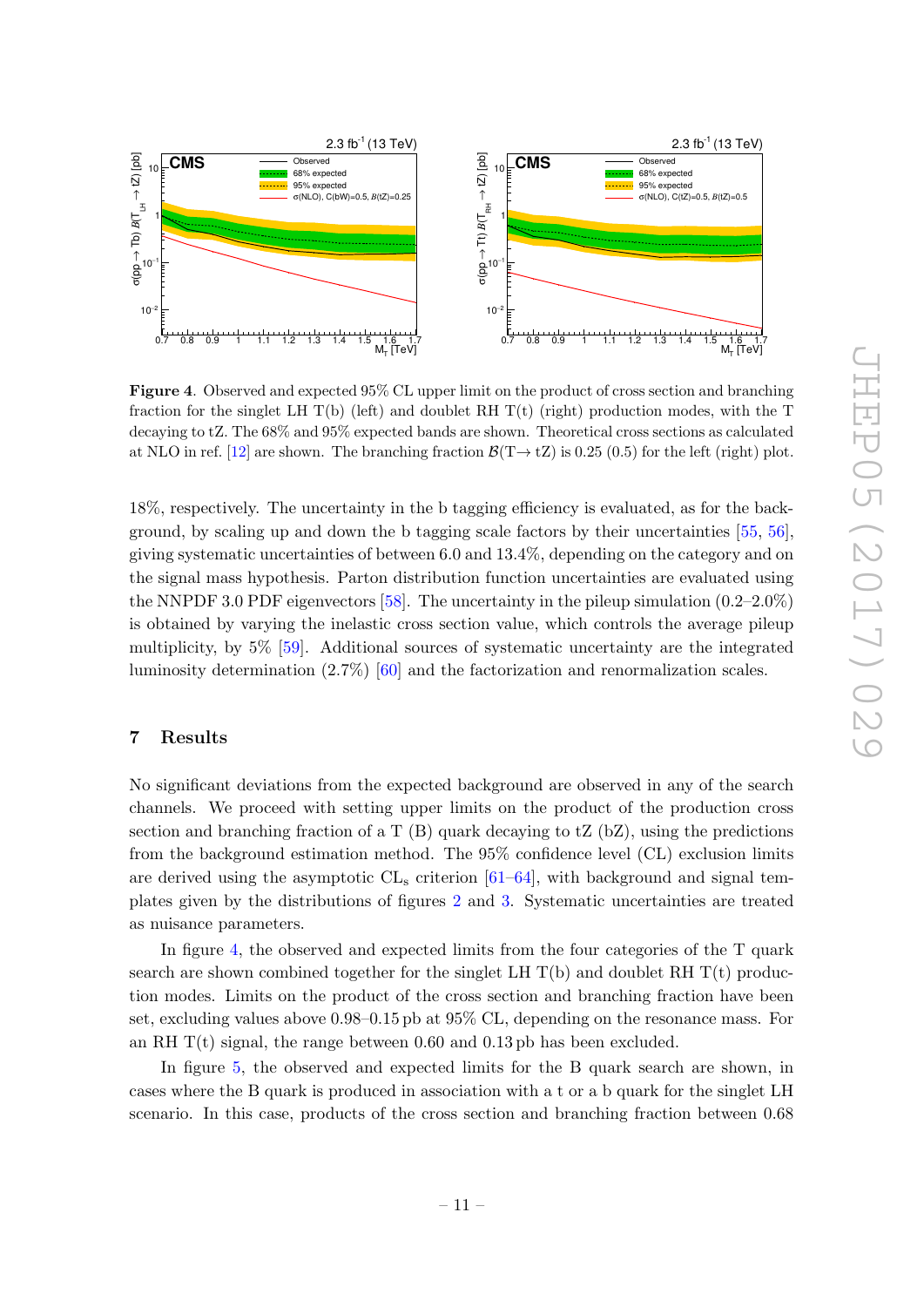

<span id="page-12-0"></span>Figure 5. Observed and expected 95% CL upper limit on the product of cross section and branching fraction for the  $B(t)$  (left) and  $B(b)$  (right) signals in the singlet LH scenario, with the B decaying to bZ. The 68% and 95% expected bands are shown. Theoretical cross sections as calculated at NLO in ref. [\[12\]](#page-14-12) are shown. The branching fraction  $\mathcal{B}(B \to bZ)$  is 0.25.

| $M(Z')$ [TeV] | $M(T)$ [TeV] | Observed | Expected | Expected $+1(2)$ s.d. | Expected $-1(2)$ s.d. |
|---------------|--------------|----------|----------|-----------------------|-----------------------|
| 1.5           | 0.7          | 0.31     | 0.47     | 0.71(1.01)            | 0.32(0.23)            |
| 1.5           | 0.9          | 0.25     | 0.40     | 0.60(0.85)            | 0.28(0.20)            |
| 1.5           | 1.2          | 0.15     | 0.26     | 0.41(0.60)            | 0.17(0.12)            |
| 2.0           | 0.9          | 0.15     | 0.27     | 0.42(0.63)            | 0.18(0.13)            |
| 2.0           | 1.2          | 0.13     | 0.24     | 0.37(0.55)            | 0.16(0.11)            |
| 2.0           | 1.5          | 0.13     | 0.24     | 0.38(0.57)            | 0.16(0.11)            |
| 2.5           | 1.2          | 0.14     | 0.24     | 0.39(0.59)            | 0.16(0.11)            |
| 2.5           | $1.5\,$      | 0.13     | 0.22     | 0.34(0.53)            | 0.14(0.10)            |

<span id="page-12-1"></span>**Table 6.** Observed and expected 95% CL upper limit on  $\sigma \mathcal{B}$  for the Z'  $\rightarrow$  Tt signal. The branching fraction  $\mathcal{B}(T \to tZ)$  is taken to be 100%. In order to consider different branching fractions, the limits should be scaled by the corresponding branching fraction value. The 1 and 2 standard deviation bands are given.

and 0.15 pb are excluded at  $95\%$  CL in the 0.7–1.7 TeV mass range for the B(t) signal and between 1.26 and 0.28 pb in the same mass range for the B(b) signal.

Upper limits are compared with theoretical cross sections as calculated at NLO in ref. [\[12\]](#page-14-12). With the present sensitivity it is not possible to exclude this particular benchmark model.

In table [6,](#page-12-1) observed and expected limits are shown for the production of a T quark via a decay of a Z' boson,  $Z' \to$  Tt. The products of the cross section and branching fraction for this process are excluded between 0.31 and 0.13 pb, depending on the  $Z'$  mass over the range from 1.5 to 2.5 TeV and on the T mass over the range from 0.7 to 1.5 TeV. A branching fraction of  $100\%$  is assumed for the decay of the T quark into the tZ channel. Limits for other branching fractions can be obtained by scaling the limit by the corresponding branching fraction value.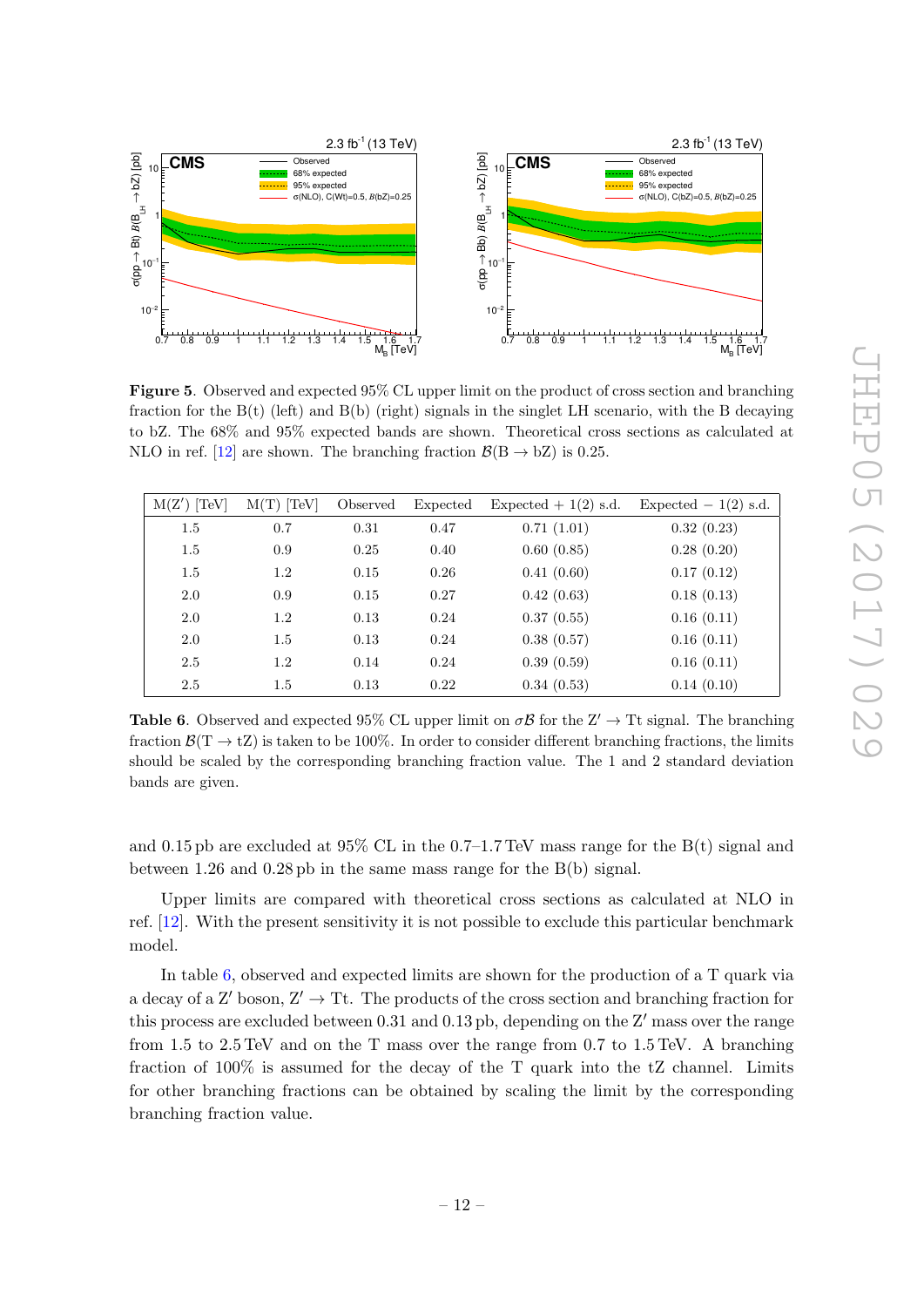#### <span id="page-13-0"></span>8 Summary

Results of a search for single production of a T quark with a charge of  $+2/3$  decaying to a Z boson and a top quark and of a search for single production of a B quark with a charge of −1/3 decaying to a b quark and a Z boson have been presented. No deviations from the expected standard model background are observed. Limits on the product of the cross section and branching fraction for a left-handed  $T(b)$ , with the T quark decaying to tZ, vary between 0.98 and 0.15 pb at 95% confidence level and between 0.60 and 0.13 pb for a right-handed  $T(t)$  signal, for the range of resonance mass considered, which is between 0.7 and 1.7 TeV. For a left-handed B quark produced in association with a top quark and decaying to bZ, products of the cross section and branching fraction between 0.68 and 0.15 pb are excluded in the same mass range, while for a B quark produced in association with a bottom quark, products of the cross section and branching fraction between 1.26 and 0.28 pb are excluded. Additionally, products of the cross section and branching fraction for T quarks from the decay  $Z' \rightarrow Tt$  are excluded between 0.31 and 0.13 pb, for the range of  $Z'$  (T) mass considered, which is between 1.5 to 2.5 (0.7 to 1.5) TeV. This is the first search at 13 TeV for single production of vector-like quarks in events with a Z boson decaying leptonically accompanied by boosted jets.

### Acknowledgments

We congratulate our colleagues in the CERN accelerator departments for the excellent performance of the LHC and thank the technical and administrative staffs at CERN and at other CMS institutes for their contributions to the success of the CMS effort. In addition, we gratefully acknowledge the computing centres and personnel of the Worldwide LHC Computing Grid for delivering so effectively the computing infrastructure essential to our analyses. Finally, we acknowledge the enduring support for the construction and operation of the LHC and the CMS detector provided by the following funding agencies: BMWFW and FWF (Austria); FNRS and FWO (Belgium); CNPq, CAPES, FAPERJ, and FAPESP (Brazil); MES (Bulgaria); CERN; CAS, MoST, and NSFC (China); COL-CIENCIAS (Colombia); MSES and CSF (Croatia); RPF (Cyprus); SENESCYT (Ecuador); MoER, ERC IUT, and ERDF (Estonia); Academy of Finland, MEC, and HIP (Finland); CEA and CNRS/IN2P3 (France); BMBF, DFG, and HGF (Germany); GSRT (Greece); OTKA and NIH (Hungary); DAE and DST (India); IPM (Iran); SFI (Ireland); INFN (Italy); MSIP and NRF (Republic of Korea); LAS (Lithuania); MOE and UM (Malaysia); BUAP, CINVESTAV, CONACYT, LNS, SEP, and UASLP-FAI (Mexico); MBIE (New Zealand); PAEC (Pakistan); MSHE and NSC (Poland); FCT (Portugal); JINR (Dubna); MON, RosAtom, RAS, RFBR and RAEP (Russia); MESTD (Serbia); SEIDI and CPAN (Spain); Swiss Funding Agencies (Switzerland); MST (Taipei); ThEPCenter, IPST, STAR, and NSTDA (Thailand); TUBITAK and TAEK (Turkey); NASU and SFFR (Ukraine); STFC (United Kingdom); DOE and NSF (U.S.A.).

Open Access. This article is distributed under the terms of the Creative Commons Attribution License [\(CC-BY 4.0\)](http://creativecommons.org/licenses/by/4.0/), which permits any use, distribution and reproduction in any medium, provided the original author(s) and source are credited.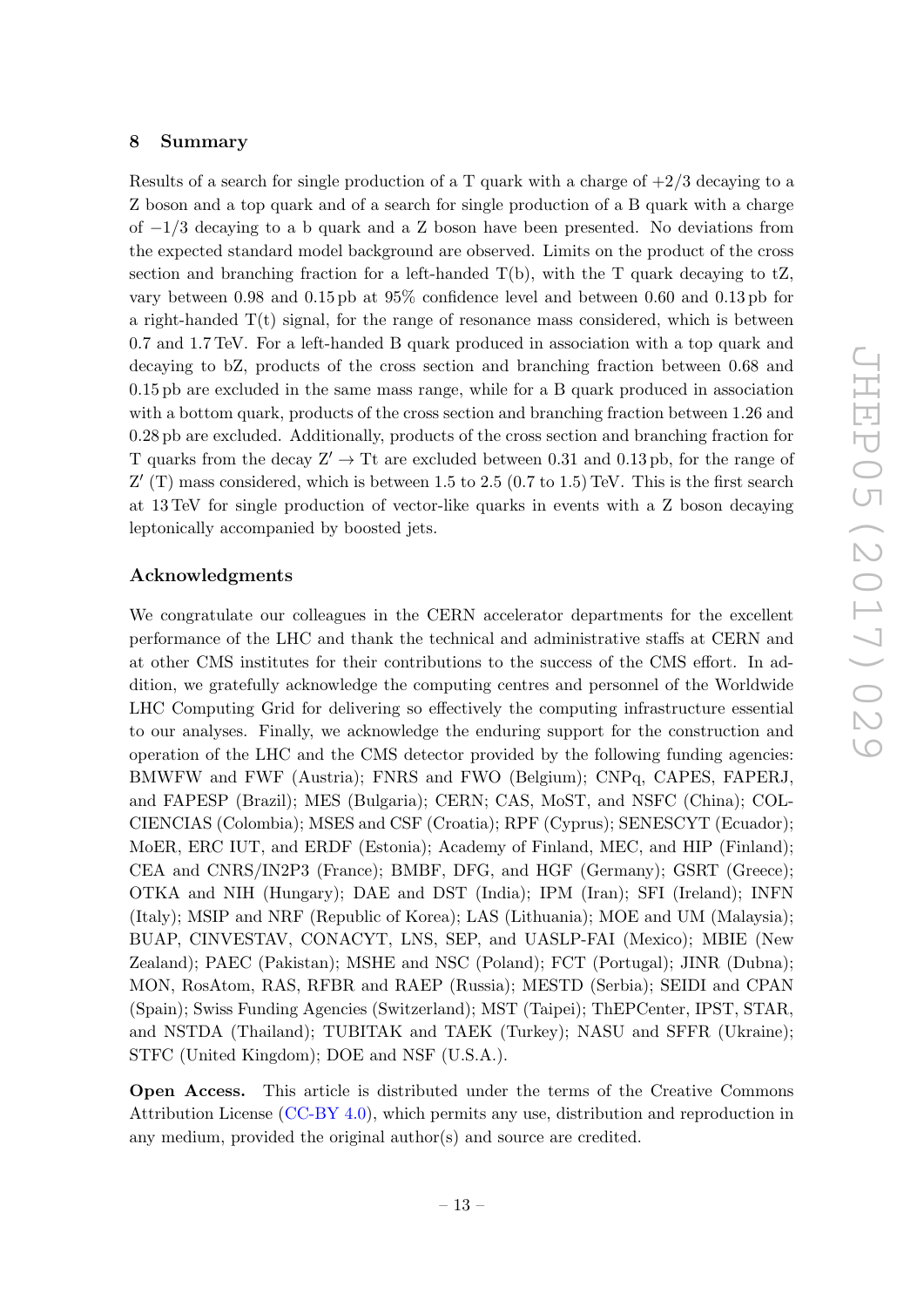#### References

- <span id="page-14-0"></span>[1] ATLAS collaboration, Observation of a new particle in the search for the Standard Model Higgs boson with the ATLAS detector at the LHC, [Phys. Lett.](http://dx.doi.org/10.1016/j.physletb.2012.08.020) B 716 (2012) 1 [[arXiv:1207.7214](https://arxiv.org/abs/1207.7214)] [IN[SPIRE](http://inspirehep.net/search?p=find+EPRINT+arXiv:1207.7214)].
- [2] CMS collaboration, Observation of a new boson at a mass of 125 GeV with the CMS experiment at the LHC, [Phys. Lett.](http://dx.doi.org/10.1016/j.physletb.2012.08.021) **B** 716 (2012) 30  $arXiv:1207.7235$  [IN[SPIRE](http://inspirehep.net/search?p=find+EPRINT+arXiv:1207.7235)].
- <span id="page-14-1"></span>[3] CMS collaboration, Observation of a new boson with mass near 125 GeV in pp collisions at  $\sqrt{s}$  = 7 and 8 TeV, JHEP 06 [\(2013\) 081](http://dx.doi.org/10.1007/JHEP06(2013)081) [[arXiv:1303.4571](https://arxiv.org/abs/1303.4571)] [IN[SPIRE](http://inspirehep.net/search?p=find+EPRINT+arXiv:1303.4571)].
- <span id="page-14-2"></span>[4] ATLAS and CMS collaborations, Combined measurement of the Higgs boson mass in pp collisions at  $\sqrt{s}$  = 7 and 8 TeV with the ATLAS and CMS experiments, [Phys. Rev. Lett.](http://dx.doi.org/10.1103/PhysRevLett.114.191803) 114 [\(2015\) 191803](http://dx.doi.org/10.1103/PhysRevLett.114.191803) [[arXiv:1503.07589](https://arxiv.org/abs/1503.07589)] [IN[SPIRE](http://inspirehep.net/search?p=find+EPRINT+arXiv:1503.07589)].
- <span id="page-14-3"></span>[5] M. Schmaltz and D. Tucker-Smith, Little Higgs review, [Ann. Rev. Nucl. Part. Sci.](http://dx.doi.org/10.1146/annurev.nucl.55.090704.151502) 55 (2005) [229](http://dx.doi.org/10.1146/annurev.nucl.55.090704.151502) [[hep-ph/0502182](https://arxiv.org/abs/hep-ph/0502182)] [IN[SPIRE](http://inspirehep.net/search?p=find+EPRINT+hep-ph/0502182)].
- <span id="page-14-4"></span>[6] I. Antoniadis, K. Benakli and M. Quirós, *Finite Higgs mass without supersymmetry*, *[New J.](http://dx.doi.org/10.1088/1367-2630/3/1/320)* Phys. 3 [\(2001\) 20](http://dx.doi.org/10.1088/1367-2630/3/1/320) [[hep-th/0108005](https://arxiv.org/abs/hep-th/0108005)] [IN[SPIRE](http://inspirehep.net/search?p=find+EPRINT+hep-th/0108005)].
- <span id="page-14-5"></span>[7] L. Randall and R. Sundrum, A large mass hierarchy from a small extra dimension, [Phys.](http://dx.doi.org/10.1103/PhysRevLett.83.3370) Rev. Lett. 83 [\(1999\) 3370](http://dx.doi.org/10.1103/PhysRevLett.83.3370) [[hep-ph/9905221](https://arxiv.org/abs/hep-ph/9905221)] [IN[SPIRE](http://inspirehep.net/search?p=find+EPRINT+hep-ph/9905221)].
- <span id="page-14-6"></span>[8] K. Agashe, R. Contino and A. Pomarol, The minimal composite Higgs model, [Nucl. Phys.](http://dx.doi.org/10.1016/j.nuclphysb.2005.04.035) B 719 [\(2005\) 165](http://dx.doi.org/10.1016/j.nuclphysb.2005.04.035) [[hep-ph/0412089](https://arxiv.org/abs/hep-ph/0412089)] [IN[SPIRE](http://inspirehep.net/search?p=find+EPRINT+hep-ph/0412089)].
- <span id="page-14-7"></span>[9] J.A. Aguilar-Saavedra, R. Benbrik, S. Heinemeyer and M. Pérez-Victoria, *Handbook of* vectorlike quarks: mixing and single production, Phys. Rev. D 88 [\(2013\) 094010](http://dx.doi.org/10.1103/PhysRevD.88.094010) [[arXiv:1306.0572](https://arxiv.org/abs/1306.0572)] [IN[SPIRE](http://inspirehep.net/search?p=find+EPRINT+arXiv:1306.0572)].
- [10] J.A. Aguilar-Saavedra, Identifying top partners at LHC, JHEP 11 [\(2009\) 030](http://dx.doi.org/10.1088/1126-6708/2009/11/030) [[arXiv:0907.3155](https://arxiv.org/abs/0907.3155)] [IN[SPIRE](http://inspirehep.net/search?p=find+EPRINT+arXiv:0907.3155)].
- [11] A. De Simone, O. Matsedonskyi, R. Rattazzi and A. Wulzer, A first top partner hunter's guide, JHEP 04 [\(2013\) 004](http://dx.doi.org/10.1007/JHEP04(2013)004) [[arXiv:1211.5663](https://arxiv.org/abs/1211.5663)] [IN[SPIRE](http://inspirehep.net/search?p=find+EPRINT+arXiv:1211.5663)].
- <span id="page-14-12"></span>[12] O. Matsedonskyi, G. Panico and A. Wulzer, On the interpretation of top partners searches, JHEP 12 [\(2014\) 097](http://dx.doi.org/10.1007/JHEP12(2014)097) [[arXiv:1409.0100](https://arxiv.org/abs/1409.0100)] [IN[SPIRE](http://inspirehep.net/search?p=find+EPRINT+arXiv:1409.0100)].
- <span id="page-14-8"></span>[13] M. Buchkremer, G. Cacciapaglia, A. Deandrea and L. Panizzi, Model independent framework for searches of top partners, [Nucl. Phys.](http://dx.doi.org/10.1016/j.nuclphysb.2013.08.010)  $\bf{B} 876$  (2013) 376 [[arXiv:1305.4172](https://arxiv.org/abs/1305.4172)] [IN[SPIRE](http://inspirehep.net/search?p=find+EPRINT+arXiv:1305.4172)].
- <span id="page-14-9"></span>[14] O. Eberhardt et al., Joint analysis of Higgs decays and electroweak precision observables in the Standard Model with a sequential fourth generation, Phys. Rev.  $\bf{D} 86$  [\(2012\) 013011](http://dx.doi.org/10.1103/PhysRevD.86.013011) [[arXiv:1204.3872](https://arxiv.org/abs/1204.3872)] [IN[SPIRE](http://inspirehep.net/search?p=find+EPRINT+arXiv:1204.3872)].
- <span id="page-14-10"></span>[15] ATLAS collaboration, Search for production of vector-like quark pairs and of four top quarks in the lepton-plus-jets final state in pp collisions at  $\sqrt{s} = 8 \text{ TeV}$  with the ATLAS detector, JHEP 08 [\(2015\) 105](http://dx.doi.org/10.1007/JHEP08(2015)105) [[arXiv:1505.04306](https://arxiv.org/abs/1505.04306)] [IN[SPIRE](http://inspirehep.net/search?p=find+EPRINT+arXiv:1505.04306)].
- [16] ATLAS collaboration, Search for vector-like B quarks in events with one isolated lepton, missing transverse momentum and jets at  $\sqrt{s} = 8$  TeV with the ATLAS detector, [Phys. Rev.](http://dx.doi.org/10.1103/PhysRevD.91.112011) D 91 [\(2015\) 112011](http://dx.doi.org/10.1103/PhysRevD.91.112011) [[arXiv:1503.05425](https://arxiv.org/abs/1503.05425)] [IN[SPIRE](http://inspirehep.net/search?p=find+EPRINT+arXiv:1503.05425)].
- <span id="page-14-11"></span>[17] ATLAS collaboration, Search for pair and single production of new heavy quarks that decay to a Z boson and a third-generation quark in pp collisions at  $\sqrt{s} = 8$  TeV with the ATLAS detector, JHEP  $11$  [\(2014\) 104](http://dx.doi.org/10.1007/JHEP11(2014)104)  $\ar{xiv:1409.5500}$  [IN[SPIRE](http://inspirehep.net/search?p=find+EPRINT+arXiv:1409.5500)].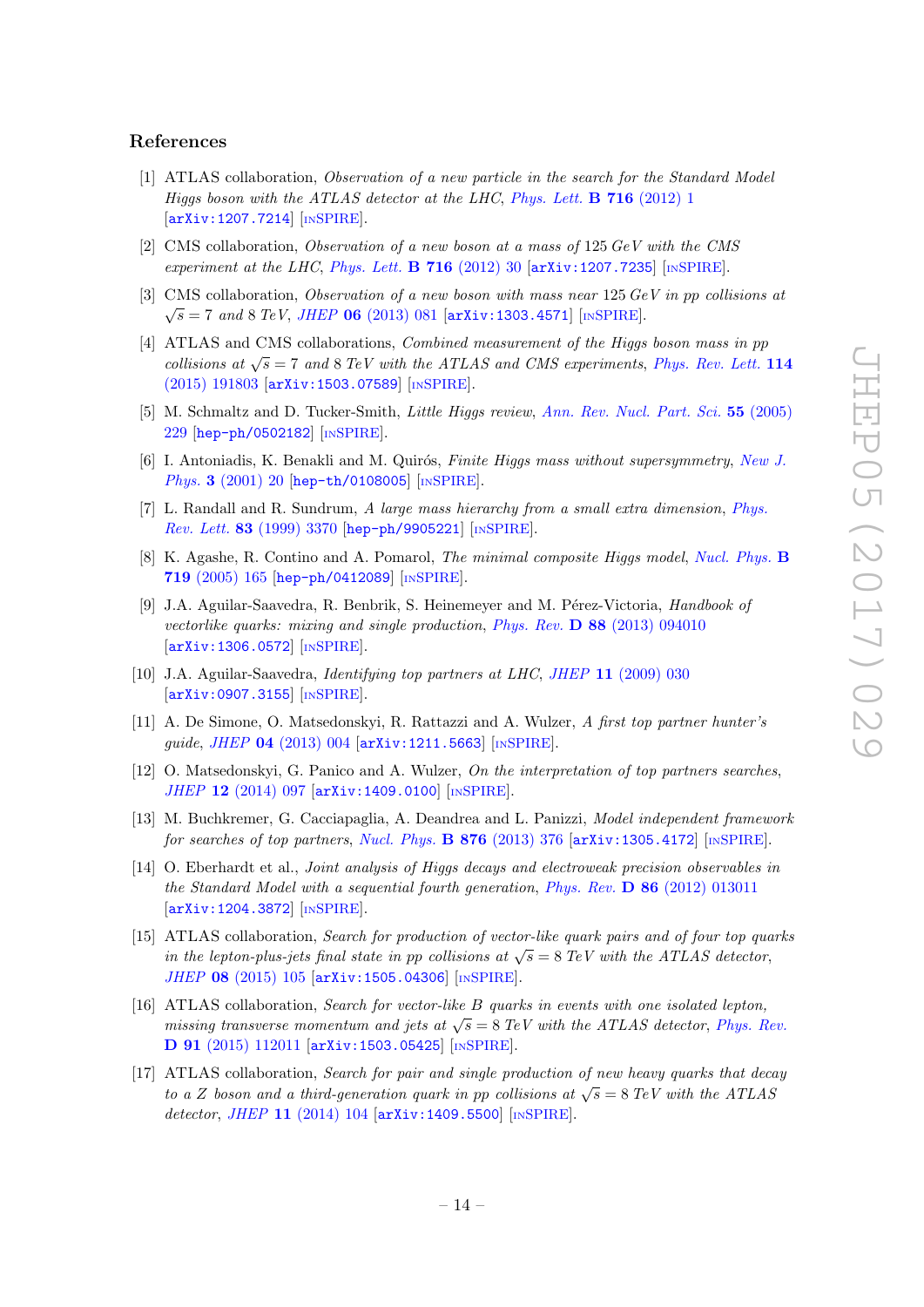- [18] ATLAS collaboration, Search for single production of a vector-like quark via a heavy gluon in the 4b final state with the ATLAS detector in pp collisions at  $\sqrt{s} = 8 \text{ TeV}$ , [Phys. Lett.](http://dx.doi.org/10.1016/j.physletb.2016.04.061) B 758 [\(2016\) 249](http://dx.doi.org/10.1016/j.physletb.2016.04.061) [[arXiv:1602.06034](https://arxiv.org/abs/1602.06034)] [IN[SPIRE](http://inspirehep.net/search?p=find+EPRINT+arXiv:1602.06034)].
- <span id="page-15-7"></span>[19] ATLAS collaboration, Search for single production of vector-like quarks decaying into Wb in pp collisions at  $\sqrt{s} = 8 \text{ TeV}$  with the ATLAS detector, [Eur. Phys. J.](http://dx.doi.org/10.1140/epjc/s10052-016-4281-8) C 76 (2016) 442 [[arXiv:1602.05606](https://arxiv.org/abs/1602.05606)] [IN[SPIRE](http://inspirehep.net/search?p=find+EPRINT+arXiv:1602.05606)].
- <span id="page-15-0"></span>[20] ATLAS collaboration, Search for the production of single vector-like and excited quarks in the Wt final state in pp collisions at  $\sqrt{s} = 8 \text{ TeV}$  with the ATLAS detector, JHEP 02 [\(2016\)](http://dx.doi.org/10.1007/JHEP02(2016)110) [110](http://dx.doi.org/10.1007/JHEP02(2016)110) [[arXiv:1510.02664](https://arxiv.org/abs/1510.02664)] [IN[SPIRE](http://inspirehep.net/search?p=find+EPRINT+arXiv:1510.02664)].
- <span id="page-15-1"></span>[21] CMS collaboration, Search for vector-like charge 2/3T quarks in proton-proton collisions at √  $\sqrt{s} = 8 \text{ TeV},$  Phys. Rev. **D 93** [\(2016\) 012003](http://dx.doi.org/10.1103/PhysRevD.93.012003) [[arXiv:1509.04177](https://arxiv.org/abs/1509.04177)] [IN[SPIRE](http://inspirehep.net/search?p=find+EPRINT+arXiv:1509.04177)].
- <span id="page-15-8"></span>[22] CMS collaboration, Search for pair-produced vectorlike B quarks in proton-proton collisions at  $\sqrt{s} = 8 \text{ TeV}$ , Phys. Rev. **D** 93 [\(2016\) 112009](http://dx.doi.org/10.1103/PhysRevD.93.112009) [[arXiv:1507.07129](https://arxiv.org/abs/1507.07129)] [IN[SPIRE](http://inspirehep.net/search?p=find+EPRINT+arXiv:1507.07129)].
- [23] CMS collaboration, Search for top-quark partners with charge 5/3 in the same-sign dilepton final state, [Phys. Rev. Lett.](http://dx.doi.org/10.1103/PhysRevLett.112.171801) 112 (2014) 171801 [[arXiv:1312.2391](https://arxiv.org/abs/1312.2391)] [IN[SPIRE](http://inspirehep.net/search?p=find+EPRINT+arXiv:1312.2391)].
- <span id="page-15-2"></span>[24] CMS collaboration, Search for single production of a heavy vector-like T quark decaying to a Higgs boson and a top quark with a lepton and jets in the final state, submitted to Phys. *Lett.* **B** (2016)  $arXiv:1612.00999$  [IN[SPIRE](http://inspirehep.net/search?p=find+EPRINT+arXiv:1612.00999)].
- <span id="page-15-3"></span>[25] B.W. Lee, C. Quigg and H.B. Thacker, Weak interactions at very high-energies: the role of the Higgs boson mass, Phys. Rev. D 16 [\(1977\) 1519](http://dx.doi.org/10.1103/PhysRevD.16.1519)  $\text{INSPIRE}$  $\text{INSPIRE}$  $\text{INSPIRE}$ .
- <span id="page-15-4"></span>[26] G. Cacciapaglia, A. Deandrea, L. Panizzi, N. Gaur, D. Harada and Y. Okada, Heavy vector-like top partners at the LHC and flavour constraints, JHEP 03 [\(2012\) 070](http://dx.doi.org/10.1007/JHEP03(2012)070) [[arXiv:1108.6329](https://arxiv.org/abs/1108.6329)] [IN[SPIRE](http://inspirehep.net/search?p=find+EPRINT+arXiv:1108.6329)].
- <span id="page-15-5"></span>[27] C. Bini, R. Contino and N. Vignaroli, Heavy-light decay topologies as a new strategy to discover a heavy gluon, JHEP  $01$  [\(2012\) 157](http://dx.doi.org/10.1007/JHEP01(2012)157)  $\text{arXiv:1110.6058}$  $\text{arXiv:1110.6058}$  $\text{arXiv:1110.6058}$  [IN[SPIRE](http://inspirehep.net/search?p=find+EPRINT+arXiv:1110.6058)].
- [28] E. Accomando, A. Belyaev, L. Fedeli, S.F. King and C. Shepherd-Themistocleous, Z' physics with early LHC data, Phys. Rev. D 83 [\(2011\) 075012](http://dx.doi.org/10.1103/PhysRevD.83.075012)  $\left[$ [arXiv:1010.6058](https://arxiv.org/abs/1010.6058) $\right]$  [IN[SPIRE](http://inspirehep.net/search?p=find+EPRINT+arXiv:1010.6058)].
- <span id="page-15-6"></span>[29] D. Greco and D. Liu, Hunting composite vector resonances at the LHC: naturalness facing data, JHEP 12 [\(2014\) 126](http://dx.doi.org/10.1007/JHEP12(2014)126)  $\left[ \text{arXiv:1410.2883} \right]$  $\left[ \text{arXiv:1410.2883} \right]$  $\left[ \text{arXiv:1410.2883} \right]$   $\left[ \text{nSPIRE} \right]$  $\left[ \text{nSPIRE} \right]$  $\left[ \text{nSPIRE} \right]$ .
- <span id="page-15-9"></span>[30] CMS collaboration, Search for massive resonances decaying into pairs of boosted bosons in semi-leptonic final states at  $\sqrt{s} = 8 \text{ TeV}$ , JHEP 08 [\(2014\) 174](http://dx.doi.org/10.1007/JHEP08(2014)174)  $[\text{arXiv}:1405.3447]$  [IN[SPIRE](http://inspirehep.net/search?p=find+EPRINT+arXiv:1405.3447)].
- <span id="page-15-10"></span>[31] CMS collaboration, Search for vector-like T quarks decaying to top quarks and Higgs bosons in the all-hadronic channel using jet substructure, JHEP 06 [\(2015\) 080](http://dx.doi.org/10.1007/JHEP06(2015)080) [[arXiv:1503.01952](https://arxiv.org/abs/1503.01952)] [IN[SPIRE](http://inspirehep.net/search?p=find+EPRINT+arXiv:1503.01952)].
- <span id="page-15-11"></span>[32] CMS collaboration, The CMS experiment at the CERN LHC, 2008 JINST 3 [S08004](http://dx.doi.org/10.1088/1748-0221/3/08/S08004) [IN[SPIRE](http://inspirehep.net/search?p=find+J+%22JINST,3,S08004%22)].
- <span id="page-15-12"></span>[33] J. Alwall et al., The automated computation of tree-level and next-to-leading order differential cross sections and their matching to parton shower simulations, JHEP 07 [\(2014\)](http://dx.doi.org/10.1007/JHEP07(2014)079) [079](http://dx.doi.org/10.1007/JHEP07(2014)079) [[arXiv:1405.0301](https://arxiv.org/abs/1405.0301)] [IN[SPIRE](http://inspirehep.net/search?p=find+EPRINT+arXiv:1405.0301)].
- <span id="page-15-13"></span>[34] P. Nason, A new method for combining NLO QCD with shower Monte Carlo algorithms, JHEP 11 [\(2004\) 040](http://dx.doi.org/10.1088/1126-6708/2004/11/040) [[hep-ph/0409146](https://arxiv.org/abs/hep-ph/0409146)] [IN[SPIRE](http://inspirehep.net/search?p=find+EPRINT+hep-ph/0409146)].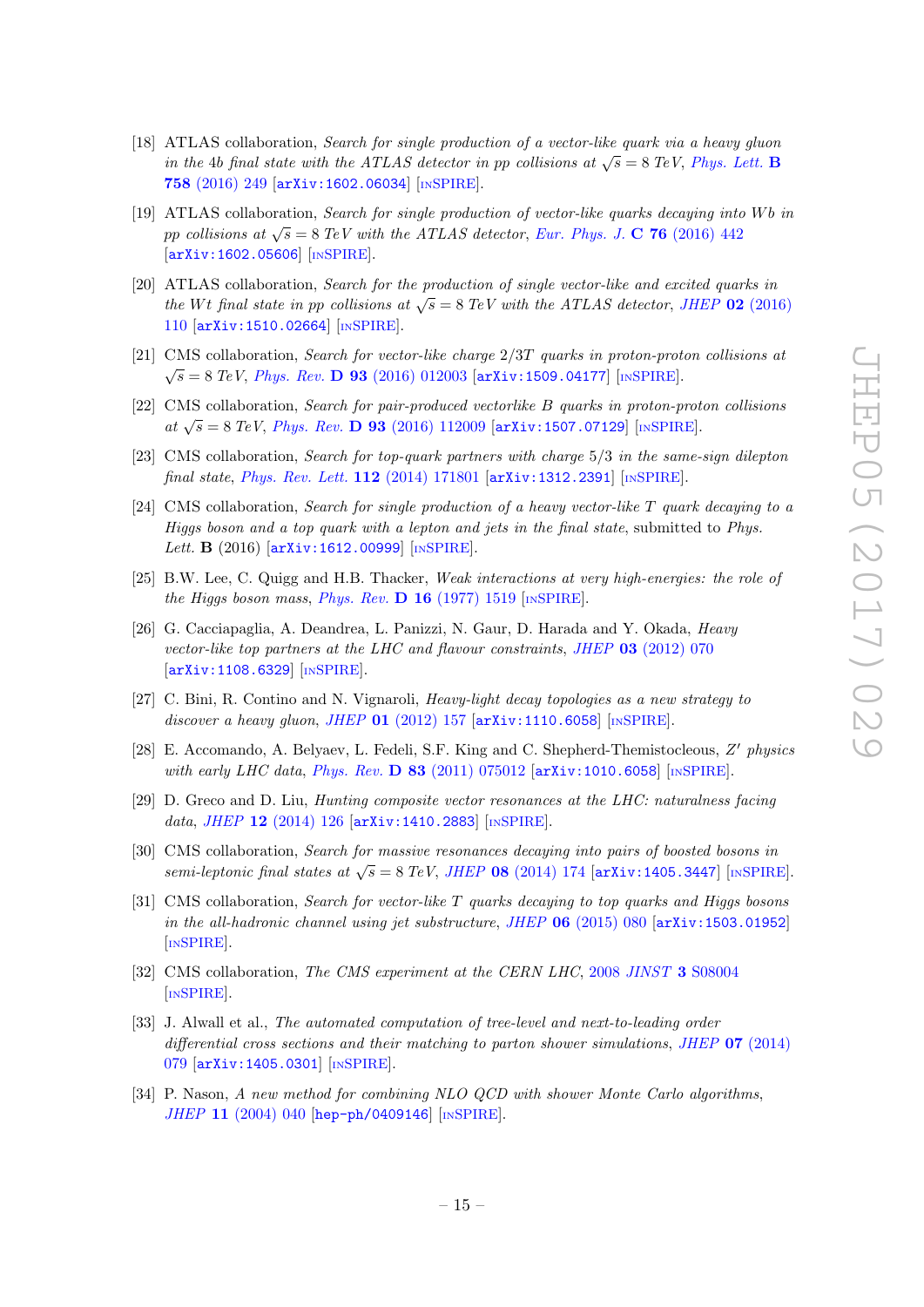- [35] S. Frixione, P. Nason and C. Oleari, Matching NLO QCD computations with parton shower simulations: the POWHEG method, JHEP 11 [\(2007\) 070](http://dx.doi.org/10.1088/1126-6708/2007/11/070)  $\left[$ [arXiv:0709.2092](https://arxiv.org/abs/0709.2092) $\right]$  [IN[SPIRE](http://inspirehep.net/search?p=find+EPRINT+arXiv:0709.2092)].
- [36] S. Alioli, P. Nason, C. Oleari and E. Re, A general framework for implementing NLO calculations in shower Monte Carlo programs: the POWHEG BOX, JHEP  $06$  [\(2010\) 043](http://dx.doi.org/10.1007/JHEP06(2010)043) [[arXiv:1002.2581](https://arxiv.org/abs/1002.2581)] [IN[SPIRE](http://inspirehep.net/search?p=find+EPRINT+arXiv:1002.2581)].
- <span id="page-16-0"></span>[37] S. Alioli, S.-O. Moch and P. Uwer, Hadronic top-quark pair-production with one jet and parton showering, JHEP 01 [\(2012\) 137](http://dx.doi.org/10.1007/JHEP01(2012)137) [[arXiv:1110.5251](https://arxiv.org/abs/1110.5251)] [IN[SPIRE](http://inspirehep.net/search?p=find+EPRINT+arXiv:1110.5251)].
- <span id="page-16-1"></span>[38] T. Sjöstrand et al., An introduction to PYTHIA 8.2, [Comput. Phys. Commun.](http://dx.doi.org/10.1016/j.cpc.2015.01.024) 191 (2015) [159](http://dx.doi.org/10.1016/j.cpc.2015.01.024) [[arXiv:1410.3012](https://arxiv.org/abs/1410.3012)] [IN[SPIRE](http://inspirehep.net/search?p=find+EPRINT+arXiv:1410.3012)].
- <span id="page-16-2"></span>[39] CMS collaboration, Event generator tunes obtained from underlying event and multiparton scattering measurements, [Eur. Phys. J.](http://dx.doi.org/10.1140/epjc/s10052-016-3988-x) C  $76$  (2016) 155 [[arXiv:1512.00815](https://arxiv.org/abs/1512.00815)] [IN[SPIRE](http://inspirehep.net/search?p=find+EPRINT+arXiv:1512.00815)].
- <span id="page-16-3"></span>[40] GEANT4 collaboration, S. Agostinelli et al., GEANT4: a simulation toolkit, [Nucl. Instrum.](http://dx.doi.org/10.1016/S0168-9002(03)01368-8) Meth. A 506 [\(2003\) 250](http://dx.doi.org/10.1016/S0168-9002(03)01368-8) [IN[SPIRE](http://inspirehep.net/search?p=find+J+%22Nucl.Instrum.Meth.,A506,250%22)].
- <span id="page-16-4"></span>[41] J. Allison et al., *GEANT4 developments and applications, [IEEE Trans. Nucl. Sci.](http://dx.doi.org/10.1109/TNS.2006.869826)* 53 (2006) [270](http://dx.doi.org/10.1109/TNS.2006.869826) [IN[SPIRE](http://inspirehep.net/search?p=find+J+%22IEEETrans.Nucl.Sci.,53,270%22)].
- <span id="page-16-5"></span>[42] NNPDF collaboration, R.D. Ball et al., Parton distributions for the LHC run II, [JHEP](http://dx.doi.org/10.1007/JHEP04(2015)040) 04 [\(2015\) 040](http://dx.doi.org/10.1007/JHEP04(2015)040) [[arXiv:1410.8849](https://arxiv.org/abs/1410.8849)] [IN[SPIRE](http://inspirehep.net/search?p=find+EPRINT+arXiv:1410.8849)].
- <span id="page-16-6"></span>[43] CMS collaboration, Description and performance of track and primary-vertex reconstruction with the CMS tracker, 2014 JINST 9 [P10009](http://dx.doi.org/10.1088/1748-0221/9/10/P10009) [[arXiv:1405.6569](https://arxiv.org/abs/1405.6569)] [IN[SPIRE](http://inspirehep.net/search?p=find+EPRINT+arXiv:1405.6569)].
- <span id="page-16-7"></span>[44] CMS collaboration, Particle-flow event reconstruction in CMS and performance for jets, taus and MET, [CMS-PAS-PFT-09-001,](http://cds.cern.ch/record/1194487) CERN, Geneva Switzerland, (2009).
- <span id="page-16-8"></span>[45] CMS collaboration, Commissioning of the particle-flow event reconstruction with the first LHC collisions recorded in the CMS detector, [CMS-PAS-PFT-10-001,](http://cds.cern.ch/record/1247373) CERN, Geneva Switzerland, (2010).
- <span id="page-16-9"></span>[46] CMS collaboration, Performance of CMS muon reconstruction in pp collision events at  $\sqrt{s}$  = 7 TeV, 2012 JINST 7 [P10002](http://dx.doi.org/10.1088/1748-0221/7/10/P10002) [[arXiv:1206.4071](https://arxiv.org/abs/1206.4071)] [IN[SPIRE](http://inspirehep.net/search?p=find+EPRINT+arXiv:1206.4071)].
- <span id="page-16-10"></span>[47] CMS collaboration, Performance of electron reconstruction and selection with the CMS detector in proton-proton collisions at  $\sqrt{s} = 8 \text{ TeV}$ , 2015 JINST 10 [P06005](http://dx.doi.org/10.1088/1748-0221/10/06/P06005) [[arXiv:1502.02701](https://arxiv.org/abs/1502.02701)] [IN[SPIRE](http://inspirehep.net/search?p=find+EPRINT+arXiv:1502.02701)].
- <span id="page-16-11"></span>[48] M. Cacciari, G.P. Salam and G. Soyez, The anti- $k_t$  jet clustering algorithm, JHEP 04 [\(2008\)](http://dx.doi.org/10.1088/1126-6708/2008/04/063) [063](http://dx.doi.org/10.1088/1126-6708/2008/04/063) [[arXiv:0802.1189](https://arxiv.org/abs/0802.1189)] [IN[SPIRE](http://inspirehep.net/search?p=find+EPRINT+arXiv:0802.1189)].
- <span id="page-16-12"></span>[49] S.D. Ellis, C.K. Vermilion and J.R. Walsh, Techniques for improved heavy particle searches with jet substructure, Phys. Rev. D  $80$  [\(2009\) 051501](http://dx.doi.org/10.1103/PhysRevD.80.051501) [[arXiv:0903.5081](https://arxiv.org/abs/0903.5081)] [IN[SPIRE](http://inspirehep.net/search?p=find+EPRINT+arXiv:0903.5081)].
- <span id="page-16-13"></span>[50] CMS collaboration, *Identification techniques for highly boosted W bosons that decay into* hadrons, JHEP 12 [\(2014\) 017](http://dx.doi.org/10.1007/JHEP12(2014)017) [[arXiv:1410.4227](https://arxiv.org/abs/1410.4227)] [IN[SPIRE](http://inspirehep.net/search?p=find+EPRINT+arXiv:1410.4227)].
- <span id="page-16-14"></span>[51] CMS collaboration, Search for massive resonances in dijet systems containing jets tagged as We or Z boson decays in pp collisions at  $\sqrt{s} = 8$  TeV, JHEP 08 [\(2014\) 173](http://dx.doi.org/10.1007/JHEP08(2014)173) [[arXiv:1405.1994](https://arxiv.org/abs/1405.1994)] [IN[SPIRE](http://inspirehep.net/search?p=find+EPRINT+arXiv:1405.1994)].
- <span id="page-16-15"></span>[52] CMS collaboration, Search for narrow resonances decaying to dijets in proton-proton collisions at  $\sqrt{s} = 13 \text{ TeV}$ , [Phys. Rev. Lett.](http://dx.doi.org/10.1103/PhysRevLett.116.071801) **116** (2016) 071801 [[arXiv:1512.01224](https://arxiv.org/abs/1512.01224)] [IN[SPIRE](http://inspirehep.net/search?p=find+EPRINT+arXiv:1512.01224)].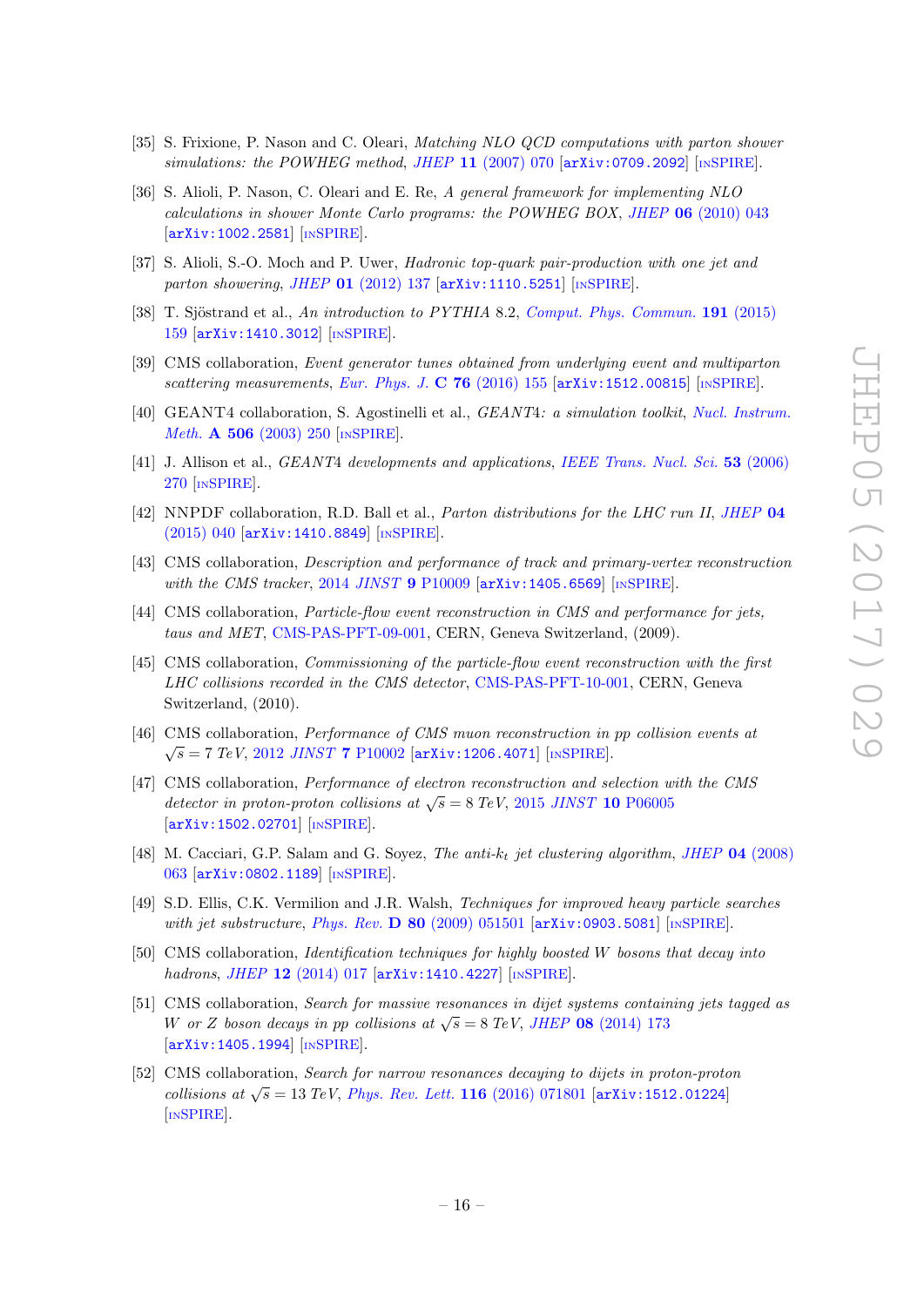- <span id="page-17-0"></span>[53] M. Dasgupta, A. Fregoso, S. Marzani and G.P. Salam, Towards an understanding of jet substructure, JHEP 09 [\(2013\) 029](http://dx.doi.org/10.1007/JHEP09(2013)029) [[arXiv:1307.0007](https://arxiv.org/abs/1307.0007)] [IN[SPIRE](http://inspirehep.net/search?p=find+EPRINT+arXiv:1307.0007)].
- <span id="page-17-1"></span>[54] A.J. Larkoski, S. Marzani, G. Soyez and J. Thaler, Soft drop, JHEP 05 [\(2014\) 146](http://dx.doi.org/10.1007/JHEP05(2014)146) [[arXiv:1402.2657](https://arxiv.org/abs/1402.2657)] [IN[SPIRE](http://inspirehep.net/search?p=find+EPRINT+arXiv:1402.2657)].
- <span id="page-17-2"></span>[55] CMS collaboration, *Identification of b-quark jets at the CMS experiment in the LHC run* 2, [CMS-PAS-BTV-15-001,](http://cds.cern.ch/record/2138504) CERN, Geneva Switzerland, (2016).
- <span id="page-17-3"></span>[56] CMS collaboration, *Identification of b-quark jets with the CMS experiment*, 2013 *[JINST](http://dx.doi.org/10.1088/1748-0221/8/04/P04013)* 8 [P04013](http://dx.doi.org/10.1088/1748-0221/8/04/P04013) [[arXiv:1211.4462](https://arxiv.org/abs/1211.4462)] [IN[SPIRE](http://inspirehep.net/search?p=find+EPRINT+arXiv:1211.4462)].
- <span id="page-17-4"></span>[57] CMS collaboration, Measurement of the production cross sections for a Z boson and one or more b jets in pp collisions at  $\sqrt{s} = 7 \text{ TeV}$ , JHEP 06 [\(2014\) 120](http://dx.doi.org/10.1007/JHEP06(2014)120) [[arXiv:1402.1521](https://arxiv.org/abs/1402.1521)] [IN[SPIRE](http://inspirehep.net/search?p=find+EPRINT+arXiv:1402.1521)].
- <span id="page-17-5"></span>[58] J. Butterworth et al., PDF4LHC recommendations for LHC run II, [J. Phys.](http://dx.doi.org/10.1088/0954-3899/43/2/023001) G 43 (2016) [023001](http://dx.doi.org/10.1088/0954-3899/43/2/023001) [[arXiv:1510.03865](https://arxiv.org/abs/1510.03865)] [IN[SPIRE](http://inspirehep.net/search?p=find+EPRINT+arXiv:1510.03865)].
- <span id="page-17-6"></span>[59] ATLAS collaboration, Measurement of the inelastic proton-proton cross section at √  $\sqrt{s} = 13 \text{ TeV}$  with the ATLAS detector at the LHC, [Phys. Rev. Lett.](http://dx.doi.org/10.1103/PhysRevLett.117.182002) 117 (2016) 182002 [[arXiv:1606.02625](https://arxiv.org/abs/1606.02625)] [IN[SPIRE](http://inspirehep.net/search?p=find+EPRINT+arXiv:1606.02625)].
- <span id="page-17-7"></span>[60] CMS collaboration, CMS luminosity measurement for the 2015 data-taking period, [CMS-PAS-LUM-15-001,](http://cds.cern.ch/record/2138682) CERN, Geneva Switzerland, (2016).
- <span id="page-17-8"></span>[61] A.L. Read, Presentation of search results: the  $CL<sub>s</sub>$  technique, J. Phys. **G 28** [\(2002\) 2693](http://dx.doi.org/10.1088/0954-3899/28/10/313) [IN[SPIRE](http://inspirehep.net/search?p=find+J+%22J.Phys.,G28,2693%22)].
- [62] T. Junk, Confidence level computation for combining searches with small statistics, [Nucl.](http://dx.doi.org/10.1016/S0168-9002(99)00498-2) [Instrum. Meth.](http://dx.doi.org/10.1016/S0168-9002(99)00498-2) A 434 (1999) 435 [[hep-ex/9902006](https://arxiv.org/abs/hep-ex/9902006)] [IN[SPIRE](http://inspirehep.net/search?p=find+EPRINT+hep-ex/9902006)].
- [63] G. Cowan, K. Cranmer, E. Gross and O. Vitells, Asymptotic formulae for likelihood-based tests of new physics, [Eur. Phys. J.](http://dx.doi.org/10.1140/epjc/s10052-011-1554-0) C 71 (2011) 1554 [[Erratum ibid.](http://dx.doi.org/10.1140/epjc/s10052-013-2501-z) C 73 (2013) 2501] [[arXiv:1007.1727](https://arxiv.org/abs/1007.1727)] [IN[SPIRE](http://inspirehep.net/search?p=find+EPRINT+arXiv:1007.1727)].
- <span id="page-17-9"></span>[64] ATLAS and CMS collaborations, Procedure for the LHC Higgs boson search combination in summer 2011, [ATL-PHYS-PUB-2011-011,](http://cds.cern.ch/record/1375842) CERN, Geneva Switzerland, (2011) [ATL-COM-PHYS-2011-818] [CMS-NOTE-2011-005].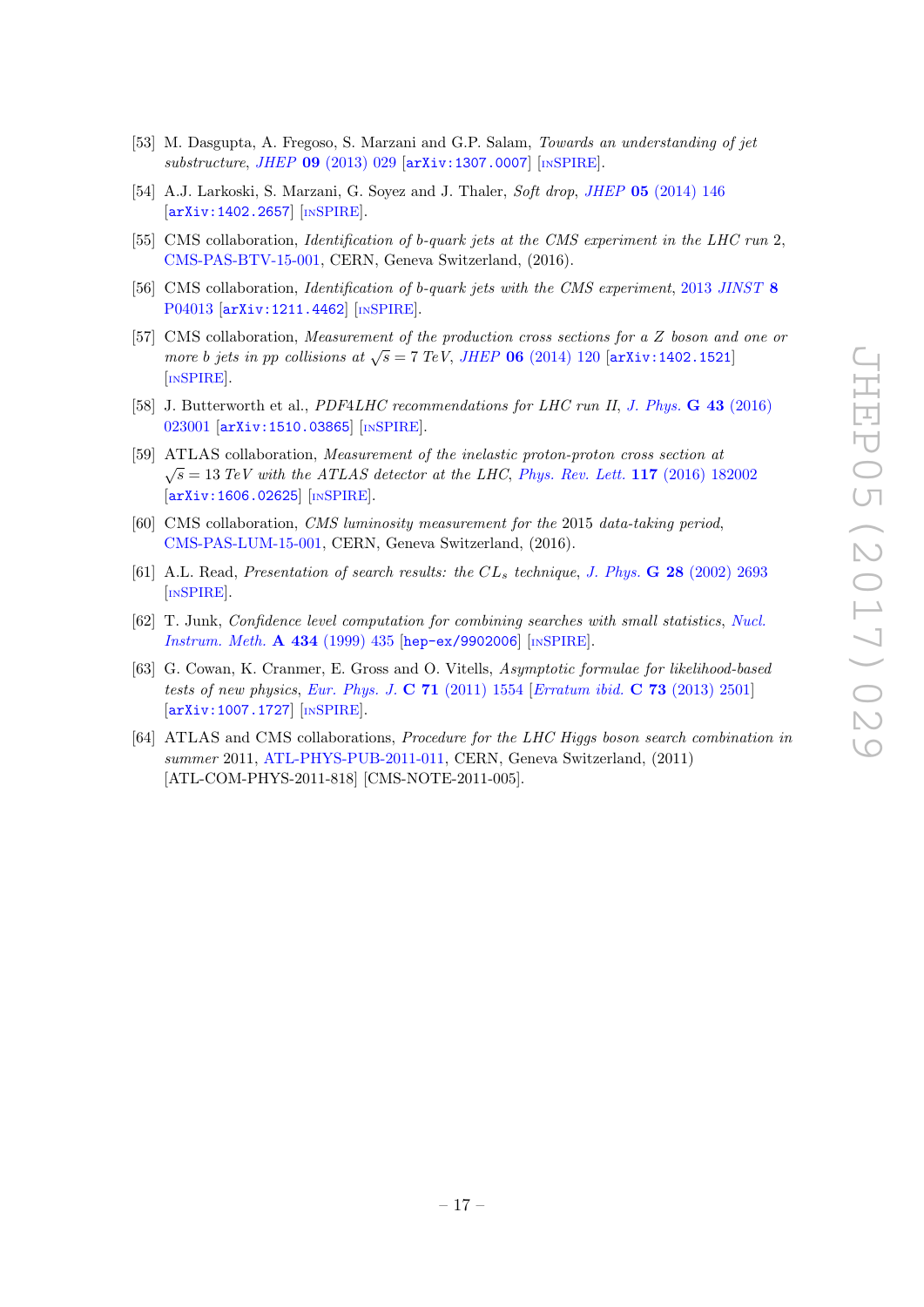### The CMS collaboration

#### <span id="page-18-0"></span>Yerevan Physics Institute, Yerevan, Armenia

A.M. Sirunyan, A. Tumasyan

#### Institut für Hochenergiephysik, Wien, Austria

W. Adam, E. Asilar, T. Bergauer, J. Brandstetter, E. Brondolin, M. Dragicevic, J. Erö, M. Flechl, M. Friedl, R. Frühwirth<sup>1</sup>, V.M. Ghete, C. Hartl, N. Hörmann, J. Hrubec, M. Jeitler<sup>1</sup>, A. König, I. Krätschmer, D. Liko, T. Matsushita, I. Mikulec, D. Rabady, N. Rad, B. Rahbaran, H. Rohringer, J. Schieck<sup>1</sup>, J. Strauss, W. Waltenberger, C.-E. Wulz<sup>1</sup>

#### Institute for Nuclear Problems, Minsk, Belarus

O. Dvornikov, V. Makarenko, V. Mossolov, J. Suarez Gonzalez, V. Zykunov

## National Centre for Particle and High Energy Physics, Minsk, Belarus N. Shumeiko

### Universiteit Antwerpen, Antwerpen, Belgium

S. Alderweireldt, E.A. De Wolf, X. Janssen, J. Lauwers, M. Van De Klundert, H. Van Haevermaet, P. Van Mechelen, N. Van Remortel, A. Van Spilbeeck

## Vrije Universiteit Brussel, Brussel, Belgium

S. Abu Zeid, F. Blekman, J. D'Hondt, N. Daci, I. De Bruyn, K. Deroover, S. Lowette, S. Moortgat, L. Moreels, A. Olbrechts, Q. Python, K. Skovpen, S. Tavernier, W. Van Doninck, P. Van Mulders, I. Van Parijs

### Universit´e Libre de Bruxelles, Bruxelles, Belgium

H. Brun, B. Clerbaux, G. De Lentdecker, H. Delannoy, G. Fasanella, L. Favart, R. Goldouzian, A. Grebenyuk, G. Karapostoli, T. Lenzi, A. Léonard, J. Luetic, T. Maerschalk, A. Marinov, A. Randle-conde, T. Seva, C. Vander Velde, P. Vanlaer, D. Vannerom, R. Yonamine, F. Zenoni, F. Zhang<sup>2</sup>

## Ghent University, Ghent, Belgium

A. Cimmino, T. Cornelis, D. Dobur, A. Fagot, M. Gul, I. Khvastunov, D. Poyraz, S. Salva, R. Schöfbeck, M. Tytgat, W. Van Driessche, E. Yazgan, N. Zaganidis

## Université Catholique de Louvain, Louvain-la-Neuve, Belgium

H. Bakhshiansohi, C. Beluffi<sup>3</sup>, O. Bondu, S. Brochet, G. Bruno, A. Caudron, S. De Visscher, C. Delaere, M. Delcourt, B. Francois, A. Giammanco, A. Jafari, M. Komm, G. Krintiras, V. Lemaitre, A. Magitteri, A. Mertens, M. Musich, K. Piotrzkowski, L. Quertenmont, M. Selvaggi, M. Vidal Marono, S. Wertz

#### Université de Mons, Mons, Belgium

N. Beliy

#### Centro Brasileiro de Pesquisas Fisicas, Rio de Janeiro, Brazil

W.L. Aldá Júnior, F.L. Alves, G.A. Alves, L. Brito, C. Hensel, A. Moraes, M.E. Pol, P. Rebello Teles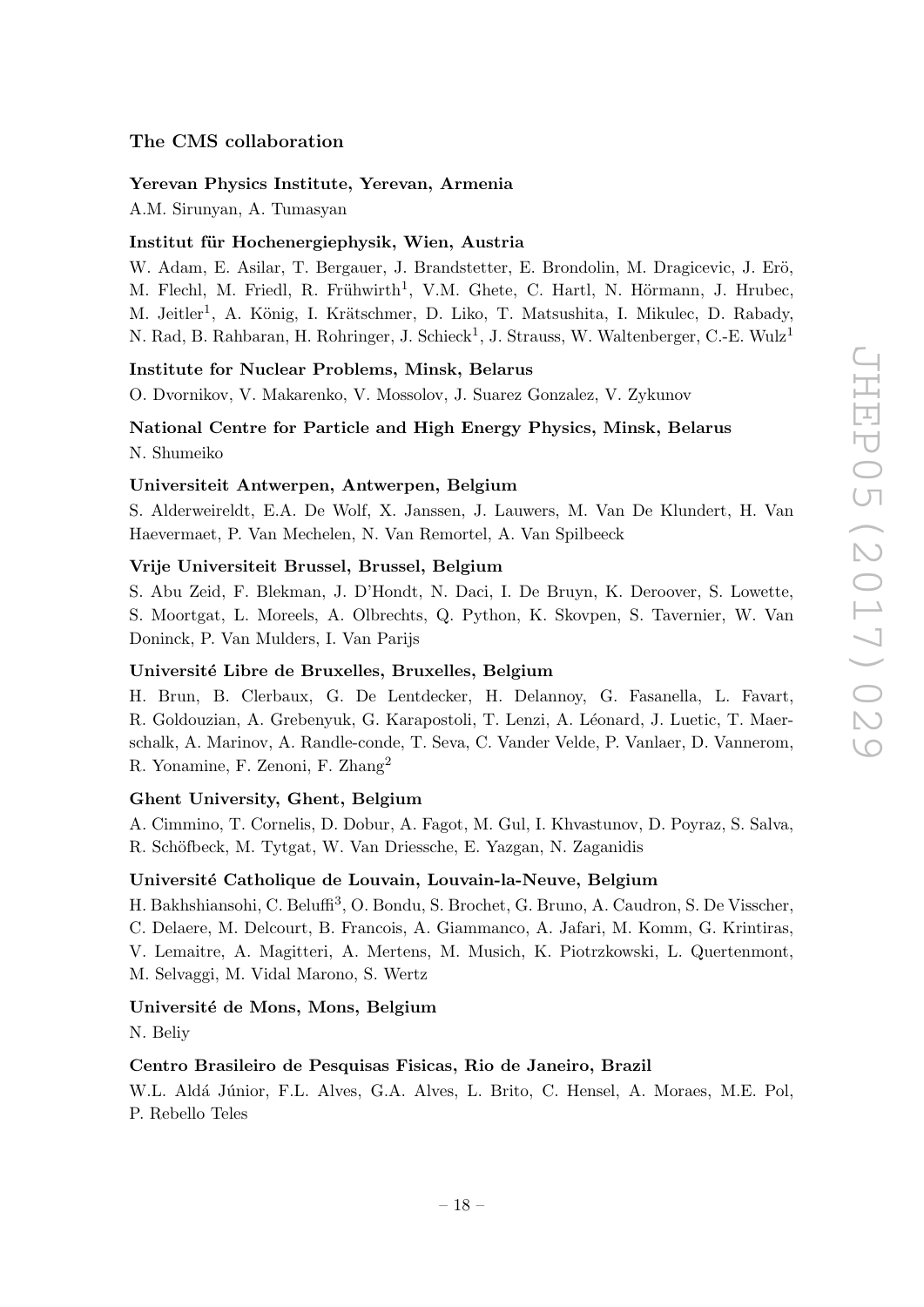#### Universidade do Estado do Rio de Janeiro, Rio de Janeiro, Brazil

E. Belchior Batista Das Chagas, W. Carvalho, J. Chinellato<sup>4</sup>, A. Custódio, E.M. Da Costa, G.G. Da Silveira<sup>5</sup>, D. De Jesus Damiao, C. De Oliveira Martins, S. Fonseca De Souza, L.M. Huertas Guativa, H. Malbouisson, D. Matos Figueiredo, C. Mora Herrera, L. Mundim, H. Nogima, W.L. Prado Da Silva, A. Santoro, A. Sznajder, E.J. Tonelli Manganote<sup>4</sup>, F. Torres Da Silva De Araujo, A. Vilela Pereira

## Universidade Estadual Paulista <sup>a</sup>, Universidade Federal do ABC  $^b$ , São Paulo, Brazil

S. Ahuja<sup>a</sup>, C.A. Bernardes<sup>a</sup>, S. Dogra<sup>a</sup>, T.R. Fernandez Perez Tomei<sup>a</sup>, E.M. Gregores<sup>b</sup>, P.G. Mercadante<sup>b</sup>, C.S. Moon<sup>a</sup>, S.F. Novaes<sup>a</sup>, Sandra S. Padula<sup>a</sup>, D. Romero Abad<sup>b</sup>, J.C. Ruiz Vargas $^a$ 

#### Institute for Nuclear Research and Nuclear Energy, Sofia, Bulgaria

A. Aleksandrov, R. Hadjiiska, P. Iaydjiev, M. Rodozov, S. Stoykova, G. Sultanov, M. Vutova

#### University of Sofia, Sofia, Bulgaria

A. Dimitrov, I. Glushkov, L. Litov, B. Pavlov, P. Petkov

# Beihang University, Beijing, China

W. Fang<sup>6</sup>

## Institute of High Energy Physics, Beijing, China

M. Ahmad, J.G. Bian, G.M. Chen, H.S. Chen, M. Chen, Y. Chen<sup>7</sup>, T. Cheng, C.H. Jiang, D. Leggat, Z. Liu, F. Romeo, M. Ruan, S.M. Shaheen, A. Spiezia, J. Tao, C. Wang, Z. Wang, H. Zhang, J. Zhao

## State Key Laboratory of Nuclear Physics and Technology, Peking University, Beijing, China

Y. Ban, G. Chen, Q. Li, S. Liu, Y. Mao, S.J. Qian, D. Wang, Z. Xu

### Universidad de Los Andes, Bogota, Colombia

C. Avila, A. Cabrera, L.F. Chaparro Sierra, C. Florez, J.P. Gomez, C.F. González Hernández, J.D. Ruiz Alvarez, J.C. Sanabria

## University of Split, Faculty of Electrical Engineering, Mechanical Engineering and Naval Architecture, Split, Croatia

N. Godinovic, D. Lelas, I. Puljak, P.M. Ribeiro Cipriano, T. Sculac

#### University of Split, Faculty of Science, Split, Croatia

Z. Antunovic, M. Kovac

Institute Rudjer Boskovic, Zagreb, Croatia

V. Brigljevic, D. Ferencek, K. Kadija, B. Mesic, T. Susa

#### University of Cyprus, Nicosia, Cyprus

A. Attikis, G. Mavromanolakis, J. Mousa, C. Nicolaou, F. Ptochos, P.A. Razis, H. Rykaczewski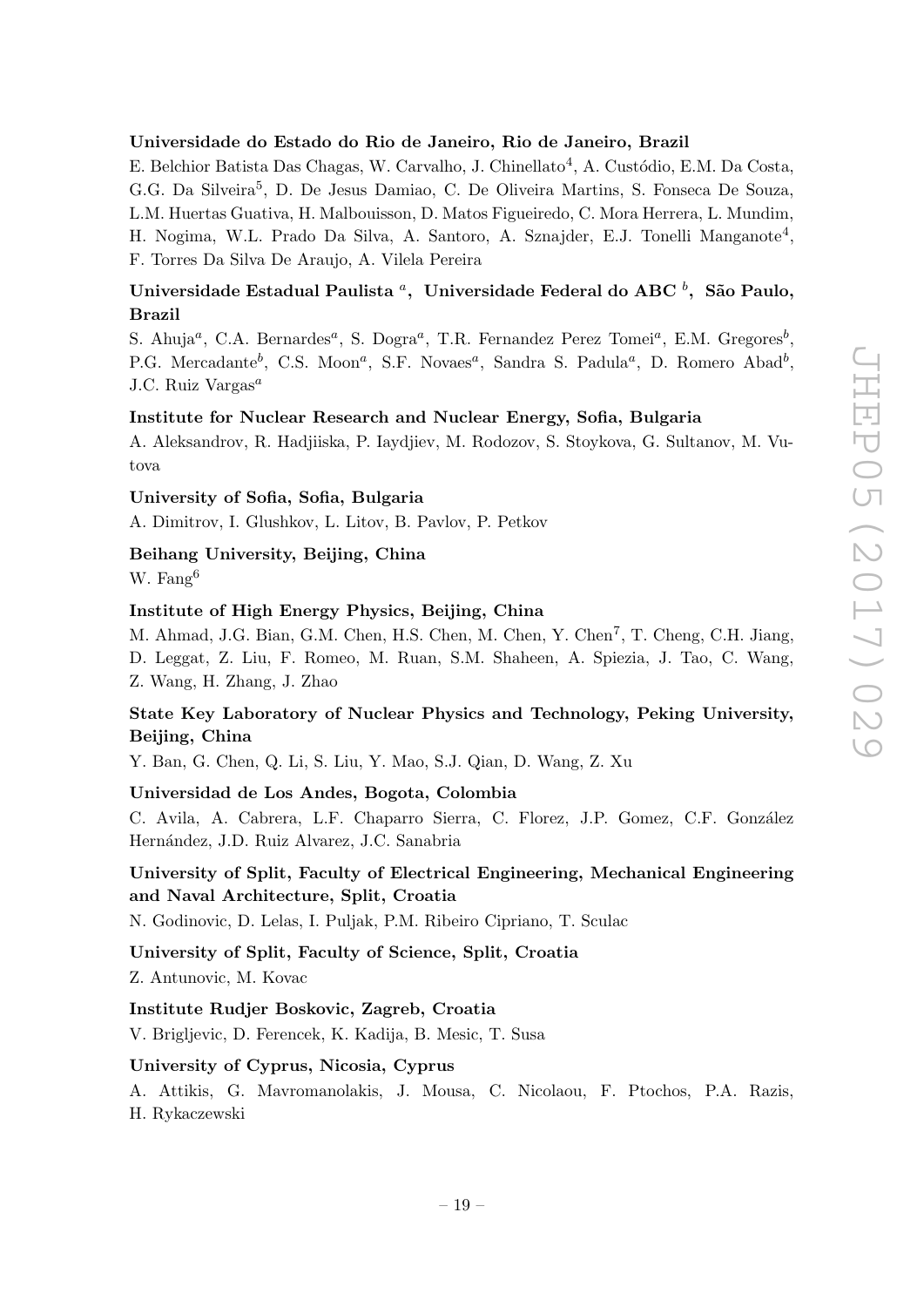## Charles University, Prague, Czech Republic

M. Finger<sup>8</sup>, M. Finger  $Jr.^8$ 

Universidad San Francisco de Quito, Quito, Ecuador E. Carrera Jarrin

Academy of Scientific Research and Technology of the Arab Republic of Egypt, Egyptian Network of High Energy Physics, Cairo, Egypt Y. Assran<sup>9,10</sup>, T. Elkafrawy<sup>11</sup>, A. Mahrous<sup>12</sup>

National Institute of Chemical Physics and Biophysics, Tallinn, Estonia M. Kadastik, L. Perrini, M. Raidal, A. Tiko, C. Veelken

Department of Physics, University of Helsinki, Helsinki, Finland

P. Eerola, J. Pekkanen, M. Voutilainen

## Helsinki Institute of Physics, Helsinki, Finland

J. Härkönen, T. Järvinen, V. Karimäki, R. Kinnunen, T. Lampén, K. Lassila-Perini, S. Lehti, T. Lind´en, P. Luukka, J. Tuominiemi, E. Tuovinen, L. Wendland

Lappeenranta University of Technology, Lappeenranta, Finland J. Talvitie, T. Tuuva

## IRFU, CEA, Université Paris-Saclay, Gif-sur-Yvette, France

M. Besancon, F. Couderc, M. Dejardin, D. Denegri, B. Fabbro, J.L. Faure, C. Favaro, F. Ferri, S. Ganjour, S. Ghosh, A. Givernaud, P. Gras, G. Hamel de Monchenault, P. Jarry, I. Kucher, E. Locci, M. Machet, J. Malcles, J. Rander, A. Rosowsky, M. Titov

## Laboratoire Leprince-Ringuet, Ecole Polytechnique, IN2P3-CNRS, Palaiseau, France

A. Abdulsalam, I. Antropov, S. Baffioni, F. Beaudette, P. Busson, L. Cadamuro, E. Chapon, C. Charlot, O. Davignon, R. Granier de Cassagnac, M. Jo, S. Lisniak, P. Miné, M. Nguyen, C. Ochando, G. Ortona, P. Paganini, P. Pigard, S. Regnard, R. Salerno, Y. Sirois, T. Strebler, Y. Yilmaz, A. Zabi, A. Zghiche

## Institut Pluridisciplinaire Hubert Curien (IPHC), Université de Strasbourg, CNRS-IN2P3

J.-L. Agram13, J. Andrea, A. Aubin, D. Bloch, J.-M. Brom, M. Buttignol, E.C. Chabert, N. Chanon, C. Collard, E. Conte<sup>13</sup>, X. Coubez, J.-C. Fontaine<sup>13</sup>, D. Gelé, U. Goerlach, A.-C. Le Bihan, P. Van Hove

Centre de Calcul de l'Institut National de Physique Nucleaire et de Physique des Particules, CNRS/IN2P3, Villeurbanne, France S. Gadrat

## Université de Lyon, Université Claude Bernard Lyon 1, CNRS-IN2P3, Institut de Physique Nucléaire de Lyon, Villeurbanne, France

S. Beauceron, C. Bernet, G. Boudoul, C.A. Carrillo Montoya, R. Chierici, D. Contardo, B. Courbon, P. Depasse, H. El Mamouni, J. Fay, S. Gascon, M. Gouzevitch, G. Grenier,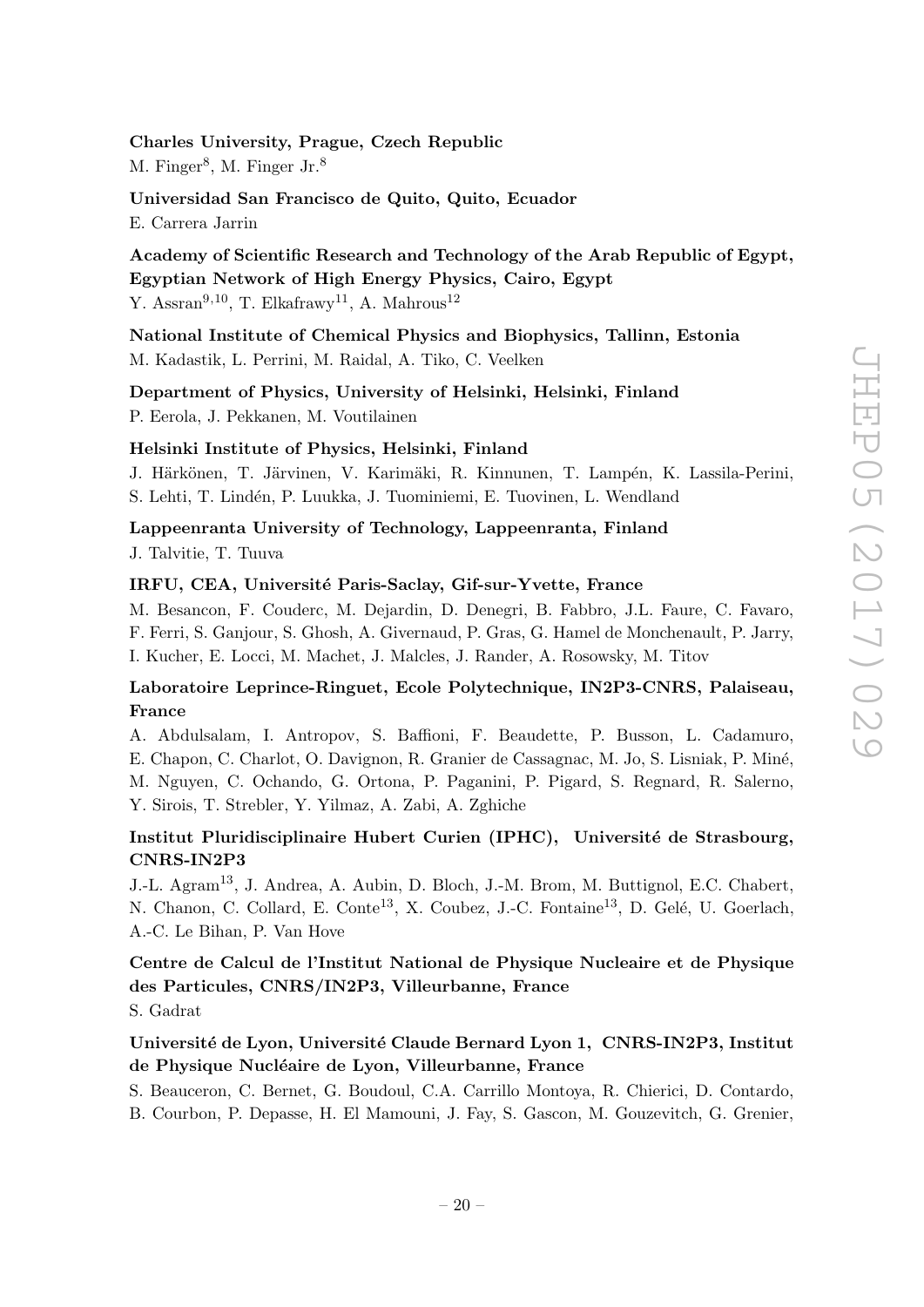B. Ille, F. Lagarde, I.B. Laktineh, M. Lethuillier, L. Mirabito, A.L. Pequegnot, S. Perries, A. Popov14, D. Sabes, V. Sordini, M. Vander Donckt, P. Verdier, S. Viret

## Georgian Technical University, Tbilisi, Georgia

A. Khvedelidze $8$ 

#### Tbilisi State University, Tbilisi, Georgia

Z. Tsamalaidze<sup>8</sup>

### RWTH Aachen University, I. Physikalisches Institut, Aachen, Germany

C. Autermann, S. Beranek, L. Feld, M.K. Kiesel, K. Klein, M. Lipinski, M. Preuten, C. Schomakers, J. Schulz, T. Verlage

#### RWTH Aachen University, III. Physikalisches Institut A, Aachen, Germany

A. Albert, M. Brodski, E. Dietz-Laursonn, D. Duchardt, M. Endres, M. Erdmann, S. Erdweg, T. Esch, R. Fischer, A. Güth, M. Hamer, T. Hebbeker, C. Heidemann, K. Hoepfner, S. Knutzen, M. Merschmeyer, A. Meyer, P. Millet, S. Mukherjee, M. Olschewski, K. Padeken, T. Pook, M. Radziej, H. Reithler, M. Rieger, F. Scheuch, L. Sonnenschein, D. Teyssier, S. Thüer

#### RWTH Aachen University, III. Physikalisches Institut B, Aachen, Germany

V. Cherepanov, G. Flügge, B. Kargoll, T. Kress, A. Künsken, J. Lingemann, T. Müller, A. Nehrkorn, A. Nowack, C. Pistone, O. Pooth, A. Stahl<sup>15</sup>

## Deutsches Elektronen-Synchrotron, Hamburg, Germany

M. Aldaya Martin, T. Arndt, C. Asawatangtrakuldee, K. Beernaert, O. Behnke, U. Behrens, A.A. Bin Anuar, K. Borras<sup>16</sup>, A. Campbell, P. Connor, C. Contreras-Campana, F. Costanza, C. Diez Pardos, G. Dolinska, G. Eckerlin, D. Eckstein, T. Eichhorn, E. Eren, E. Gallo<sup>17</sup>, J. Garay Garcia, A. Geiser, A. Gizhko, J.M. Grados Luyando, A. Grohsjean, P. Gunnellini, A. Harb, J. Hauk, M. Hempel<sup>18</sup>, H. Jung, A. Kalogeropoulos, O. Karacheban<sup>18</sup>, M. Kasemann, J. Keaveney, C. Kleinwort, I. Korol, D. Krücker, W. Lange, A. Lelek, T. Lenz, J. Leonard, K. Lipka, A. Lobanov, W. Lohmann<sup>18</sup>, R. Mankel, I.-A. Melzer-Pellmann, A.B. Meyer, G. Mittag, J. Mnich, A. Mussgiller, D. Pitzl, R. Placakyte, A. Raspereza, B. Roland, M.O. Sahin, P. Saxena, T. Schoerner-Sadenius, S. Spannagel, N. Stefaniuk, G.P. Van Onsem, R. Walsh, C. Wissing

### University of Hamburg, Hamburg, Germany

V. Blobel, M. Centis Vignali, A.R. Draeger, T. Dreyer, E. Garutti, D. Gonzalez, J. Haller, M. Hoffmann, A. Junkes, R. Klanner, R. Kogler, N. Kovalchuk, T. Lapsien, I. Marchesini, D. Marconi, M. Meyer, M. Niedziela, D. Nowatschin, F. Pantaleo<sup>15</sup>, T. Peiffer, A. Perieanu, J. Poehlsen, C. Scharf, P. Schleper, A. Schmidt, S. Schumann, J. Schwandt, H. Stadie, G. Steinbrück, F.M. Stober, M. Stöver, H. Tholen, D. Troendle, E. Usai, L. Vanelderen, A. Vanhoefer, B. Vormwald

#### Institut für Experimentelle Kernphysik, Karlsruhe, Germany

M. Akbiyik, C. Barth, S. Baur, C. Baus, J. Berger, E. Butz, R. Caspart, T. Chwalek, F. Colombo, W. De Boer, A. Dierlamm, S. Fink, B. Freund, R. Friese, M. Giffels, A. Gilbert,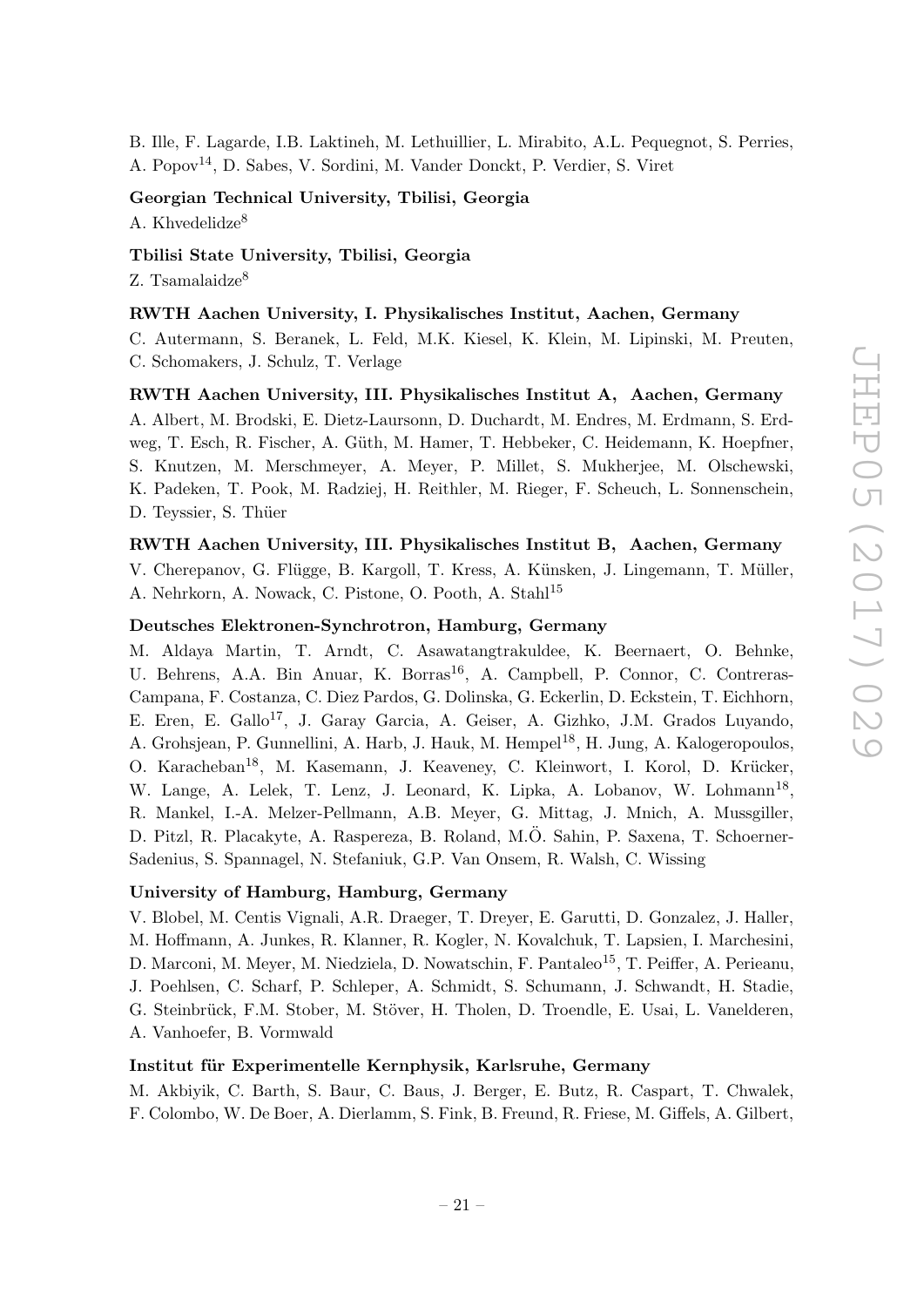P. Goldenzweig, D. Haitz, F. Hartmann<sup>15</sup>, S.M. Heindl, U. Husemann, I. Katkov<sup>14</sup>, S. Kudella, H. Mildner, M.U. Mozer, Th. Müller, M. Plagge, G. Quast, K. Rabbertz, S. Röcker, F. Roscher, M. Schröder, I. Shvetsov, G. Sieber, H.J. Simonis, R. Ulrich, S. Wayand, M. Weber, T. Weiler, S. Williamson, C. Wöhrmann, R. Wolf

## Institute of Nuclear and Particle Physics (INPP), NCSR Demokritos, Aghia Paraskevi, Greece

G. Anagnostou, G. Daskalakis, T. Geralis, V.A. Giakoumopoulou, A. Kyriakis, D. Loukas, I. Topsis-Giotis

## National and Kapodistrian University of Athens, Athens, Greece

S. Kesisoglou, A. Panagiotou, N. Saoulidou, E. Tziaferi

## University of Ioánnina, Ioánnina, Greece

I. Evangelou, G. Flouris, C. Foudas, P. Kokkas, N. Loukas, N. Manthos, I. Papadopoulos, E. Paradas

## MTA-ELTE Lendület CMS Particle and Nuclear Physics Group, Eötvös Loránd University, Budapest, Hungary

N. Filipovic, G. Pasztor

## Wigner Research Centre for Physics, Budapest, Hungary

G. Bencze, C. Hajdu, D. Horvath<sup>19</sup>, F. Sikler, V. Veszpremi, G. Vesztergombi<sup>20</sup>, A.J. Zsigmond

## Institute of Nuclear Research ATOMKI, Debrecen, Hungary

N. Beni, S. Czellar, J. Karancsi<sup>21</sup>, A. Makovec, J. Molnar, Z. Szillasi

Institute of Physics, University of Debrecen M. Bartók<sup>20</sup>, P. Raics, Z.L. Trocsanyi, B. Ujvari

## Indian Institute of Science (IISc)

J.R. Komaragiri

## National Institute of Science Education and Research, Bhubaneswar, India

S. Bahinipati<sup>22</sup>, S. Bhowmik<sup>23</sup>, S. Choudhury<sup>24</sup>, P. Mal, K. Mandal, A. Nayak<sup>25</sup>, D.K. Sahoo<sup>22</sup>, N. Sahoo, S.K. Swain

### Panjab University, Chandigarh, India

S. Bansal, S.B. Beri, V. Bhatnagar, R. Chawla, U.Bhawandeep, A.K. Kalsi, A. Kaur, M. Kaur, R. Kumar, P. Kumari, A. Mehta, M. Mittal, J.B. Singh, G. Walia

## University of Delhi, Delhi, India

Ashok Kumar, A. Bhardwaj, B.C. Choudhary, R.B. Garg, S. Keshri, S. Malhotra, M. Naimuddin, K. Ranjan, R. Sharma, V. Sharma

## Saha Institute of Nuclear Physics, Kolkata, India

R. Bhattacharya, S. Bhattacharya, K. Chatterjee, S. Dey, S. Dutt, S. Dutta, S. Ghosh, N. Majumdar, A. Modak, K. Mondal, S. Mukhopadhyay, S. Nandan, A. Purohit, A. Roy, D. Roy, S. Roy Chowdhury, S. Sarkar, M. Sharan, S. Thakur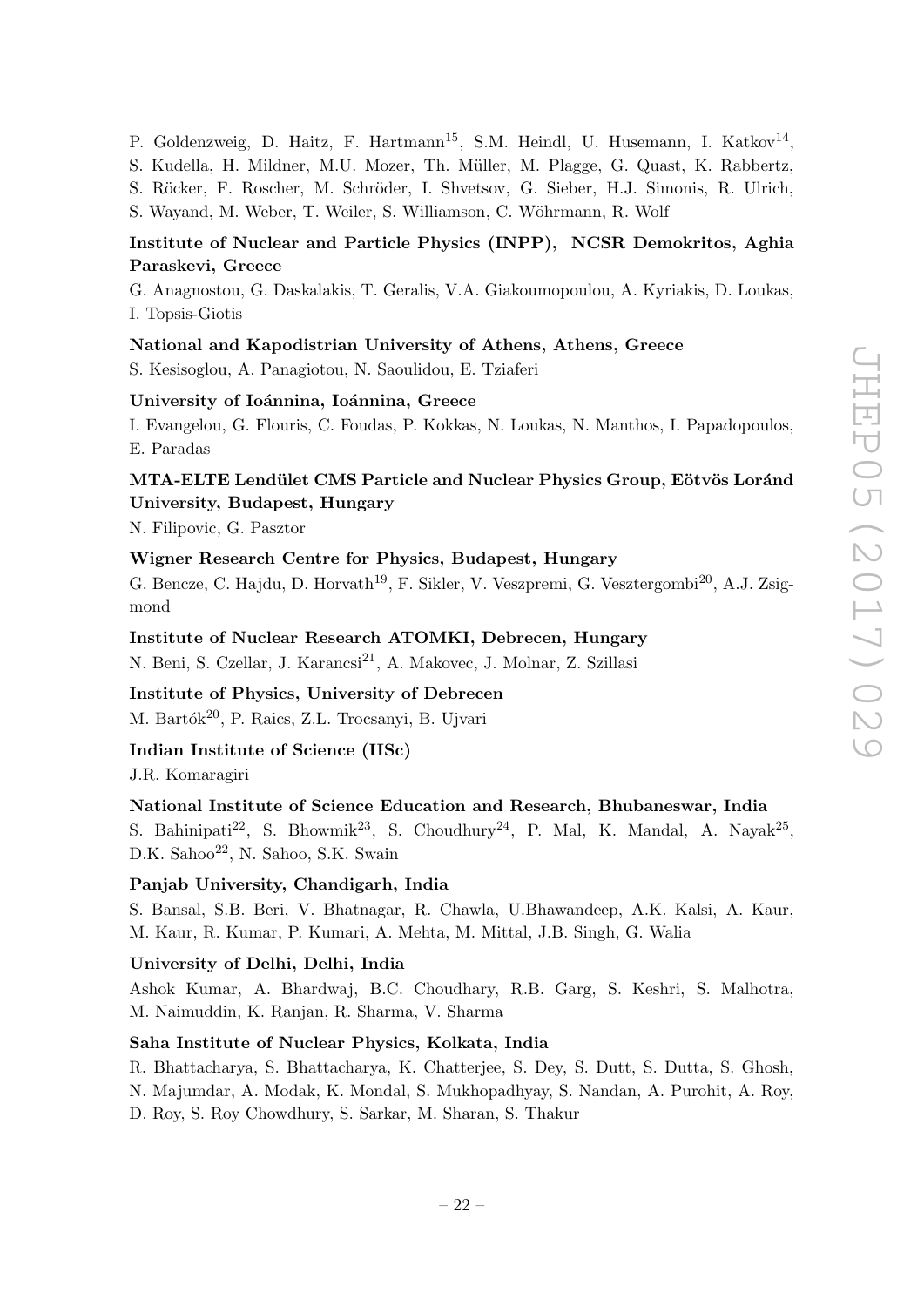## Indian Institute of Technology Madras, Madras, India

P.K. Behera

### Bhabha Atomic Research Centre, Mumbai, India

R. Chudasama, D. Dutta, V. Jha, V. Kumar, A.K. Mohanty<sup>15</sup>, P.K. Netrakanti, L.M. Pant, P. Shukla, A. Topkar

## Tata Institute of Fundamental Research-A, Mumbai, India

T. Aziz, S. Dugad, G. Kole, B. Mahakud, S. Mitra, G.B. Mohanty, B. Parida, N. Sur, B. Sutar

## Tata Institute of Fundamental Research-B, Mumbai, India

S. Banerjee, R.K. Dewanjee, S. Ganguly, M. Guchait, Sa. Jain, S. Kumar, M. Maity<sup>23</sup>, G. Majumder, K. Mazumdar, T. Sarkar<sup>23</sup>, N. Wickramage<sup>26</sup>

#### Indian Institute of Science Education and Research (IISER), Pune, India

S. Chauhan, S. Dube, V. Hegde, A. Kapoor, K. Kothekar, S. Pandey, A. Rane, S. Sharma

### Institute for Research in Fundamental Sciences (IPM), Tehran, Iran

S. Chenarani27, E. Eskandari Tadavani, S.M. Etesami27, M. Khakzad, M. Mohammadi Najafabadi, M. Naseri, S. Paktinat Mehdiabadi<sup>28</sup>, F. Rezaei Hosseinabadi, B. Safarzadeh<sup>29</sup>, M. Zeinali

### University College Dublin, Dublin, Ireland

M. Felcini, M. Grunewald

# INFN Sezione di Bari <sup>a</sup>, Università di Bari  $^b$ , Politecnico di Bari  $^c$ , Bari, Italy

M. Abbrescia<sup>a,b</sup>, C. Calabria<sup>a,b</sup>, C. Caputo<sup>a,b</sup>, A. Colaleo<sup>a</sup>, D. Creanza<sup>a,c</sup>, L. Cristella<sup>a,b</sup>, N. De Filippis<sup>a,c</sup>, M. De Palma<sup>a,b</sup>, L. Fiore<sup>a</sup>, G. Iaselli<sup>a,c</sup>, G. Maggi<sup>a,c</sup>, M. Maggi<sup>a</sup>, G. Miniello<sup>a,b</sup>, S. My<sup>a,b</sup>, S. Nuzzo<sup>a,b</sup>, A. Pompili<sup>a,b</sup>, G. Pugliese<sup>a,c</sup>, R. Radogna<sup>a,b</sup>, A. Ranieri<sup>a</sup>, G. Selvaggi<sup>a,b</sup>, A. Sharma<sup>a</sup>, L. Silvestris<sup>a,15</sup>, R. Venditti<sup>a,b</sup>, P. Verwilligen<sup>a</sup>

## INFN Sezione di Bologna <sup>a</sup>, Università di Bologna  $^b$ , Bologna, Italy

G. Abbiendi<sup>a</sup>, C. Battilana, D. Bonacorsi<sup>a,b</sup>, S. Braibant-Giacomelli<sup>a,b</sup>, L. Brigliadori<sup>a,b</sup>, R. Campanini<sup>a,b</sup>, P. Capiluppi<sup>a,b</sup>, A. Castro<sup>a,b</sup>, F.R. Cavallo<sup>a</sup>, S.S. Chhibra<sup>a,b</sup>, G. Codispoti<sup>a,b</sup>, M. Cuffiani<sup>a,b</sup>, G.M. Dallavalle<sup>a</sup>, F. Fabbri<sup>a</sup>, A. Fanfani<sup>a,b</sup>, D. Fasanella<sup>a,b</sup>, P. Giacomelli<sup>a</sup>, C. Grandi<sup>a</sup>, L. Guiducci<sup>a,b</sup>, S. Marcellini<sup>a</sup>, G. Masetti<sup>a</sup>, A. Montanari<sup>a</sup>, F.L. Navarria<sup>a,b</sup>, A. Perrotta<sup>a</sup>, A.M. Rossi<sup>a,b</sup>, T. Rovelli<sup>a,b</sup>, G.P. Siroli<sup>a,b</sup>, N. Tosi<sup>a,b,15</sup>

## INFN Sezione di Catania <sup>a</sup>, Università di Catania  $^b$ , Catania, Italy

S. Albergo<sup>a,b</sup>, S. Costa<sup>a,b</sup>, A. Di Mattia<sup>a</sup>, F. Giordano<sup>a,b</sup>, R. Potenza<sup>a,b</sup>, A. Tricomi<sup>a,b</sup>, C. Tuve<sup> $a,b$ </sup>

## INFN Sezione di Firenze <sup>a</sup>, Università di Firenze  $^b$ , Firenze, Italy

G. Barbagli<sup>a</sup>, V. Ciulli<sup>a,b</sup>, C. Civinini<sup>a</sup>, R. D'Alessandro<sup>a,b</sup>, E. Focardi<sup>a,b</sup>, P. Lenzi<sup>a,b</sup>, M. Meschini<sup>a</sup>, S. Paoletti<sup>a</sup>, L. Russo<sup>a, 30</sup>, G. Sguazzoni<sup>a</sup>, D. Strom<sup>a</sup>, L. Viliani<sup>a, b, 15</sup>

## INFN Laboratori Nazionali di Frascati, Frascati, Italy

L. Benussi, S. Bianco, F. Fabbri, D. Piccolo, F. Primavera<sup>15</sup>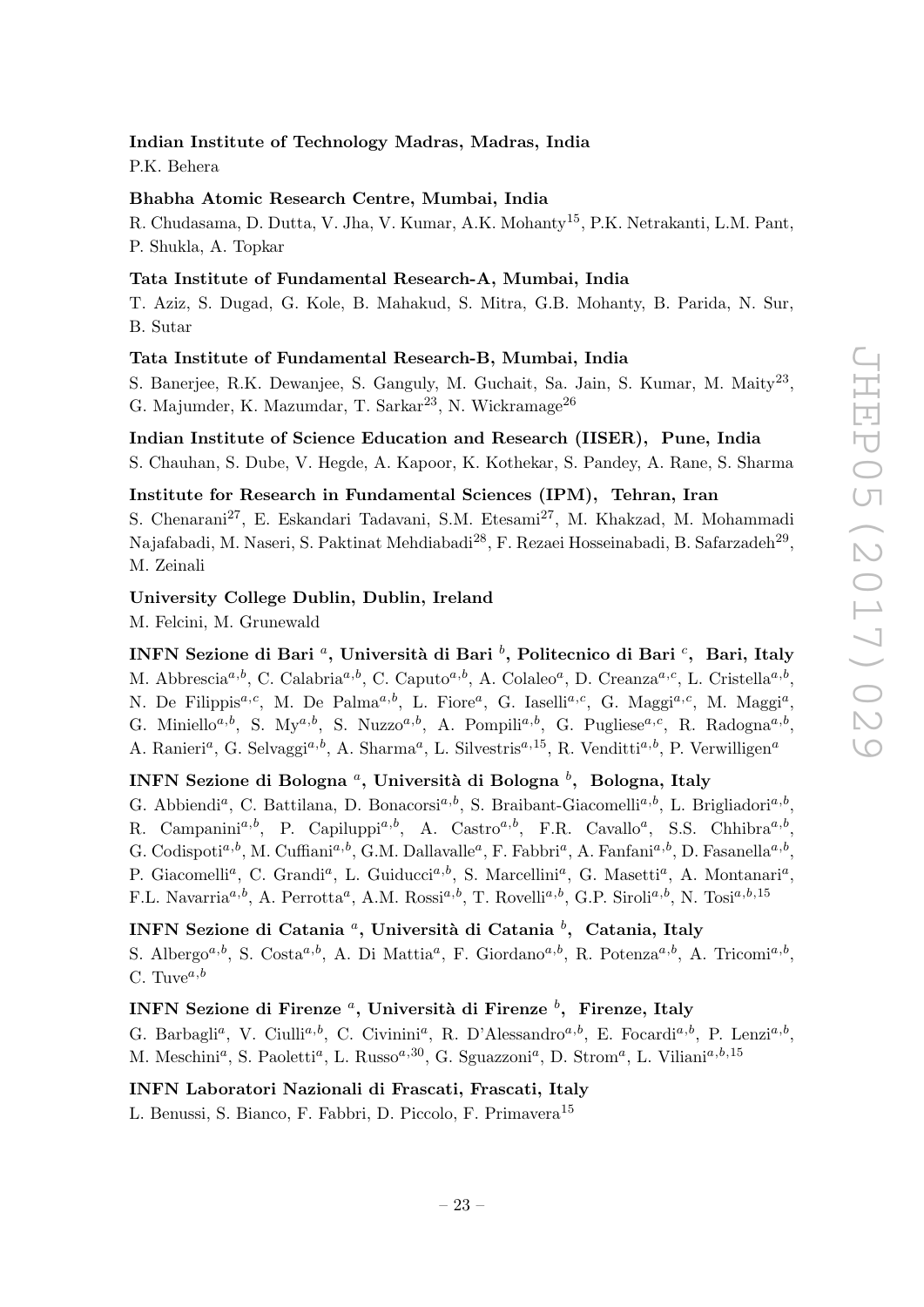## INFN Sezione di Genova  $^a,$  Università di Genova  $^b, \,$  Genova, Italy

V. Calvelli<sup>a,b</sup>, F. Ferro<sup>a</sup>, M.R. Monge<sup>a,b</sup>, E. Robutti<sup>a</sup>, S. Tosi<sup>a,b</sup>

## INFN Sezione di Milano-Bicocca <sup>a</sup>, Università di Milano-Bicocca <sup>b</sup>, Milano, Italy

L. Brianza<sup>a,b,15</sup>, F. Brivio<sup>a,b</sup>, V. Ciriolo, M.E. Dinardo<sup>a,b</sup>, S. Fiorendi<sup>a,b,15</sup>, S. Gennai<sup>a</sup>, A. Ghezzi<sup>a,b</sup>, P. Govoni<sup>a,b</sup>, M. Malberti<sup>a,b</sup>, S. Malvezzi<sup>a</sup>, R.A. Manzoni<sup>a,b</sup>, D. Menasce<sup>a</sup>, L. Moroni<sup>a</sup>, M. Paganoni<sup>a,b</sup>, D. Pedrini<sup>a</sup>, S. Pigazzini<sup>a,b</sup>, S. Ragazzi<sup>a,b</sup>, T. Tabarelli de  $Fatis<sup>a,b</sup>$ 

## INFN Sezione di Napoli <sup>a</sup>, Università di Napoli 'Federico II'  $^b$ , Napoli, Italy, Università della Basilicata  $^c$ , Potenza, Italy, Università G. Marconi  $^d$ , Roma, Italy

S. Buontempo<sup>a</sup>, N. Cavallo<sup>a,c</sup>, G. De Nardo, S. Di Guida<sup>a,d,15</sup>, M. Esposito<sup>a,b</sup>, F. Fabozzi<sup>a,c</sup>, F. Fienga<sup>a,b</sup>, A.O.M. Iorio<sup>a,b</sup>, G. Lanza<sup>a</sup>, L. Lista<sup>a</sup>, S. Meola<sup>a,d,15</sup>, P. Paolucci<sup>a, 15</sup>, C. Sciacca<sup>a,b</sup>, F. Thyssen<sup>a</sup>

## INFN Sezione di Padova <sup>a</sup>, Università di Padova  $^b$ , Padova, Italy, Università di  $Trento<sup>c</sup>$ , Trento, Italy

P. Azzi<sup>a, 15</sup>, N. Bacchetta<sup>a</sup>, L. Benato<sup>a,b</sup>, D. Bisello<sup>a,b</sup>, A. Boletti<sup>a,b</sup>, R. Carlin<sup>a,b</sup>, A. Carvalho Antunes De Oliveira<sup>a,b</sup>, P. Checchia<sup>a</sup>, M. Dall'Osso<sup>a,b</sup>, P. De Castro Manzano<sup>a</sup>, T. Dorigo<sup>a</sup>, U. Dosselli<sup>a</sup>, A. Gozzelino<sup>a</sup>, S. Lacaprara<sup>a</sup>, M. Margoni<sup>a,b</sup>, A.T. Meneguzzo<sup>a,b</sup>, F. Montecassiano<sup>a</sup>, M. Passaseo<sup>a</sup>, J. Pazzini<sup>a,b</sup>, N. Pozzobon<sup>a,b</sup>, P. Ronchese<sup>a,b</sup>, F. Simonetto<sup>a,b</sup>, E. Torassa<sup>a</sup>, M. Zanetti<sup>a,b</sup>, P. Zotto<sup>a,b</sup>, G. Zumerle<sup>a,b</sup>

## INFN Sezione di Pavia <sup>a</sup>, Università di Pavia  $^b$ , Pavia, Italy

A. Braghieri<sup>a</sup>, F. Fallavollita<sup>a,b</sup>, A. Magnani<sup>a,b</sup>, P. Montagna<sup>a,b</sup>, S.P. Ratti<sup>a,b</sup>, V. Re<sup>a</sup>, C. Riccardi<sup>a,b</sup>, P. Salvini<sup>a</sup>, I. Vai<sup>a,b</sup>, P. Vitulo<sup>a,b</sup>

## INFN Sezione di Perugia <sup>a</sup>, Università di Perugia  $^b$ , Perugia, Italy

L. Alunni Solestizi<sup>a,b</sup>, G.M. Bilei<sup>a</sup>, D. Ciangottini<sup>a,b</sup>, L. Fanò<sup>a,b</sup>, P. Lariccia<sup>a,b</sup>, R. Leonardi<sup>a, b</sup>, G. Mantovani<sup>a, b</sup>, M. Menichelli<sup>a</sup>, A. Saha<sup>a</sup>, A. Santocchia<sup>a, b</sup>

## INFN Sezione di Pisa <sup>a</sup>, Università di Pisa <sup>b</sup>, Scuola Normale Superiore di Pisa<sup>c</sup>, Pisa, Italy

K. Androsov<sup>a, 30</sup>, P. Azzurri<sup>a, 15</sup>, G. Bagliesi<sup>a</sup>, J. Bernardini<sup>a</sup>, T. Boccali<sup>a</sup>, R. Castaldi<sup>a</sup>, M.A. Ciocci<sup>a,30</sup>, R. Dell'Orso<sup>a</sup>, S. Donato<sup>a,c</sup>, G. Fedi, A. Giassi<sup>a</sup>, M.T. Grippo<sup>a,30</sup>, F. Ligabue<sup>a, c</sup>, T. Lomtadze<sup>a</sup>, L. Martini<sup>a, b</sup>, A. Messineo<sup>a, b</sup>, F. Palla<sup>a</sup>, A. Rizzi<sup>a, b</sup>, A. Savoy-Navarro<sup>a,31</sup>, P. Spagnolo<sup>a</sup>, R. Tenchini<sup>a</sup>, G. Tonelli<sup>a,b</sup>, A. Venturi<sup>a</sup>, P.G. Verdini<sup>a</sup>

## INFN Sezione di Roma  $^a,$  Università di Roma  $^b, \, \,$  Roma, Italy

L. Barone<sup>a,b</sup>, F. Cavallari<sup>a</sup>, M. Cipriani<sup>a,b</sup>, D. Del Re<sup>a,b,15</sup>, M. Diemoz<sup>a</sup>, S. Gelli<sup>a,b</sup>, E. Longo<sup>a,b</sup>, F. Margaroli<sup>a,b</sup>, B. Marzocchi<sup>a,b</sup>, P. Meridiani<sup>a</sup>, G. Organtini<sup>a,b</sup>, R. Paramatti<sup>a</sup>, F. Preiato<sup>a,b</sup>, S. Rahatlou<sup>a,b</sup>, C. Rovelli<sup>a</sup>, F. Santanastasio<sup>a,b</sup>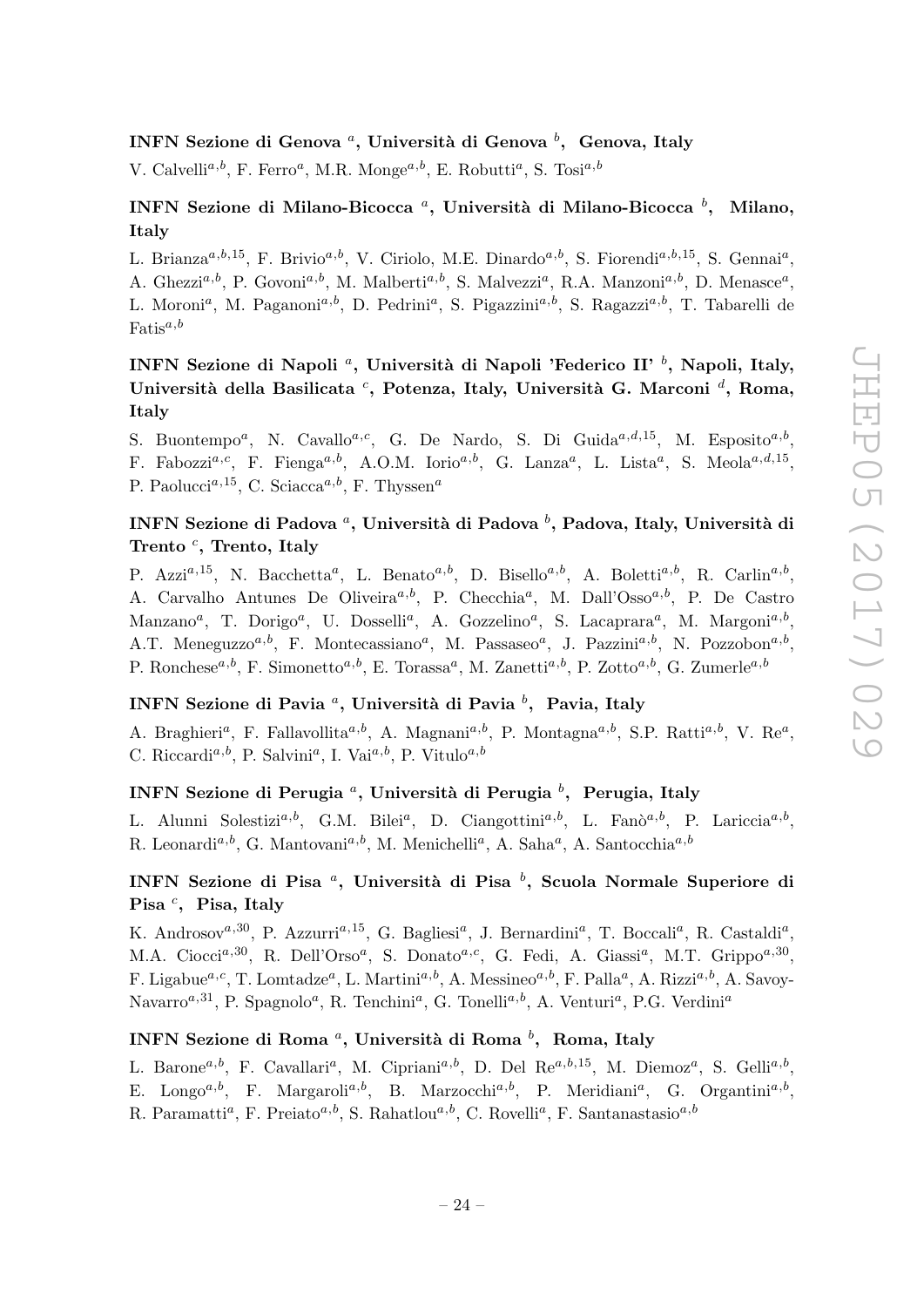## INFN Sezione di Torino <sup>a</sup>, Università di Torino  $^b,$  Torino, Italy, Università del Piemonte Orientale  $^c$ , Novara, Italy

N. Amapane<sup>a,b</sup>, R. Arcidiacono<sup>a,c,15</sup>, S. Argiro<sup>a,b</sup>, M. Arneodo<sup>a,c</sup>, N. Bartosik<sup>a</sup>, R. Bellan<sup>a,b</sup>, C. Biino<sup>a</sup>, N. Cartiglia<sup>a</sup>, F. Cenna<sup>a,b</sup>, M. Costa<sup>a,b</sup>, R. Covarelli<sup>a,b</sup>, A. Degano<sup>a,b</sup>, N. Demaria<sup>a</sup>, L. Finco<sup>a,b</sup>, B. Kiani<sup>a,b</sup>, C. Mariotti<sup>a</sup>, S. Maselli<sup>a</sup>, E. Migliore<sup>a,b</sup>, V. Monaco<sup>a,b</sup>, E. Monteil<sup>a,b</sup>, M. Monteno<sup>a</sup>, M.M. Obertino<sup>a,b</sup>, L. Pacher<sup>a,b</sup>, N. Pastrone<sup>a</sup>, M. Pelliccioni<sup>a</sup>, G.L. Pinna Angioni<sup>a,b</sup>, F. Ravera<sup>a,b</sup>, A. Romero<sup>a,b</sup>, M. Ruspa<sup>a,c</sup>, R. Sacchi<sup>a,b</sup>, K. Shchelina<sup>a,b</sup>, V. Sola<sup>a</sup>, A. Solano<sup>a,b</sup>, A. Staiano<sup>a</sup>, P. Traczyk $a,b$ 

INFN Sezione di Trieste <sup>a</sup>, Università di Trieste  $^b$ , Trieste, Italy

S. Belforte<sup>a</sup>, M. Casarsa<sup>a</sup>, F. Cossutti<sup>a</sup>, G. Della Ricca<sup>a,b</sup>, A. Zanetti<sup>a</sup>

## Kyungpook National University, Daegu, Korea

D.H. Kim, G.N. Kim, M.S. Kim, S. Lee, S.W. Lee, Y.D. Oh, S. Sekmen, D.C. Son, Y.C. Yang

Chonbuk National University, Jeonju, Korea

A. Lee

Chonnam National University, Institute for Universe and Elementary Particles, Kwangju, Korea H. Kim

Hanyang University, Seoul, Korea J.A. Brochero Cifuentes, T.J. Kim

Korea University, Seoul, Korea

S. Cho, S. Choi, Y. Go, D. Gyun, S. Ha, B. Hong, Y. Jo, Y. Kim, K. Lee, K.S. Lee, S. Lee, J. Lim, S.K. Park, Y. Roh

### Seoul National University, Seoul, Korea

J. Almond, J. Kim, H. Lee, S.B. Oh, B.C. Radburn-Smith, S.h. Seo, U.K. Yang, H.D. Yoo, G.B. Yu

University of Seoul, Seoul, Korea M. Choi, H. Kim, J.H. Kim, J.S.H. Lee, I.C. Park, G. Ryu, M.S. Ryu

## Sungkyunkwan University, Suwon, Korea

Y. Choi, J. Goh, C. Hwang, J. Lee, I. Yu

Vilnius University, Vilnius, Lithuania

V. Dudenas, A. Juodagalvis, J. Vaitkus

## National Centre for Particle Physics, Universiti Malaya, Kuala Lumpur, Malaysia

I. Ahmed, Z.A. Ibrahim, M.A.B. Md Ali<sup>32</sup>, F. Mohamad Idris<sup>33</sup>, W.A.T. Wan Abdullah, M.N. Yusli, Z. Zolkapli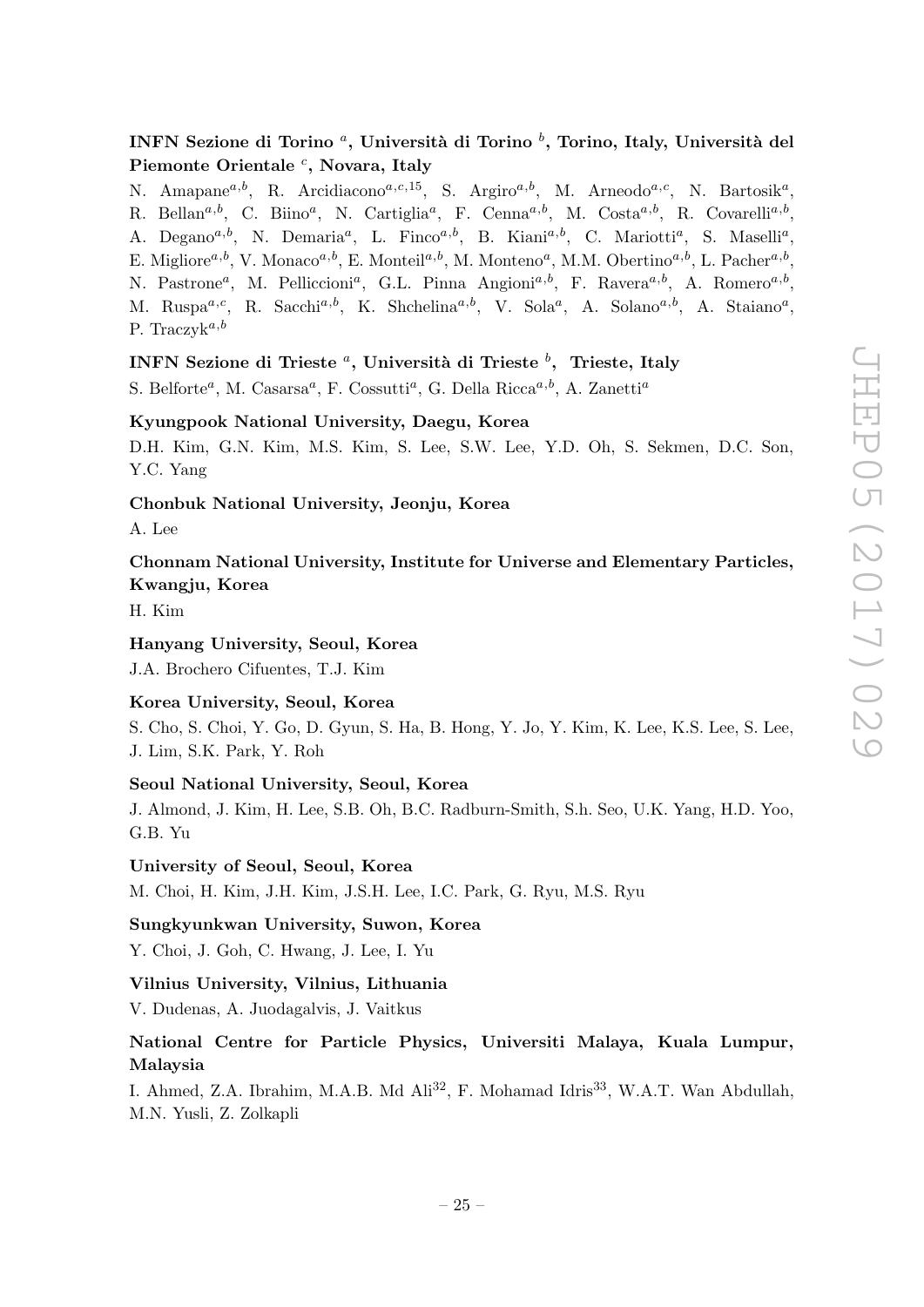#### Centro de Investigacion y de Estudios Avanzados del IPN, Mexico City, Mexico

H. Castilla-Valdez, E. De La Cruz-Burelo, I. Heredia-De La Cruz<sup>34</sup>, A. Hernandez-Almada, R. Lopez-Fernandez, R. Magaña Villalba, J. Mejia Guisao, A. Sanchez-Hernandez

#### Universidad Iberoamericana, Mexico City, Mexico

S. Carrillo Moreno, C. Oropeza Barrera, F. Vazquez Valencia

#### Benemerita Universidad Autonoma de Puebla, Puebla, Mexico

S. Carpinteyro, I. Pedraza, H.A. Salazar Ibarguen, C. Uribe Estrada

# Universidad Autónoma de San Luis Potosí, San Luis Potosí, Mexico

A. Morelos Pineda

## University of Auckland, Auckland, New Zealand

D. Krofcheck

University of Canterbury, Christchurch, New Zealand P.H. Butler

#### National Centre for Physics, Quaid-I-Azam University, Islamabad, Pakistan

A. Ahmad, M. Ahmad, Q. Hassan, H.R. Hoorani, W.A. Khan, A. Saddique, M.A. Shah, M. Shoaib, M. Waqas

#### National Centre for Nuclear Research, Swierk, Poland

H. Bialkowska, M. Bluj, B. Boimska, T. Frueboes, M. G´orski, M. Kazana, K. Nawrocki, K. Romanowska-Rybinska, M. Szleper, P. Zalewski

## Institute of Experimental Physics, Faculty of Physics, University of Warsaw, Warsaw, Poland

K. Bunkowski, A. Byszuk35, K. Doroba, A. Kalinowski, M. Konecki, J. Krolikowski, M. Misiura, M. Olszewski, M. Walczak

## Laboratório de Instrumentação e Física Experimental de Partículas, Lisboa, Portugal

P. Bargassa, C. Beirão Da Cruz E Silva, B. Calpas, A. Di Francesco, P. Faccioli, P.G. Ferreira Parracho, M. Gallinaro, J. Hollar, N. Leonardo, L. Lloret Iglesias, M.V. Nemallapudi, J. Rodrigues Antunes, J. Seixas, O. Toldaiev, D. Vadruccio, J. Varela, P. Vischia

## Joint Institute for Nuclear Research, Dubna, Russia

S. Afanasiev, P. Bunin, M. Gavrilenko, I. Golutvin, I. Gorbunov, A. Kamenev, V. Karjavin, A. Lanev, A. Malakhov, V. Matveev<sup>36, 37</sup>, V. Palichik, V. Perelygin, M. Savina, S. Shmatov, N. Skatchkov, V. Smirnov, N. Voytishin, A. Zarubin

#### Petersburg Nuclear Physics Institute, Gatchina (St. Petersburg), Russia

L. Chtchipounov, V. Golovtsov, Y. Ivanov, V. Kim<sup>38</sup>, E. Kuznetsova<sup>39</sup>, V. Murzin, V. Oreshkin, V. Sulimov, A. Vorobyev

#### Institute for Nuclear Research, Moscow, Russia

Yu. Andreev, A. Dermenev, S. Gninenko, N. Golubev, A. Karneyeu, M. Kirsanov, N. Krasnikov, A. Pashenkov, D. Tlisov, A. Toropin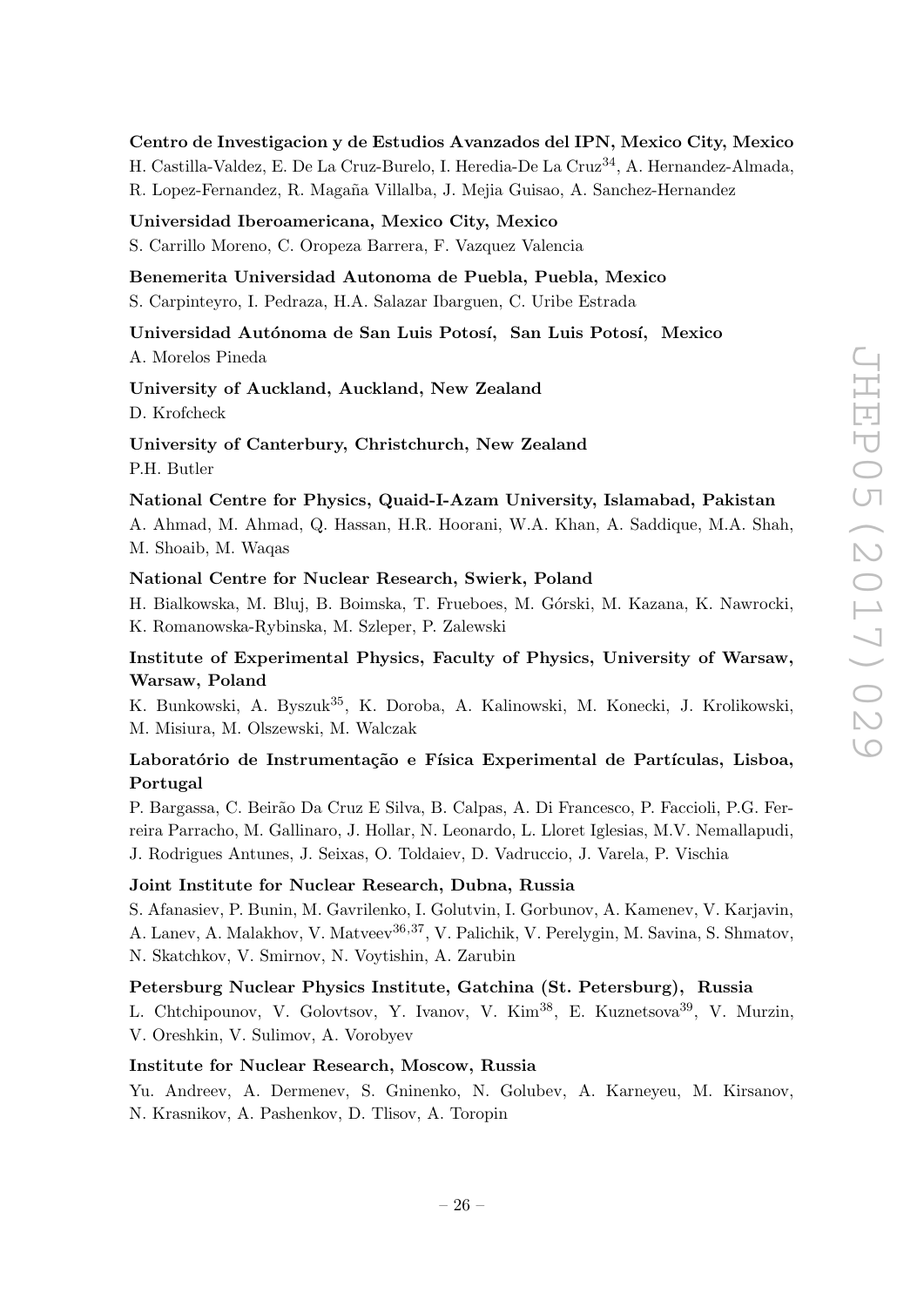#### Institute for Theoretical and Experimental Physics, Moscow, Russia

V. Epshteyn, V. Gavrilov, N. Lychkovskaya, V. Popov, I. Pozdnyakov, G. Safronov, A. Spiridonov, M. Toms, E. Vlasov, A. Zhokin

#### Moscow Institute of Physics and Technology, Moscow, Russia

T. Aushev, A. Bylinkin<sup>37</sup>

## National Research Nuclear University 'Moscow Engineering Physics Institute' (MEPhI), Moscow, Russia

R. Chistov<sup>40</sup>, M. Danilov<sup>40</sup>, S. Polikarpov

## P.N. Lebedev Physical Institute, Moscow, Russia

V. Andreev, M. Azarkin<sup>37</sup>, I. Dremin<sup>37</sup>, M. Kirakosyan, A. Leonidov<sup>37</sup>, A. Terkulov

## Skobeltsyn Institute of Nuclear Physics, Lomonosov Moscow State University, Moscow, Russia

A. Baskakov, A. Belyaev, E. Boos, V. Bunichev, M. Dubinin<sup>41</sup>, L. Dudko, A. Ershov, A. Gribushin, V. Klyukhin, O. Kodolova, I. Lokhtin, I. Miagkov, S. Obraztsov, M. Perfilov, V. Savrin

### Novosibirsk State University (NSU), Novosibirsk, Russia

V. Blinov<sup>42</sup>, Y.Skovpen<sup>42</sup>, D. Shtol<sup>42</sup>

## State Research Center of Russian Federation, Institute for High Energy Physics, Protvino, Russia

I. Azhgirey, I. Bayshev, S. Bitioukov, D. Elumakhov, V. Kachanov, A. Kalinin, D. Konstantinov, V. Krychkine, V. Petrov, R. Ryutin, A. Sobol, S. Troshin, N. Tyurin, A. Uzunian, A. Volkov

## University of Belgrade, Faculty of Physics and Vinca Institute of Nuclear Sciences, Belgrade, Serbia

P. Adzic<sup>43</sup>, P. Cirkovic, D. Devetak, M. Dordevic, J. Milosevic, V. Rekovic

## Centro de Investigaciones Energéticas Medioambientales y Tecnológicas (CIEMAT), Madrid, Spain

J. Alcaraz Maestre, M. Barrio Luna, E. Calvo, M. Cerrada, M. Chamizo Llatas, N. Colino, B. De La Cruz, A. Delgado Peris, A. Escalante Del Valle, C. Fernandez Bedoya, J.P. Fernández Ramos, J. Flix, M.C. Fouz, P. Garcia-Abia, O. Gonzalez Lopez, S. Goy Lopez, J.M. Hernandez, M.I. Josa, E. Navarro De Martino, A. Pérez-Calero Yzquierdo, J. Puerta Pelayo, A. Quintario Olmeda, I. Redondo, L. Romero, M.S. Soares

#### Universidad Autónoma de Madrid, Madrid, Spain

J.F. de Trocóniz, M. Missiroli, D. Moran

### Universidad de Oviedo, Oviedo, Spain

J. Cuevas, J. Fernandez Menendez, I. Gonzalez Caballero, J.R. González Fernández, E. Palencia Cortezon, S. Sanchez Cruz, I. Suárez Andrés, J.M. Vizan Garcia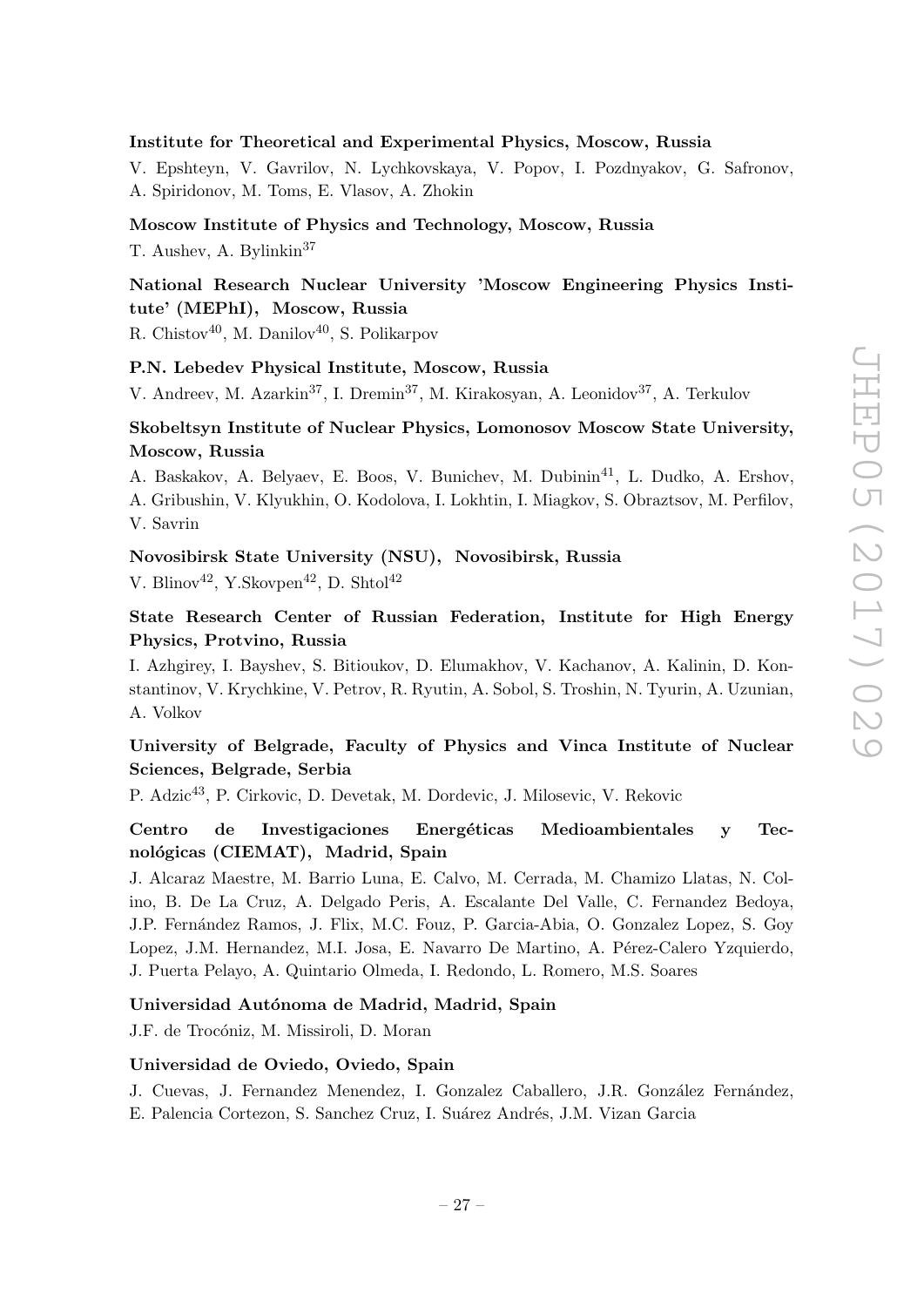## Instituto de Física de Cantabria (IFCA), CSIC-Universidad de Cantabria, Santander, Spain

I.J. Cabrillo, A. Calderon, E. Curras, M. Fernandez, J. Garcia-Ferrero, G. Gomez, A. Lopez Virto, J. Marco, C. Martinez Rivero, F. Matorras, J. Piedra Gomez, T. Rodrigo, A. Ruiz-Jimeno, L. Scodellaro, N. Trevisani, I. Vila, R. Vilar Cortabitarte

## CERN, European Organization for Nuclear Research, Geneva, Switzerland

D. Abbaneo, E. Auffray, G. Auzinger, P. Baillon, A.H. Ball, D. Barney, P. Bloch, A. Bocci, C. Botta, T. Camporesi, R. Castello, M. Cepeda, G. Cerminara, Y. Chen, D. d'Enterria, A. Dabrowski, V. Daponte, A. David, M. De Gruttola, A. De Roeck, E. Di Marco<sup>44</sup>, M. Dobson, B. Dorney, T. du Pree, D. Duggan, M. Dünser, N. Dupont, A. Elliott-Peisert, P. Everaerts, S. Fartoukh, G. Franzoni, J. Fulcher, W. Funk, D. Gigi, K. Gill, M. Girone, F. Glege, D. Gulhan, S. Gundacker, M. Guthoff, P. Harris, J. Hegeman, V. Innocente, P. Janot, J. Kieseler, H. Kirschenmann, V. Knünz, A. Kornmayer<sup>15</sup>, M.J. Kortelainen, K. Kousouris, M. Krammer<sup>1</sup>, C. Lange, P. Lecoq, C. Lourenço, M.T. Lucchini, L. Malgeri, M. Mannelli, A. Martelli, F. Meijers, J.A. Merlin, S. Mersi, E. Meschi, P. Milenovic<sup>45</sup>, F. Moortgat, S. Morovic, M. Mulders, H. Neugebauer, S. Orfanelli, L. Orsini, L. Pape, E. Perez, M. Peruzzi, A. Petrilli, G. Petrucciani, A. Pfeiffer, M. Pierini, A. Racz, T. Reis, G. Rolandi<sup>46</sup>, M. Rovere, H. Sakulin, J.B. Sauvan, C. Schäfer, C. Schwick, M. Seidel, A. Sharma, P. Silva, P. Sphicas<sup>47</sup>, J. Steggemann, M. Stove, Y. Takahashi, M. Tosi, D. Treille, A. Triossi, A. Tsirou, V. Veckalns<sup>48</sup>, G.I. Veres<sup>20</sup>, M. Verweij, N. Wardle, H.K. Wöhri, A. Zagozdzinska<sup>35</sup>, W.D. Zeuner

## Paul Scherrer Institut, Villigen, Switzerland

W. Bertl, K. Deiters, W. Erdmann, R. Horisberger, Q. Ingram, H.C. Kaestli, D. Kotlinski, U. Langenegger, T. Rohe, S.A. Wiederkehr

#### Institute for Particle Physics, ETH Zurich, Zurich, Switzerland

F. Bachmair, L. Bäni, L. Bianchini, B. Casal, G. Dissertori, M. Dittmar, M. Donegà, C. Grab, C. Heidegger, D. Hits, J. Hoss, G. Kasieczka, W. Lustermann, B. Mangano, M. Marionneau, P. Martinez Ruiz del Arbol, M. Masciovecchio, M.T. Meinhard, D. Meister, F. Micheli, P. Musella, F. Nessi-Tedaldi, F. Pandolfi, J. Pata, F. Pauss, G. Perrin, L. Perrozzi, M. Quittnat, M. Rossini, M. Schönenberger, A. Starodumov<sup>49</sup>, V.R. Tavolaro, K. Theofilatos, R. Wallny

### Universität Zürich, Zurich, Switzerland

T.K. Aarrestad, C. Amsler<sup>50</sup>, L. Caminada, M.F. Canelli, A. De Cosa, C. Galloni, A. Hinzmann, T. Hreus, B. Kilminster, J. Ngadiuba, D. Pinna, G. Rauco, P. Robmann, D. Salerno, C. Seitz, Y. Yang, A. Zucchetta

#### National Central University, Chung-Li, Taiwan

V. Candelise, T.H. Doan, Sh. Jain, R. Khurana, M. Konyushikhin, C.M. Kuo, W. Lin, A. Pozdnyakov, S.S. Yu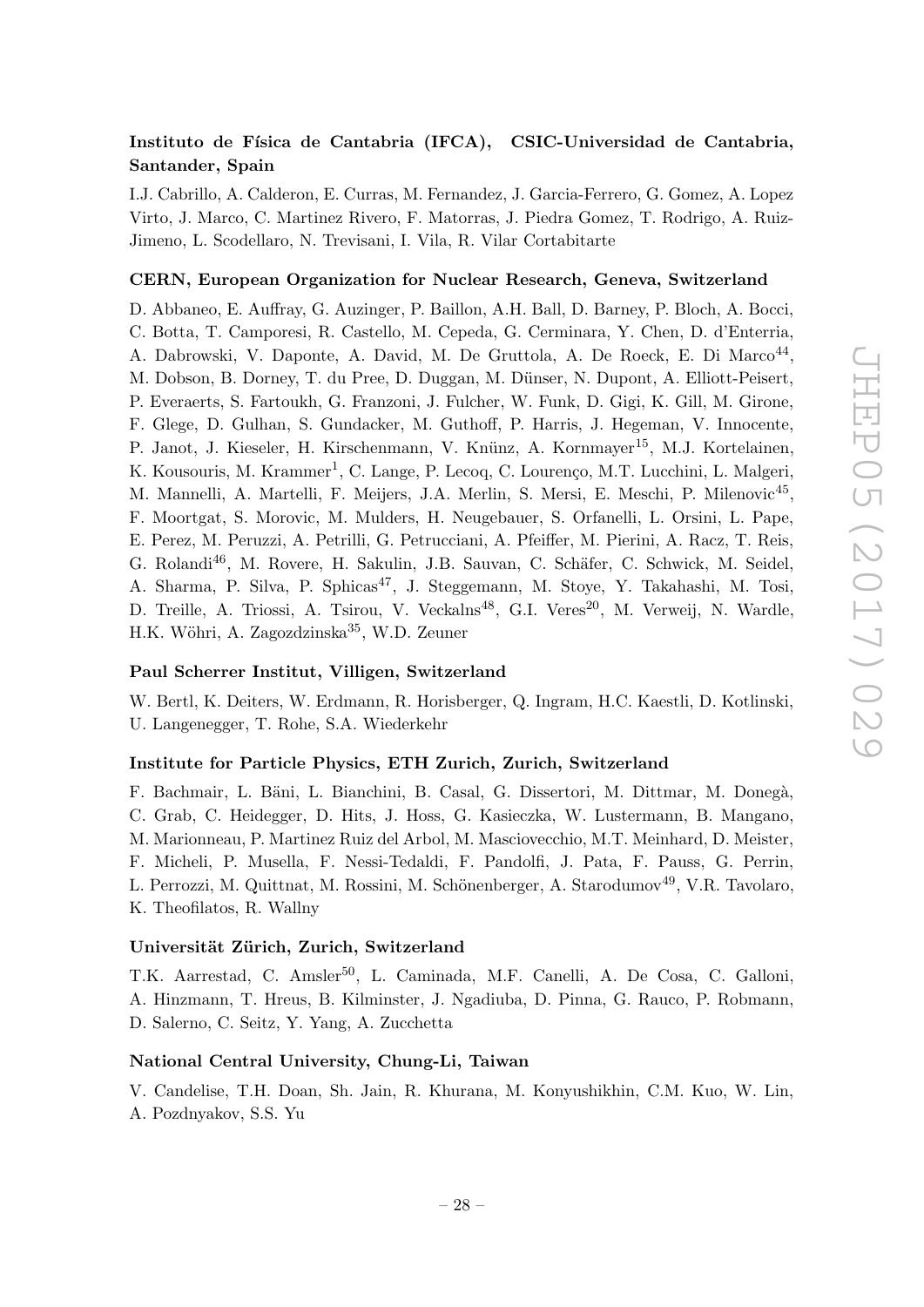### National Taiwan University (NTU), Taipei, Taiwan

Arun Kumar, P. Chang, Y.H. Chang, Y. Chao, K.F. Chen, P.H. Chen, F. Fiori, W.-S. Hou, Y. Hsiung, Y.F. Liu, R.-S. Lu, M. Miñano Moya, E. Paganis, A. Psallidas, J.f. Tsai

## Chulalongkorn University, Faculty of Science, Department of Physics, Bangkok, Thailand

B. Asavapibhop, G. Singh, N. Srimanobhas, N. Suwonjandee

## Cukurova University - Physics Department, Science and Art Faculty

A. Adiguzel, M.N. Bakirci<sup>51</sup>, S. Damarseckin, Z.S. Demiroglu, C. Dozen, E. Eskut, S. Girgis, G. Gokbulut, Y. Guler, I. Hos<sup>52</sup>, E.E. Kangal<sup>53</sup>, O. Kara, U. Kiminsu, M. Oglakci, G. Onengut<sup>54</sup>, K. Ozdemir<sup>55</sup>, S. Ozturk<sup>51</sup>, A. Polatoz, D. Sunar Cerci<sup>56</sup>, S. Turkcapar, I.S. Zorbakir, C. Zorbilmez

## Middle East Technical University, Physics Department, Ankara, Turkey

B. Bilin, S. Bilmis, B. Isildak<sup>57</sup>, G. Karapinar<sup>58</sup>, M. Yalvac, M. Zeyrek

Bogazici University, Istanbul, Turkey E. Gülmez, M. Kaya<sup>59</sup>, O. Kaya<sup>60</sup>, E.A. Yetkin<sup>61</sup>, T. Yetkin<sup>62</sup>

Istanbul Technical University, Istanbul, Turkey

A. Cakir, K. Cankocak, S. Sen<sup>63</sup>

## Institute for Scintillation Materials of National Academy of Science of Ukraine, Kharkov, Ukraine

B. Grynyov

## National Scientific Center, Kharkov Institute of Physics and Technology, Kharkov, Ukraine

L. Levchuk, P. Sorokin

#### University of Bristol, Bristol, United Kingdom

R. Aggleton, F. Ball, L. Beck, J.J. Brooke, D. Burns, E. Clement, D. Cussans, H. Flacher, J. Goldstein, M. Grimes, G.P. Heath, H.F. Heath, J. Jacob, L. Kreczko, C. Lucas, D.M. Newbold<sup>64</sup>, S. Paramesvaran, A. Poll, T. Sakuma, S. Seif El Nasr-storey, D. Smith, V.J. Smith

## Rutherford Appleton Laboratory, Didcot, United Kingdom

K.W. Bell, A. Belyaev<sup>65</sup>, C. Brew, R.M. Brown, L. Calligaris, D. Cieri, D.J.A. Cockerill, J.A. Coughlan, K. Harder, S. Harper, E. Olaiya, D. Petyt, C.H. Shepherd-Themistocleous, A. Thea, I.R. Tomalin, T. Williams

## Imperial College, London, United Kingdom

M. Baber, R. Bainbridge, O. Buchmuller, A. Bundock, D. Burton, S. Casasso, M. Citron, D. Colling, L. Corpe, P. Dauncey, G. Davies, A. De Wit, M. Della Negra, R. Di Maria, P. Dunne, A. Elwood, D. Futyan, Y. Haddad, G. Hall, G. Iles, T. James, R. Lane, C. Laner, R. Lucas<sup>64</sup>, L. Lyons, A.-M. Magnan, S. Malik, L. Mastrolorenzo, J. Nash, A. Nikitenko<sup>49</sup>, J. Pela, B. Penning, M. Pesaresi, D.M. Raymond, A. Richards, A. Rose, E. Scott, C. Seez, S. Summers, A. Tapper, K. Uchida, M. Vazquez Acosta<sup>66</sup>, T. Virdee<sup>15</sup>, J. Wright, S.C. Zenz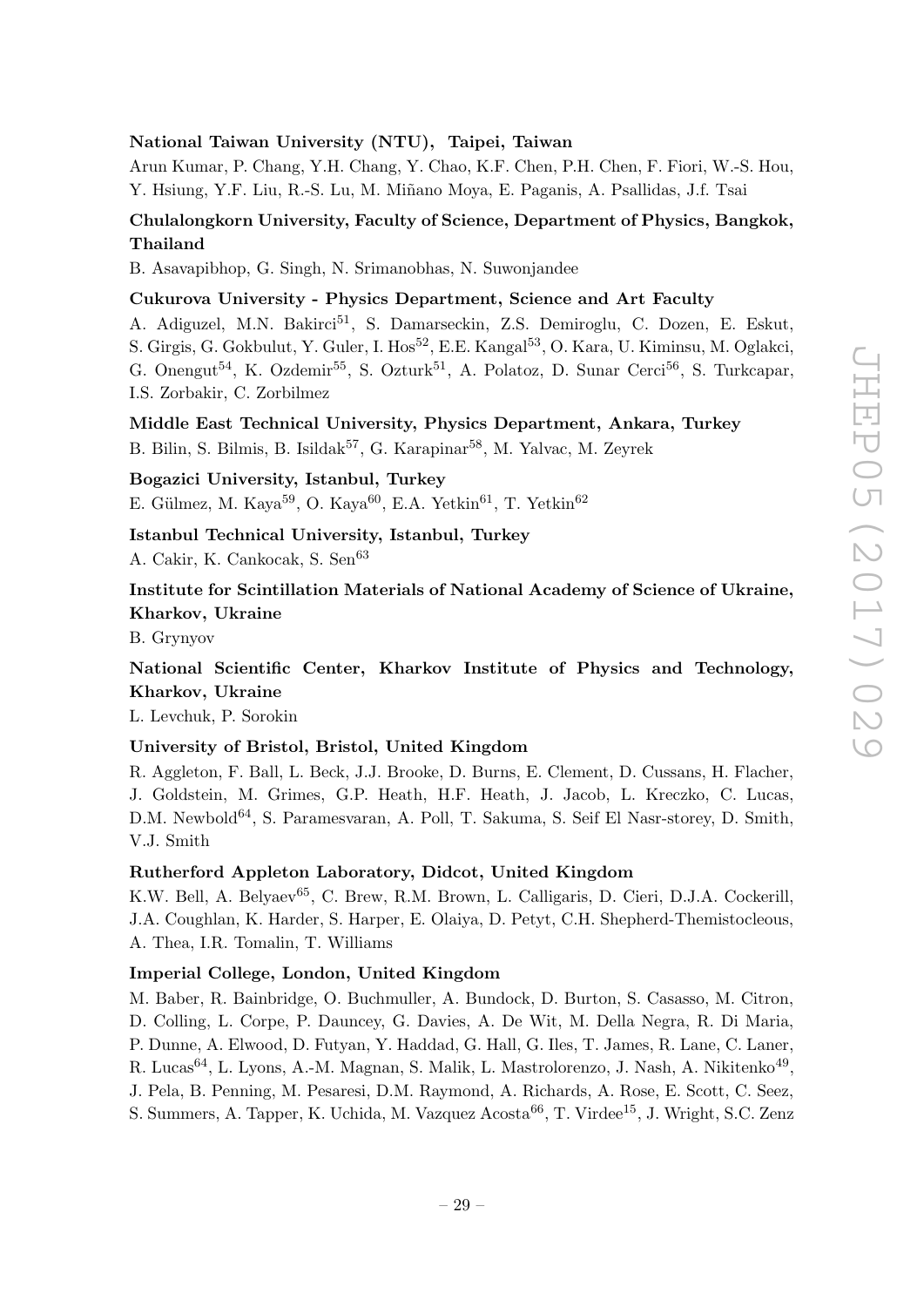### Brunel University, Uxbridge, United Kingdom

J.E. Cole, P.R. Hobson, A. Khan, P. Kyberd, I.D. Reid, P. Symonds, L. Teodorescu, M. Turner

#### Baylor University, Waco, U.S.A.

A. Borzou, K. Call, J. Dittmann, K. Hatakeyama, H. Liu, N. Pastika

#### Catholic University of America

R. Bartek, A. Dominguez

## The University of Alabama, Tuscaloosa, U.S.A.

A. Buccilli, S.I. Cooper, C. Henderson, P. Rumerio, C. West

#### Boston University, Boston, U.S.A.

D. Arcaro, A. Avetisyan, T. Bose, D. Gastler, D. Rankin, C. Richardson, J. Rohlf, L. Sulak, D. Zou

#### Brown University, Providence, U.S.A.

G. Benelli, D. Cutts, A. Garabedian, J. Hakala, U. Heintz, J.M. Hogan, O. Jesus, K.H.M. Kwok, E. Laird, G. Landsberg, Z. Mao, M. Narain, S. Piperov, S. Sagir, E. Spencer, R. Syarif

#### University of California, Davis, Davis, U.S.A.

R. Breedon, D. Burns, M. Calderon De La Barca Sanchez, S. Chauhan, M. Chertok, J. Conway, R. Conway, P.T. Cox, R. Erbacher, C. Flores, G. Funk, M. Gardner, W. Ko, R. Lander, C. Mclean, M. Mulhearn, D. Pellett, J. Pilot, S. Shalhout, M. Shi, J. Smith, M. Squires, D. Stolp, K. Tos, M. Tripathi

### University of California, Los Angeles, U.S.A.

M. Bachtis, C. Bravo, R. Cousins, A. Dasgupta, A. Florent, J. Hauser, M. Ignatenko, N. Mccoll, D. Saltzberg, C. Schnaible, V. Valuev, M. Weber

## University of California, Riverside, Riverside, U.S.A.

E. Bouvier, K. Burt, R. Clare, J. Ellison, J.W. Gary, S.M.A. Ghiasi Shirazi, G. Hanson, J. Heilman, P. Jandir, E. Kennedy, F. Lacroix, O.R. Long, M. Olmedo Negrete, M.I. Paneva, A. Shrinivas, W. Si, H. Wei, S. Wimpenny, B. R. Yates

#### University of California, San Diego, La Jolla, U.S.A.

J.G. Branson, G.B. Cerati, S. Cittolin, M. Derdzinski, R. Gerosa, A. Holzner, D. Klein, V. Krutelyov, J. Letts, I. Macneill, D. Olivito, S. Padhi, M. Pieri, M. Sani, V. Sharma, S. Simon, M. Tadel, A. Vartak, S. Wasserbaech<sup>67</sup>, C. Welke, J. Wood, F. Würthwein, A. Yagil, G. Zevi Della Porta

## University of California, Santa Barbara - Department of Physics, Santa Barbara, U.S.A.

N. Amin, R. Bhandari, J. Bradmiller-Feld, C. Campagnari, A. Dishaw, V. Dutta, M. Franco Sevilla, C. George, F. Golf, L. Gouskos, J. Gran, R. Heller, J. Incandela, S.D. Mullin, A. Ovcharova, H. Qu, J. Richman, D. Stuart, I. Suarez, J. Yoo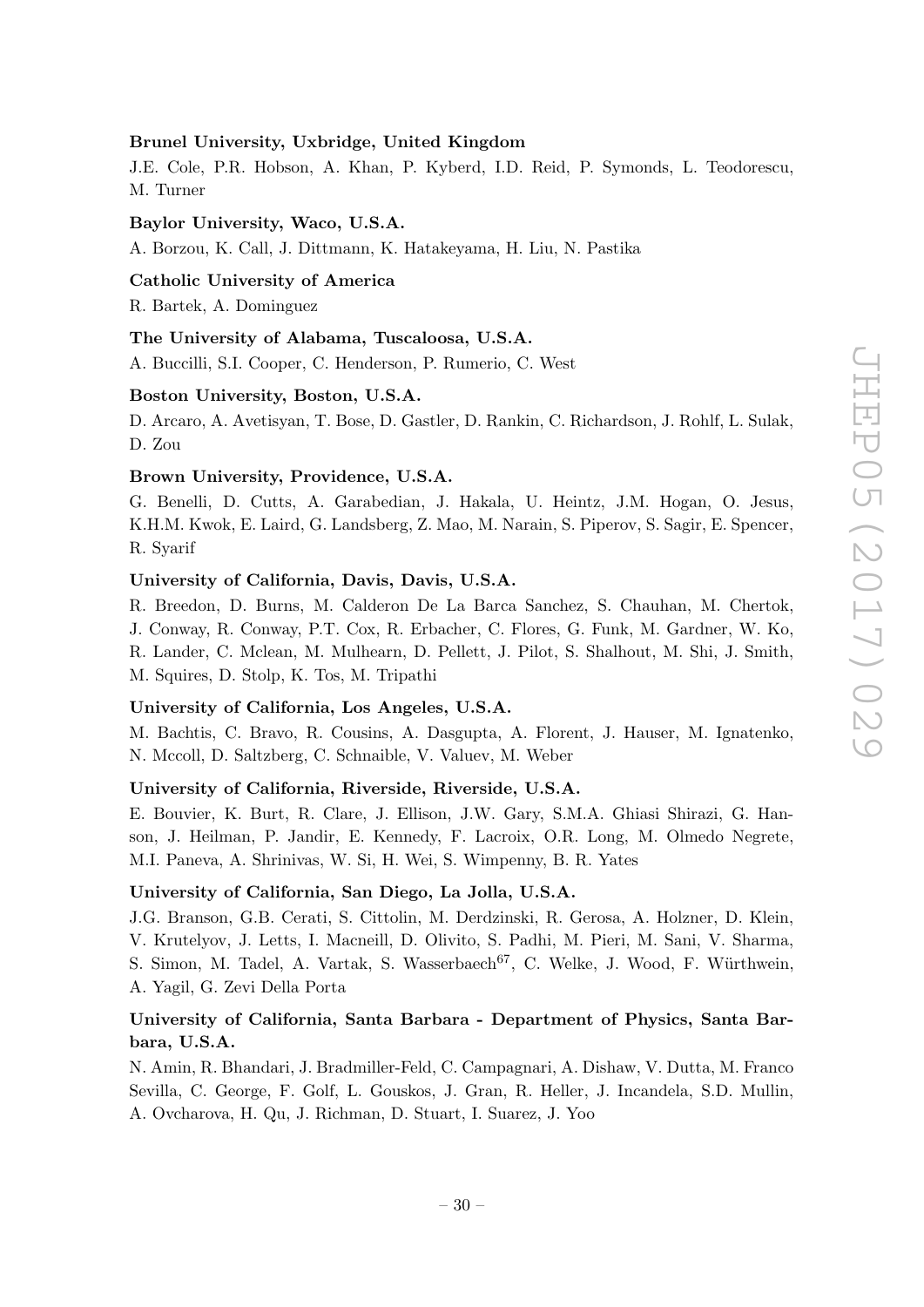### California Institute of Technology, Pasadena, U.S.A.

D. Anderson, J. Bendavid, A. Bornheim, J. Bunn, J. Duarte, J.M. Lawhorn, A. Mott, H.B. Newman, C. Pena, M. Spiropulu, J.R. Vlimant, S. Xie, R.Y. Zhu

#### Carnegie Mellon University, Pittsburgh, U.S.A.

M.B. Andrews, T. Ferguson, M. Paulini, J. Russ, M. Sun, H. Vogel, I. Vorobiev, M. Weinberg

### University of Colorado Boulder, Boulder, U.S.A.

J.P. Cumalat, W.T. Ford, F. Jensen, A. Johnson, M. Krohn, S. Leontsinis, T. Mulholland, K. Stenson, S.R. Wagner

### Cornell University, Ithaca, U.S.A.

J. Alexander, J. Chaves, J. Chu, S. Dittmer, K. Mcdermott, N. Mirman, G. Nicolas Kaufman, J.R. Patterson, A. Rinkevicius, A. Ryd, L. Skinnari, L. Soffi, S.M. Tan, Z. Tao, J. Thom, J. Tucker, P. Wittich, M. Zientek

#### Fairfield University, Fairfield, U.S.A.

D. Winn

#### Fermi National Accelerator Laboratory, Batavia, U.S.A.

S. Abdullin, M. Albrow, G. Apollinari, A. Apresyan, S. Banerjee, L.A.T. Bauerdick, A. Beretvas, J. Berryhill, P.C. Bhat, G. Bolla, K. Burkett, J.N. Butler, H.W.K. Cheung, F. Chlebana, S. Cihangir† , M. Cremonesi, V.D. Elvira, I. Fisk, J. Freeman, E. Gottschalk, L. Gray, D. Green, S. Grünendahl, O. Gutsche, D. Hare, R.M. Harris, S. Hasegawa, J. Hirschauer, Z. Hu, B. Jayatilaka, S. Jindariani, M. Johnson, U. Joshi, B. Klima, B. Kreis, S. Lammel, J. Linacre, D. Lincoln, R. Lipton, M. Liu, T. Liu, R. Lopes De Sá, J. Lykken, K. Maeshima, N. Magini, J.M. Marraffino, S. Maruyama, D. Mason, P. McBride, P. Merkel, S. Mrenna, S. Nahn, V. O'Dell, K. Pedro, O. Prokofyev, G. Rakness, L. Ristori, E. Sexton-Kennedy, A. Soha, W.J. Spalding, L. Spiegel, S. Stoynev, J. Strait, N. Strobbe, L. Taylor, S. Tkaczyk, N.V. Tran, L. Uplegger, E.W. Vaandering, C. Vernieri, M. Verzocchi, R. Vidal, M. Wang, H.A. Weber, A. Whitbeck, Y. Wu

#### University of Florida, Gainesville, U.S.A.

D. Acosta, P. Avery, P. Bortignon, D. Bourilkov, A. Brinkerhoff, A. Carnes, M. Carver, D. Curry, S. Das, R.D. Field, I.K. Furic, J. Konigsberg, A. Korytov, J.F. Low, P. Ma, K. Matchev, H. Mei, G. Mitselmakher, D. Rank, L. Shchutska, D. Sperka, L. Thomas, J. Wang, S. Wang, J. Yelton

#### Florida International University, Miami, U.S.A.

S. Linn, P. Markowitz, G. Martinez, J.L. Rodriguez

#### Florida State University, Tallahassee, U.S.A.

A. Ackert, T. Adams, A. Askew, S. Bein, S. Hagopian, V. Hagopian, K.F. Johnson, T. Kolberg, H. Prosper, A. Santra, R. Yohay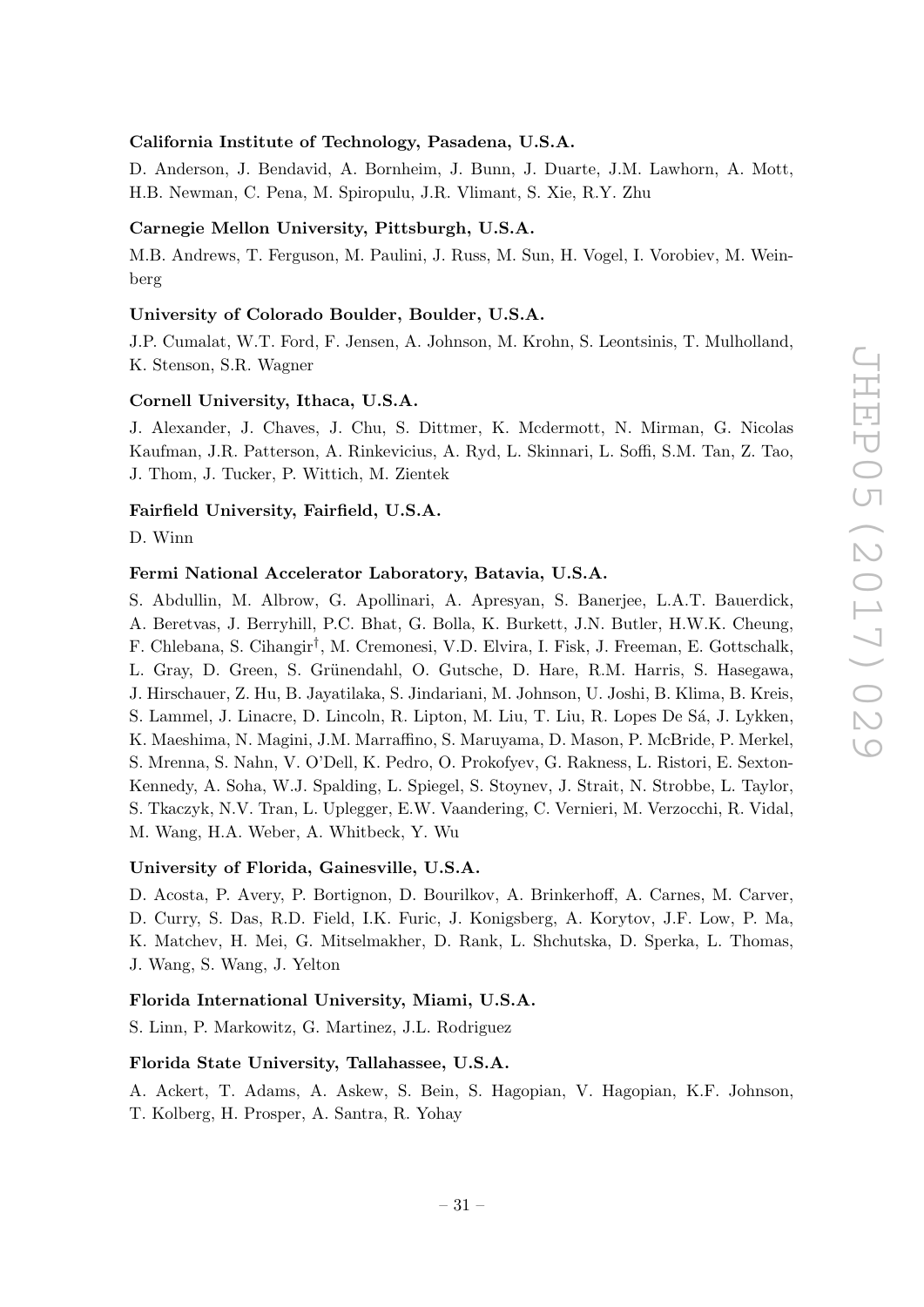### Florida Institute of Technology, Melbourne, U.S.A.

M.M. Baarmand, V. Bhopatkar, S. Colafranceschi, M. Hohlmann, D. Noonan, T. Roy, F. Yumiceva

#### University of Illinois at Chicago (UIC), Chicago, U.S.A.

M.R. Adams, L. Apanasevich, D. Berry, R.R. Betts, I. Bucinskaite, R. Cavanaugh, O. Evdokimov, L. Gauthier, C.E. Gerber, D.J. Hofman, K. Jung, I.D. Sandoval Gonzalez, N. Varelas, H. Wang, Z. Wu, M. Zakaria, J. Zhang

## The University of Iowa, Iowa City, U.S.A.

B. Bilki68, W. Clarida, K. Dilsiz, S. Durgut, R.P. Gandrajula, M. Haytmyradov, V. Khristenko, J.-P. Merlo, H. Mermerkaya<sup>69</sup>, A. Mestvirishvili, A. Moeller, J. Nachtman, H. Ogul, Y. Onel, F. Ozok<sup>70</sup>, A. Penzo, C. Snyder, E. Tiras, J. Wetzel, K. Yi

## Johns Hopkins University, Baltimore, U.S.A.

I. Anderson, B. Blumenfeld, A. Cocoros, N. Eminizer, D. Fehling, L. Feng, A.V. Gritsan, P. Maksimovic, J. Roskes, U. Sarica, M. Swartz, M. Xiao, Y. Xin, C. You

#### The University of Kansas, Lawrence, U.S.A.

A. Al-bataineh, P. Baringer, A. Bean, S. Boren, J. Bowen, J. Castle, L. Forthomme, R.P. Kenny III, S. Khalil, A. Kropivnitskaya, D. Majumder, W. Mcbrayer, M. Murray, S. Sanders, R. Stringer, J.D. Tapia Takaki, Q. Wang

#### Kansas State University, Manhattan, U.S.A.

A. Ivanov, K. Kaadze, Y. Maravin, A. Mohammadi, L.K. Saini, N. Skhirtladze, S. Toda

## Lawrence Livermore National Laboratory, Livermore, U.S.A.

F. Rebassoo, D. Wright

#### University of Maryland, College Park, U.S.A.

C. Anelli, A. Baden, O. Baron, A. Belloni, B. Calvert, S.C. Eno, C. Ferraioli, J.A. Gomez, N.J. Hadley, S. Jabeen, G.Y. Jeng, R.G. Kellogg, J. Kunkle, A.C. Mignerey, F. Ricci-Tam, Y.H. Shin, A. Skuja, M.B. Tonjes, S.C. Tonwar

#### Massachusetts Institute of Technology, Cambridge, U.S.A.

D. Abercrombie, B. Allen, A. Apyan, V. Azzolini, R. Barbieri, A. Baty, R. Bi, K. Bierwagen, S. Brandt, W. Busza, I.A. Cali, M. D'Alfonso, Z. Demiragli, G. Gomez Ceballos, M. Goncharov, D. Hsu, Y. Iiyama, G.M. Innocenti, M. Klute, D. Kovalskyi, K. Krajczar, Y.S. Lai, Y.-J. Lee, A. Levin, P.D. Luckey, B. Maier, A.C. Marini, C. Mcginn, C. Mironov, S. Narayanan, X. Niu, C. Paus, C. Roland, G. Roland, J. Salfeld-Nebgen, G.S.F. Stephans, K. Tatar, D. Velicanu, J. Wang, T.W. Wang, B. Wyslouch

### University of Minnesota, Minneapolis, U.S.A.

A.C. Benvenuti, R.M. Chatterjee, A. Evans, P. Hansen, S. Kalafut, S.C. Kao, Y. Kubota, Z. Lesko, J. Mans, S. Nourbakhsh, N. Ruckstuhl, R. Rusack, N. Tambe, J. Turkewitz

#### University of Mississippi, Oxford, U.S.A.

J.G. Acosta, S. Oliveros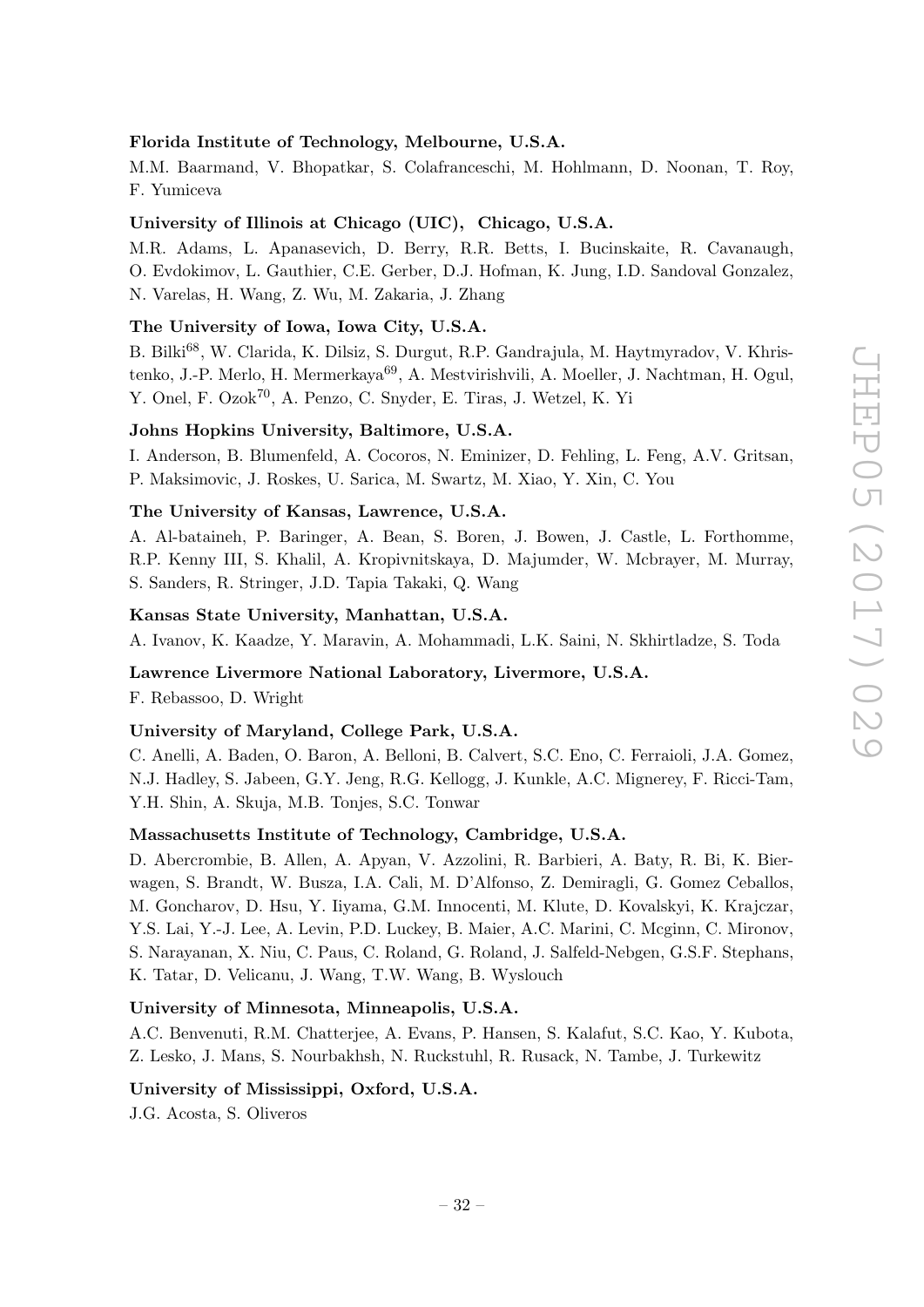#### University of Nebraska-Lincoln, Lincoln, U.S.A.

E. Avdeeva, K. Bloom, D.R. Claes, C. Fangmeier, R. Gonzalez Suarez, R. Kamalieddin, I. Kravchenko, A. Malta Rodrigues, J. Monroy, J.E. Siado, G.R. Snow, B. Stieger

#### State University of New York at Buffalo, Buffalo, U.S.A.

M. Alyari, J. Dolen, A. Godshalk, C. Harrington, I. Iashvili, J. Kaisen, D. Nguyen, A. Parker, S. Rappoccio, B. Roozbahani

#### Northeastern University, Boston, U.S.A.

G. Alverson, E. Barberis, A. Hortiangtham, A. Massironi, D.M. Morse, D. Nash, T. Orimoto, R. Teixeira De Lima, D. Trocino, R.-J. Wang, D. Wood

#### Northwestern University, Evanston, U.S.A.

S. Bhattacharya, O. Charaf, K.A. Hahn, A. Kumar, N. Mucia, N. Odell, B. Pollack, M.H. Schmitt, K. Sung, M. Trovato, M. Velasco

#### University of Notre Dame, Notre Dame, U.S.A.

N. Dev, M. Hildreth, K. Hurtado Anampa, C. Jessop, D.J. Karmgard, N. Kellams, K. Lannon, N. Marinelli, F. Meng, C. Mueller, Y. Musienko<sup>36</sup>, M. Planer, A. Reinsvold, R. Ruchti, N. Rupprecht, G. Smith, S. Taroni, M. Wayne, M. Wolf, A. Woodard

### The Ohio State University, Columbus, U.S.A.

J. Alimena, L. Antonelli, B. Bylsma, L.S. Durkin, S. Flowers, B. Francis, A. Hart, C. Hill, R. Hughes, W. Ji, B. Liu, W. Luo, D. Puigh, B.L. Winer, H.W. Wulsin

#### Princeton University, Princeton, U.S.A.

S. Cooperstein, O. Driga, P. Elmer, J. Hardenbrook, P. Hebda, D. Lange, J. Luo, D. Marlow, T. Medvedeva, K. Mei, I. Ojalvo, J. Olsen, C. Palmer, P. Piroué, D. Stickland, A. Svyatkovskiy, C. Tully

#### University of Puerto Rico, Mayaguez, U.S.A.

S. Malik

#### Purdue University, West Lafayette, U.S.A.

A. Barker, V.E. Barnes, S. Folgueras, L. Gutay, M.K. Jha, M. Jones, A.W. Jung, A. Khatiwada, D.H. Miller, N. Neumeister, J.F. Schulte, X. Shi, J. Sun, F. Wang, W. Xie

#### Purdue University Calumet, Hammond, U.S.A.

N. Parashar, J. Stupak

#### Rice University, Houston, U.S.A.

A. Adair, B. Akgun, Z. Chen, K.M. Ecklund, F.J.M. Geurts, M. Guilbaud, W. Li, B. Michlin, M. Northup, B.P. Padley, J. Roberts, J. Rorie, Z. Tu, J. Zabel

### University of Rochester, Rochester, U.S.A.

B. Betchart, A. Bodek, P. de Barbaro, R. Demina, Y.t. Duh, T. Ferbel, M. Galanti, A. Garcia-Bellido, J. Han, O. Hindrichs, A. Khukhunaishvili, K.H. Lo, P. Tan, M. Verzetti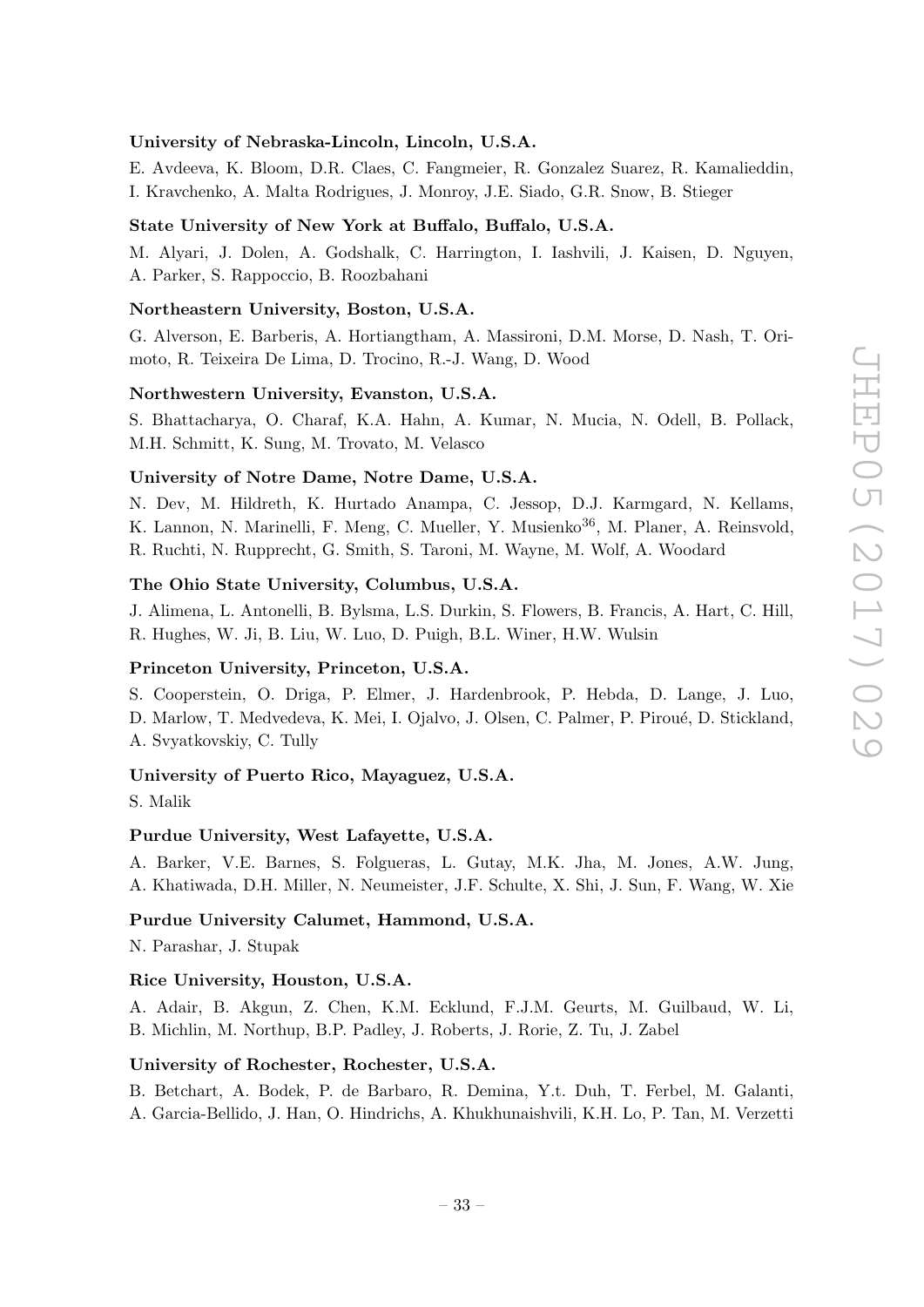#### Rutgers, The State University of New Jersey, Piscataway, U.S.A.

A. Agapitos, J.P. Chou, Y. Gershtein, T.A. G´omez Espinosa, E. Halkiadakis, M. Heindl,

E. Hughes, S. Kaplan, R. Kunnawalkam Elayavalli, S. Kyriacou, A. Lath, K. Nash,

M. Osherson, H. Saka, S. Salur, S. Schnetzer, D. Sheffield, S. Somalwar, R. Stone,

S. Thomas, P. Thomassen, M. Walker

## University of Tennessee, Knoxville, U.S.A.

A.G. Delannoy, M. Foerster, J. Heideman, G. Riley, K. Rose, S. Spanier, K. Thapa

## Texas A&M University, College Station, U.S.A.

O. Bouhali71, A. Celik, M. Dalchenko, M. De Mattia, A. Delgado, S. Dildick, R. Eusebi, J. Gilmore, T. Huang, E. Juska, T. Kamon<sup>72</sup>, R. Mueller, Y. Pakhotin, R. Patel, A. Perloff, L. Perniè, D. Rathjens, A. Safonov, A. Tatarinov, K.A. Ulmer

### Texas Tech University, Lubbock, U.S.A.

N. Akchurin, C. Cowden, J. Damgov, F. De Guio, C. Dragoiu, P.R. Dudero, J. Faulkner, E. Gurpinar, S. Kunori, K. Lamichhane, S.W. Lee, T. Libeiro, T. Peltola, S. Undleeb, I. Volobouev, Z. Wang

## Vanderbilt University, Nashville, U.S.A.

S. Greene, A. Gurrola, R. Janjam, W. Johns, C. Maguire, A. Melo, H. Ni, P. Sheldon, S. Tuo, J. Velkovska, Q. Xu

## University of Virginia, Charlottesville, U.S.A.

M.W. Arenton, P. Barria, B. Cox, J. Goodell, R. Hirosky, A. Ledovskoy, H. Li, C. Neu, T. Sinthuprasith, X. Sun, Y. Wang, E. Wolfe, F. Xia

### Wayne State University, Detroit, U.S.A.

C. Clarke, R. Harr, P.E. Karchin, J. Sturdy

#### University of Wisconsin - Madison, Madison, WI, U.S.A.

D.A. Belknap, J. Buchanan, C. Caillol, S. Dasu, L. Dodd, S. Duric, B. Gomber, M. Grothe, M. Herndon, A. Hervé, P. Klabbers, A. Lanaro, A. Levine, K. Long, R. Loveless, T. Perry, G.A. Pierro, G. Polese, T. Ruggles, A. Savin, N. Smith, W.H. Smith, D. Taylor, N. Woods

- †: Deceased
- 1: Also at Vienna University of Technology, Vienna, Austria
- 2: Also at State Key Laboratory of Nuclear Physics and Technology, Peking University, Beijing, China
- 3: Also at Institut Pluridisciplinaire Hubert Curien (IPHC), Université de Strasbourg, CNRS/IN2P3, Strasbourg, France
- 4: Also at Universidade Estadual de Campinas, Campinas, Brazil
- 5: Also at Universidade Federal de Pelotas, Pelotas, Brazil
- 6: Also at Université Libre de Bruxelles, Bruxelles, Belgium
- 7: Also at Deutsches Elektronen-Synchrotron, Hamburg, Germany
- 8: Also at Joint Institute for Nuclear Research, Dubna, Russia
- 9: Also at Suez University, Suez, Egypt
- 10: Now at British University in Egypt, Cairo, Egypt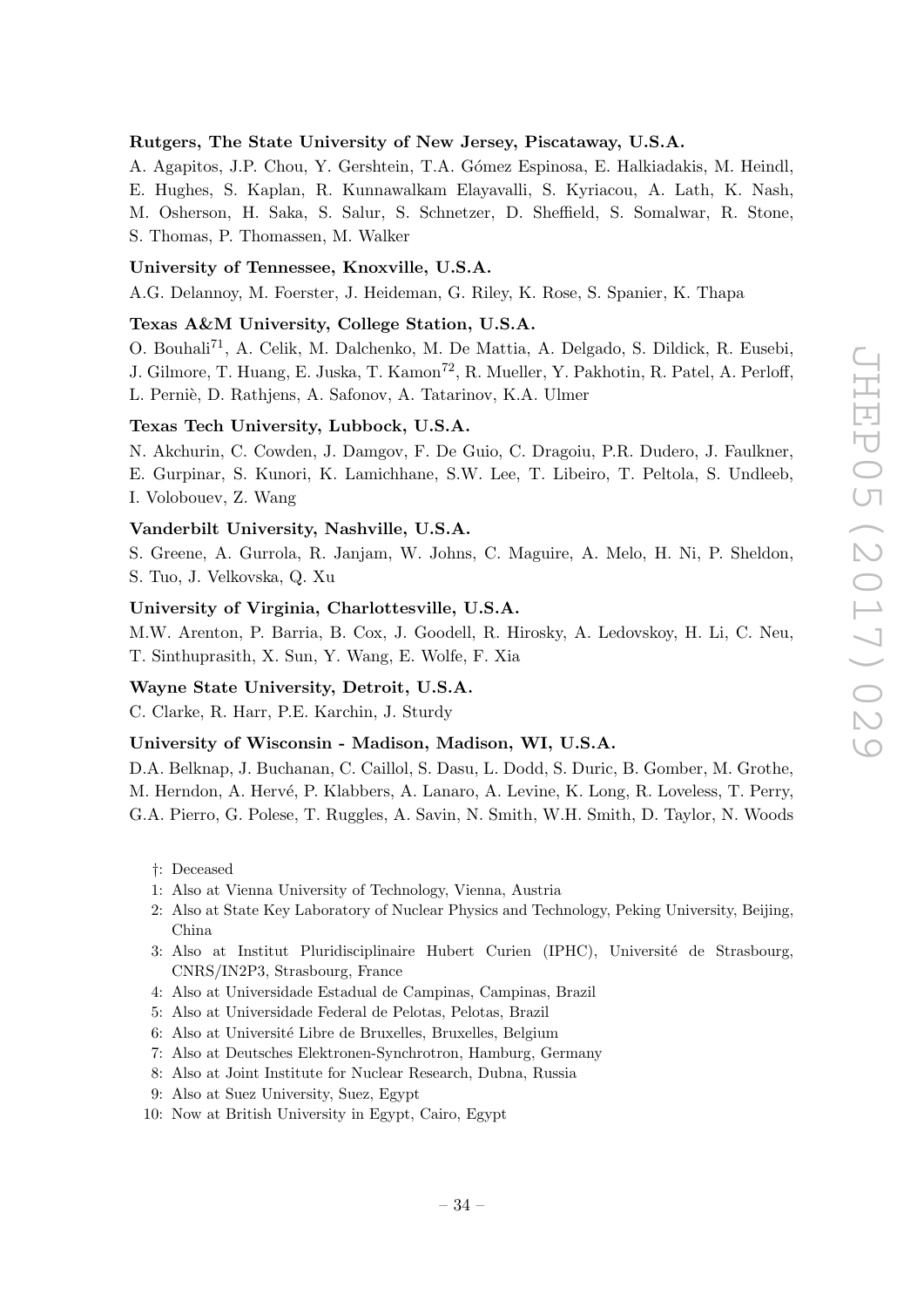- 11: Also at Ain Shams University, Cairo, Egypt
- 12: Now at Helwan University, Cairo, Egypt
- 13: Also at Université de Haute Alsace, Mulhouse, France
- 14: Also at Skobeltsyn Institute of Nuclear Physics, Lomonosov Moscow State University, Moscow, Russia
- 15: Also at CERN, European Organization for Nuclear Research, Geneva, Switzerland
- 16: Also at RWTH Aachen University, III. Physikalisches Institut A, Aachen, Germany
- 17: Also at University of Hamburg, Hamburg, Germany
- 18: Also at Brandenburg University of Technology, Cottbus, Germany
- 19: Also at Institute of Nuclear Research ATOMKI, Debrecen, Hungary
- 20: Also at MTA-ELTE Lendület CMS Particle and Nuclear Physics Group, Eötvös Loránd University, Budapest, Hungary
- 21: Also at Institute of Physics, University of Debrecen, Debrecen, Hungary
- 22: Also at Indian Institute of Technology Bhubaneswar, Bhubaneswar, India
- 23: Also at University of Visva-Bharati, Santiniketan, India
- 24: Also at Indian Institute of Science Education and Research, Bhopal, India
- 25: Also at Institute of Physics, Bhubaneswar, India
- 26: Also at University of Ruhuna, Matara, Sri Lanka
- 27: Also at Isfahan University of Technology, Isfahan, Iran
- 28: Also at Yazd University, Yazd, Iran
- 29: Also at Plasma Physics Research Center, Science and Research Branch, Islamic Azad University, Tehran, Iran
- 30: Also at Universit`a degli Studi di Siena, Siena, Italy
- 31: Also at Purdue University, West Lafayette, U.S.A.
- 32: Also at International Islamic University of Malaysia, Kuala Lumpur, Malaysia
- 33: Also at Malaysian Nuclear Agency, MOSTI, Kajang, Malaysia
- 34: Also at Consejo Nacional de Ciencia y Tecnología, Mexico city, Mexico
- 35: Also at Warsaw University of Technology, Institute of Electronic Systems, Warsaw, Poland
- 36: Also at Institute for Nuclear Research, Moscow, Russia
- 37: Now at National Research Nuclear University 'Moscow Engineering Physics Institute' (MEPhI), Moscow, Russia
- 38: Also at St. Petersburg State Polytechnical University, St. Petersburg, Russia
- 39: Also at University of Florida, Gainesville, U.S.A.
- 40: Also at P.N. Lebedev Physical Institute, Moscow, Russia
- 41: Also at California Institute of Technology, Pasadena, U.S.A.
- 42: Also at Budker Institute of Nuclear Physics, Novosibirsk, Russia
- 43: Also at Faculty of Physics, University of Belgrade, Belgrade, Serbia
- 44: Also at INFN Sezione di Roma; Università di Roma, Roma, Italy
- 45: Also at University of Belgrade, Faculty of Physics and Vinca Institute of Nuclear Sciences, Belgrade, Serbia
- 46: Also at Scuola Normale e Sezione dell'INFN, Pisa, Italy
- 47: Also at National and Kapodistrian University of Athens, Athens, Greece
- 48: Also at Riga Technical University, Riga, Latvia
- 49: Also at Institute for Theoretical and Experimental Physics, Moscow, Russia
- 50: Also at Albert Einstein Center for Fundamental Physics, Bern, Switzerland
- 51: Also at Gaziosmanpasa University, Tokat, Turkey
- 52: Also at Istanbul Aydin University, Istanbul, Turkey
- 53: Also at Mersin University, Mersin, Turkey